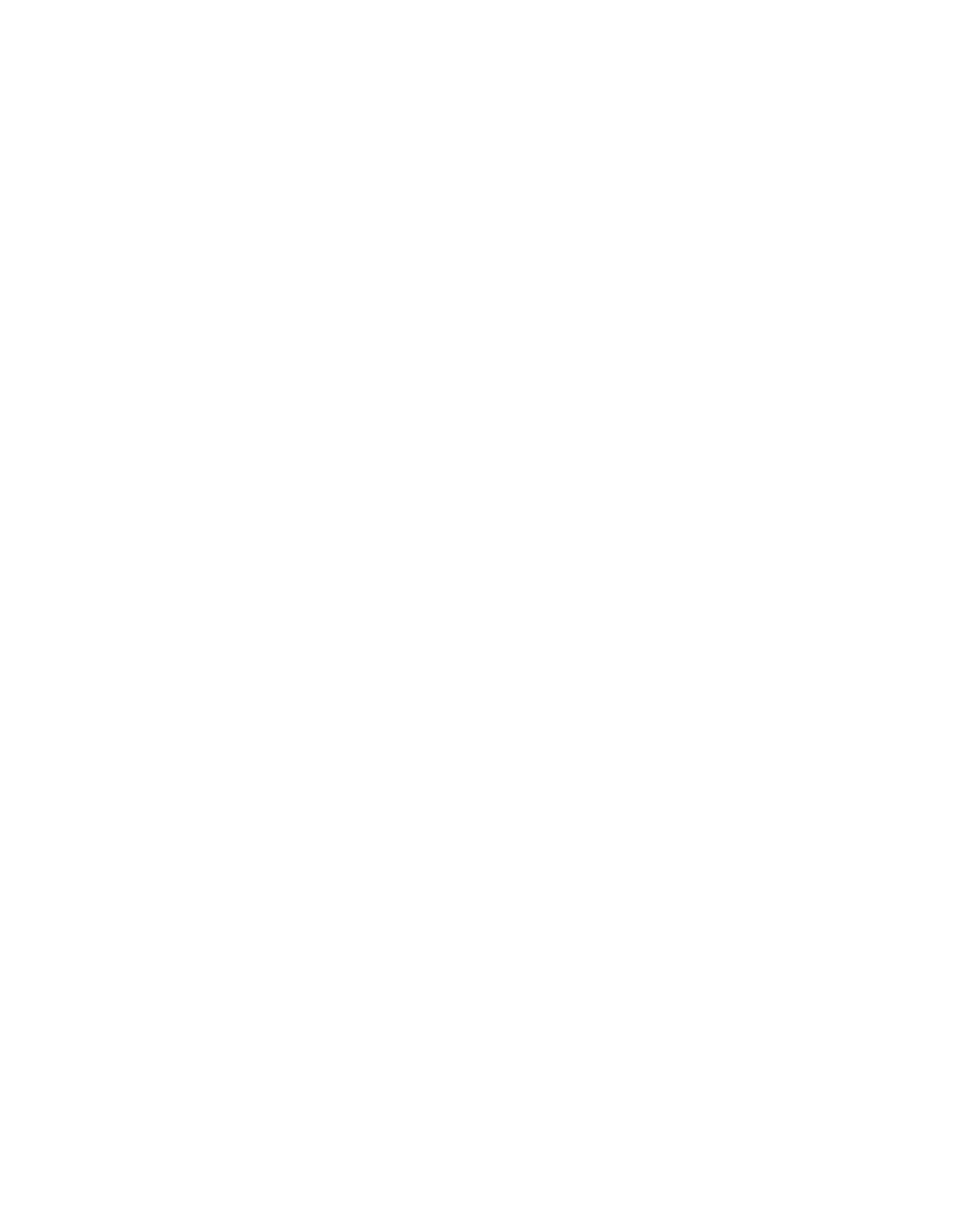## Contents:

| $\mathbf{1}$            | <b>Overview</b> |                                                                                                                                              | 1                       |
|-------------------------|-----------------|----------------------------------------------------------------------------------------------------------------------------------------------|-------------------------|
|                         | 1.1             |                                                                                                                                              | $\overline{1}$          |
|                         | 1.2             |                                                                                                                                              | $\mathbf{1}$            |
|                         | 1.3             |                                                                                                                                              | $\mathbf{1}$            |
|                         | 1.4             |                                                                                                                                              | $\overline{\mathbf{c}}$ |
|                         | 1.5             |                                                                                                                                              | $\overline{c}$          |
|                         | 1.6             |                                                                                                                                              | $\overline{c}$          |
|                         | 1.7             | Visualisation Tool (and a series are series as a series are series and a series are series and a series of the                               | $\mathfrak{B}$          |
|                         | 1.8             |                                                                                                                                              | $\mathfrak{B}$          |
|                         | 1.9             |                                                                                                                                              | 3                       |
|                         |                 |                                                                                                                                              |                         |
| $\overline{2}$          | <b>Examples</b> |                                                                                                                                              | 5<br>5                  |
|                         | 2.1<br>2.2      |                                                                                                                                              |                         |
|                         |                 |                                                                                                                                              | $\mathcal{G}$           |
|                         | 2.3             |                                                                                                                                              | 16                      |
|                         | 2.4             |                                                                                                                                              | 21                      |
|                         | 2.5             |                                                                                                                                              | 23                      |
| $\mathbf{3}$            | Reference       |                                                                                                                                              | 25                      |
|                         | 3.1             |                                                                                                                                              | 25                      |
|                         | 3.2             |                                                                                                                                              | 26                      |
|                         | 3.3             |                                                                                                                                              | 3 <sub>0</sub>          |
|                         | 3.4             |                                                                                                                                              | 39                      |
|                         | 3.5             |                                                                                                                                              | 40                      |
|                         | 3.6             |                                                                                                                                              | 41                      |
|                         | 3.7             |                                                                                                                                              | 44                      |
| $\overline{\mathbf{4}}$ |                 | <b>Changelog</b>                                                                                                                             | 45                      |
|                         | 4.1             |                                                                                                                                              | 45                      |
|                         | 4.2             |                                                                                                                                              | 45                      |
|                         | 4.3             |                                                                                                                                              | 45                      |
|                         | 4.4             |                                                                                                                                              | 46                      |
|                         | 4.5             |                                                                                                                                              | 46                      |
|                         | 4.6             |                                                                                                                                              | 46                      |
|                         | 4.7             |                                                                                                                                              | 46                      |
|                         | 4.8             |                                                                                                                                              | 47                      |
|                         | 4.9             | $[0.4.0] - 2020 - 06 - 22$<br>a dia kaominina mpikambana amin'ny fivondronan-kaominin'i Nouvelle-Alexandre ao amin'ny fivondronan-kaominin'i | 47                      |
|                         |                 |                                                                                                                                              |                         |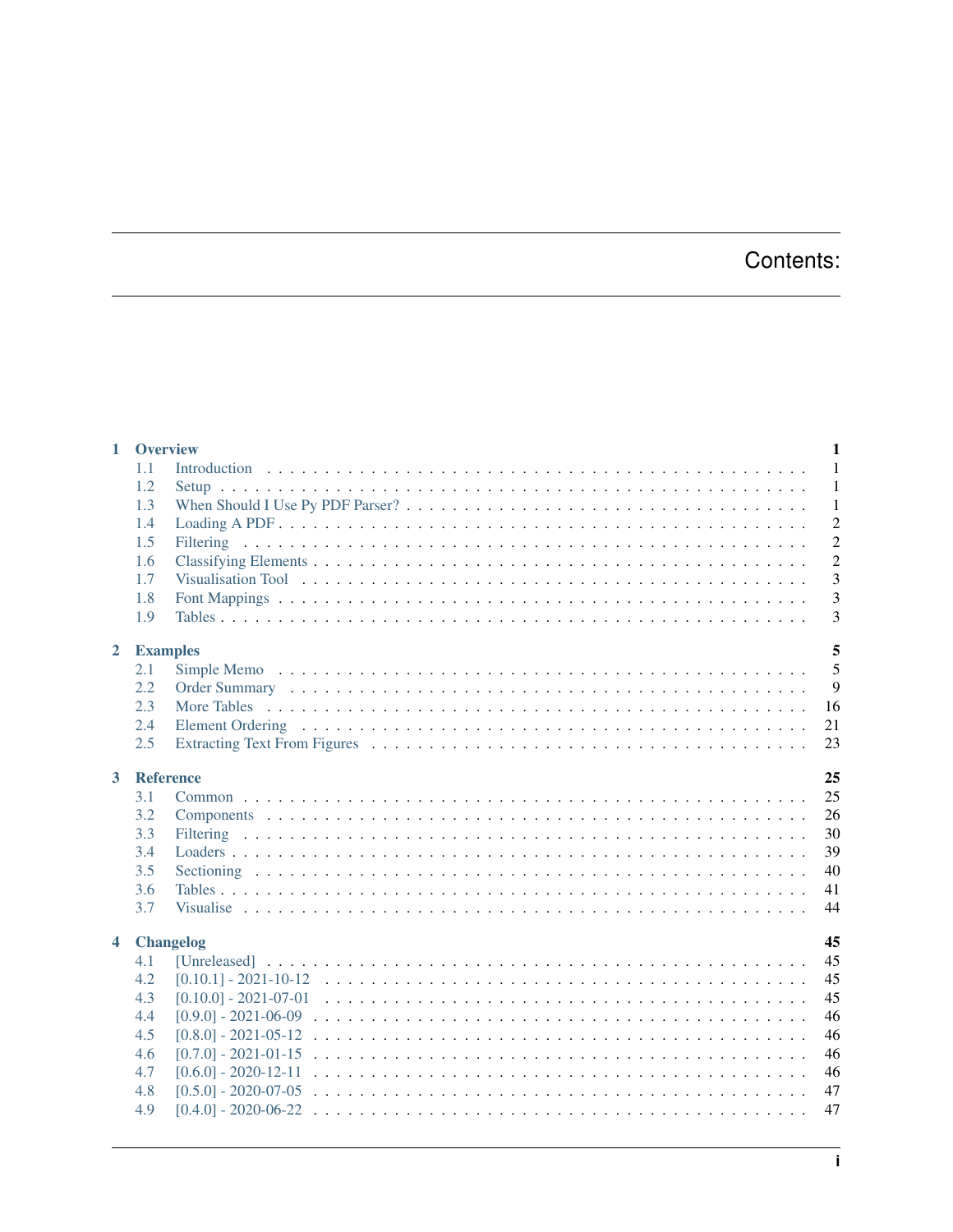| <b>Python Module Index</b> | 40 |
|----------------------------|----|
|                            |    |
|                            |    |
|                            |    |

[Index](#page-54-0) 51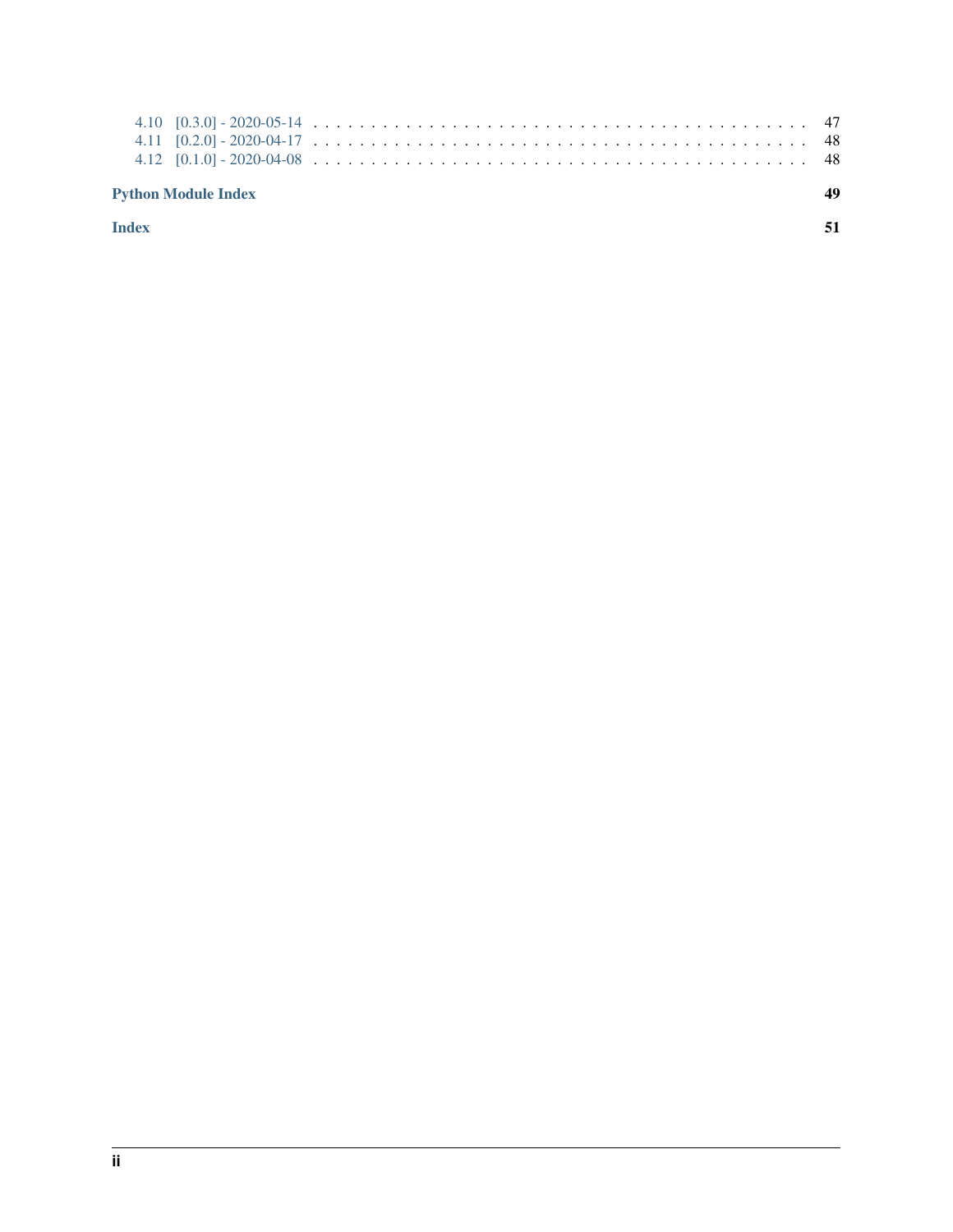## CHAPTER 1

## **Overview**

## <span id="page-4-1"></span><span id="page-4-0"></span>**1.1 Introduction**

This PDF Parser is a tool built on top of PDF Miner to help extracting information from PDFs in Python. The main idea was to create a tool that could be driven by code to interact with the elements on the PDF and slowly classify them by creating sections and adding tags to them. It also comes with a helpful visualisation tool which enables you to examine the current status of your elements.

This page gives a brief overview of the PDF Parser, but there is also a full *[Reference](#page-28-0)* of all the functionality. You may get a more in-depth overview by looking at the *[Examples](#page-8-0)*.

## <span id="page-4-2"></span>**1.2 Setup**

You will need to have Python 3.6 or greater installed, and if you're installing the development requirements to use the visualise tool you will also need tkinter installed on your system. For information on how to do this, see [https:](https://tkdocs.com/tutorial/install.html) [//tkdocs.com/tutorial/install.html.](https://tkdocs.com/tutorial/install.html)

We recommend you install the development requirements with pip3 install py-pdf-parser[dev], which enables the visualise tool. If you don't need the visualise tool (for example in a production app once you've written your parsing scripts) you can simply run pip3 install py-pdf-parser.

## <span id="page-4-3"></span>**1.3 When Should I Use Py PDF Parser?**

Py PDF Parser is best suited to locating and extracting specific data in a structured way from a PDF. You can locate contents however you want (by text, location, font, etc), and since it is code-driven you have the flexibility to implement custom logic without having to deal with the PDF itself. Py pdf parser helps to abstract away things like page breaks (unless you want to use them), which helps to write robust code which will extract data from multiple PDFs of the same type, even if there are differences between each individual document.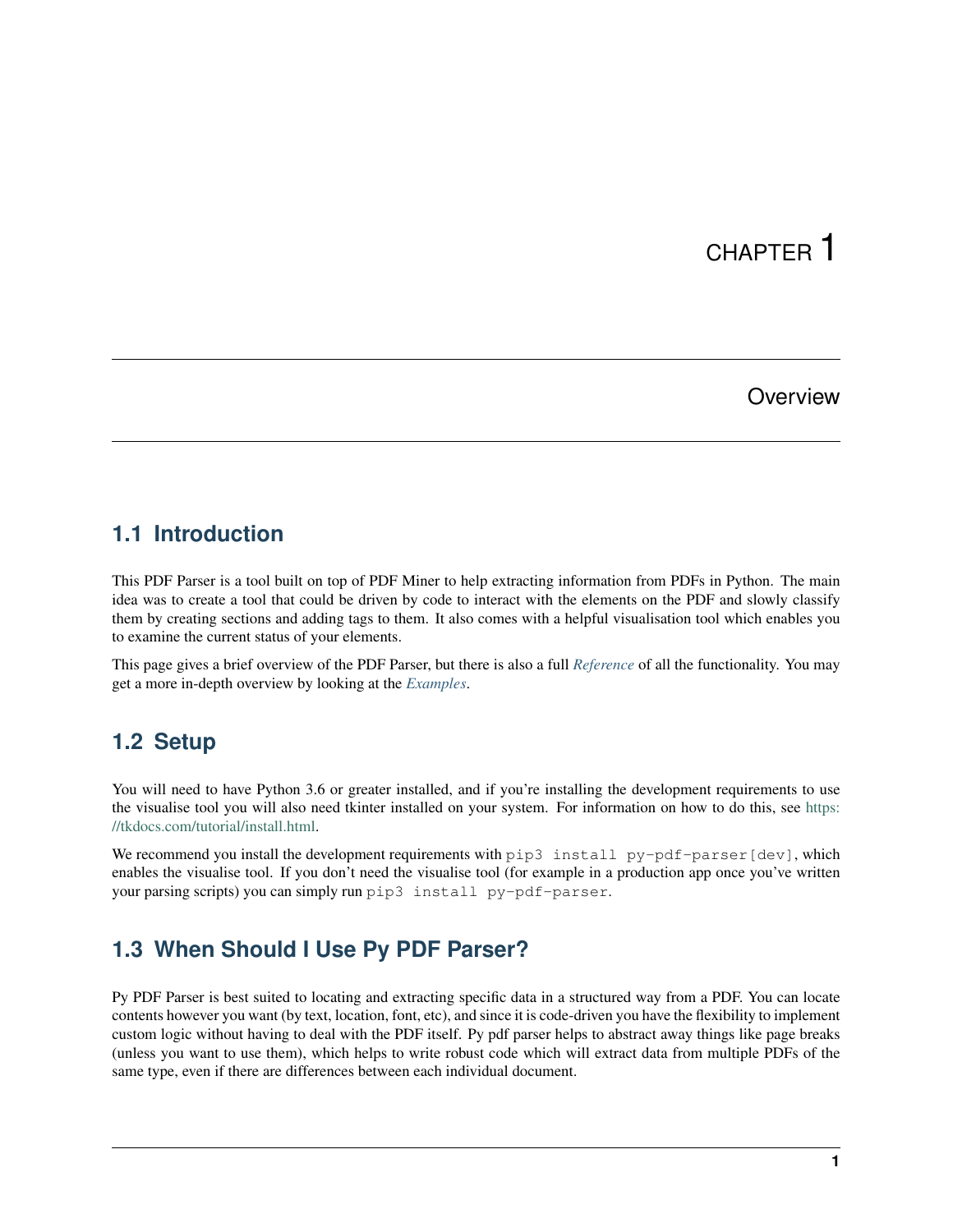Py PDF Parser is good at extracting tables in PDFs, and allows you to write code to programmatically locate the tables to extract. Page breaks (and even headers or footers) half way through your table can be ignored easily. If you're trying to extract all tables from a PDF, other tools (e.g. [https://camelot-py.readthedocs.io/en/master/\)](https://camelot-py.readthedocs.io/en/master/) are available and may be more appropriate.

If you're simply trying to extract all of the text from a PDF, other tools (e.g. [https://textract.readthedocs.io/en/stable/](https://textract.readthedocs.io/en/stable/python_package.html) [python\\_package.html\)](https://textract.readthedocs.io/en/stable/python_package.html) may be more appropriate. Whilst you can still do this with Py PDF Parser, it is not designed to be a tool where you simply plug in a PDF and it spits it out in text format. Py PDF Parser is not a plug-and-play solution, but rather a tool to help you write code that extracts certain pieces of data from a structured PDF.

## <span id="page-5-0"></span>**1.4 Loading A PDF**

To load a PDF, use the [load\\_file\(\)](#page-43-1): function from the *[Loaders](#page-42-0)*. You will need to use [load\\_file\(\)](#page-43-1): with a file path to be able to use the visualisation tool with your PDF as the background. If you don't have this, you can instead use the  $load()$ : function, but when you use the visualisation tool there will be no background.

We order the elements in a pdf, left-to-right, top-to-bottom. At the moment, this is not configurable. Each [PDFElement](#page-30-0) within the [PDFDocument](#page-29-1) are aware of their position, both on the page and within the document, and also have properties allowing you to access their font and text. For more information about [PDFDocument](#page-29-1) and [PDFElement](#page-30-0), see *[Components](#page-29-0)*.

Pay particular attention to the la params argument. These will need to be fine-tuned for your PDF. We suggest immediately visualising your PDF using the visualisation tool to see how the elements have been grouped. If multiple elements have been counted as one, or vice versa, you should be able to fix this by tweaking the la\_params.

## <span id="page-5-1"></span>**1.5 Filtering**

Once you have loaded your PDF, say into a variable  $document$ , you can start interacting with the elements. You can access all the elements by calling *[document.elements](#page-33-1)*. You may now want to filter your elements, for example you could do [document.elements.filter\\_by\\_text\\_equal\("foo"\)](#page-39-0) to filter for all elements which say "foo". To view all available filters, have a look at the *[Filtering](#page-33-0)* reference.

The document. elements object, and any filtered subset thereof, will be an [ElementList](#page-33-1). These act like sets of elements, and so you can union (*[|](#page-34-0)*), intersect ( $\&$  $\&$ ), difference ([-](#page-34-1)) and symmetric difference ( $\uparrow$ ) different filtered sets of elements.

```
You can also chain filters, which will do the same as intersecting multiple filters, for example document.
elements.filter_by_text_equal("foo").filter_by_tag("bar") is the same as document.
elements.filter_by_text_equal("foo") & document.elements.filter_by_tag("bar").
```
If you believe you have filtered down to a single element, and would like to examine that element, you can call [extract\\_single\\_element\(\)](#page-37-0). This will return said element, or raise an exception if there is not a single element in your list.

You can see an example of filtering in the *[Simple Memo](#page-8-1)* example.

## <span id="page-5-2"></span>**1.6 Classifying Elements**

There are three ways to classify elements:

- add tags
- create sections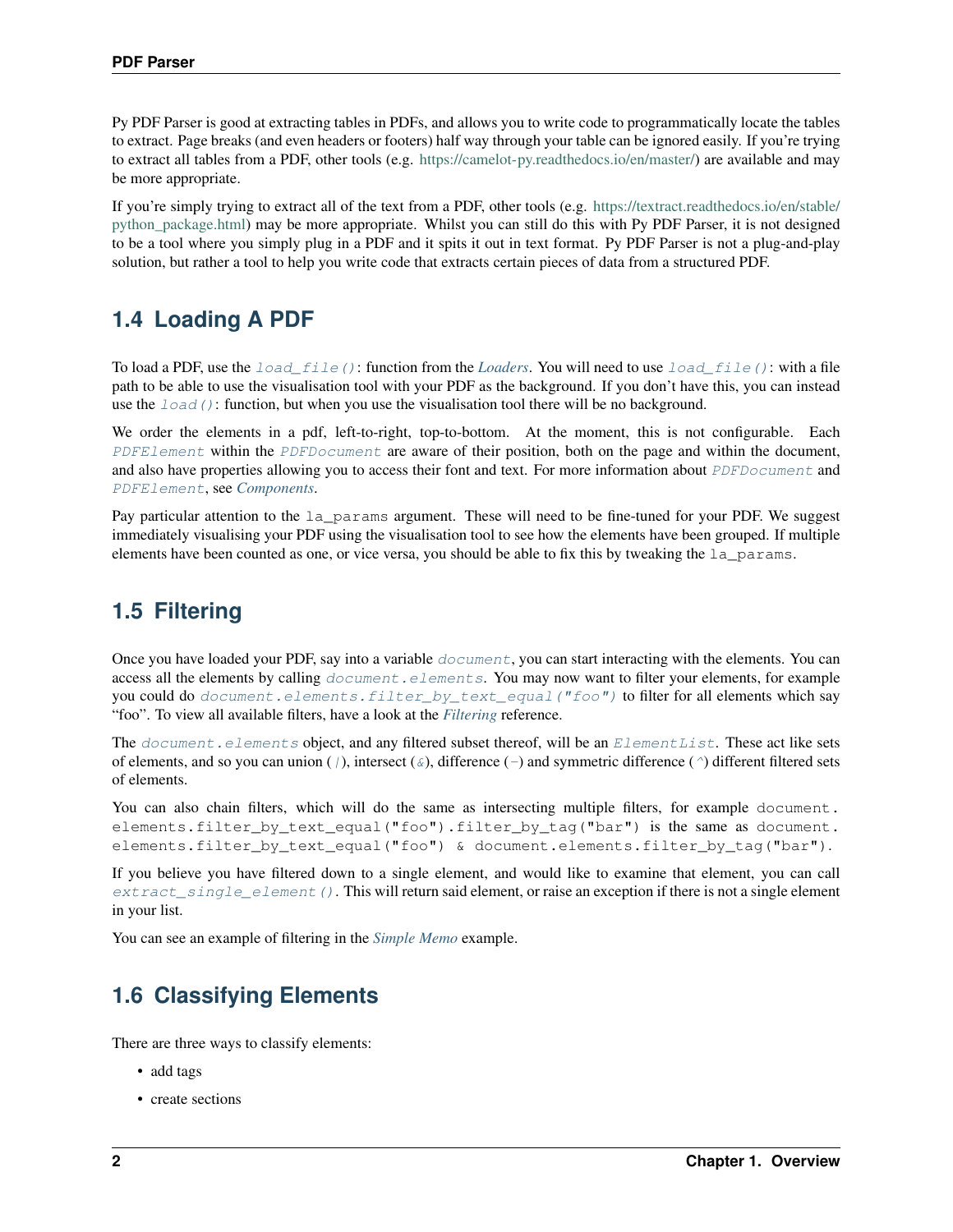• mark certain elements as ignored

To add a tag, you can simply call  $add\_tag()$  on an [PDFElement](#page-30-0), or [add\\_tag\\_to\\_elements\(\)](#page-35-0) on an  $ElementList$ . You can filter by tags.

To create a section, you can call [create\\_section\(\)](#page-44-1). See *[Sectioning](#page-43-0)* for more information and the *[Order Summary](#page-12-0)* example for an example. When you create a section you simply specify a name for the section, and the start and end element for the section. Any elements between the start and end element will be included in your section. You can add multiple sections with the same name, and internally they will be given unique names. You can filter by either the non-unique section\_name, or by the unique sections. Elements can be in multiple sections.

To mark an element as ignored, simply set the ignore property to True. Ignored elements will not be included in any  $ElementList$ , however existing lists which you have assigned to variables will not be re-calculated and so may still include the ignored elements.

To process a whole pdf, we suggest that you mark any elements you're not interested in as ignored, group any elements which are together into sections, and then add tags to important elements. You can then loop through filtered sets of elements to extract the information you would like.

## <span id="page-6-0"></span>**1.7 Visualisation Tool**

The PDF Parser comes with a visualisation tool. See the *[Visualise](#page-47-0)* documentation. When you visualise your [PDFDocument](#page-29-1), you'll be able to see each page of the document in turn, with every [PDFElement](#page-30-0) highlighted. You can hover over the elements to see their sections, tags and whether they are ignored or not. This is very helpful for debugging any problems.

You can use the arrow key icons to change page, and can press home to return to page 1. You can also use the scroll wheel on your mouse to zoom in and out.

You can see an example of the visualisation in the *[Simple Memo](#page-8-1)* and *[Order Summary](#page-12-0)* examples.

## <span id="page-6-1"></span>**1.8 Font Mappings**

You can filter elements by font. The font will be taken from the PDF itself, however often they have long and confusing names. You can specify a font\_mapping when you load the document to map these to more memorable names. This font\_mapping can either be a regex pattern or an exact string mapping. See the *[Components](#page-29-0)* reference for the [PDFDocument](#page-29-1) arguments for more information.

You can see an example of font mapping in the *[Order Summary](#page-12-0)* example.

## <span id="page-6-2"></span>**1.9 Tables**

We have many functions to help extract tables. All of these use the positioning of the elements on the page to do this. See the *[Tables](#page-44-0)* reference, and the *[Order Summary](#page-12-0)* and *[More Tables](#page-19-0)* examples.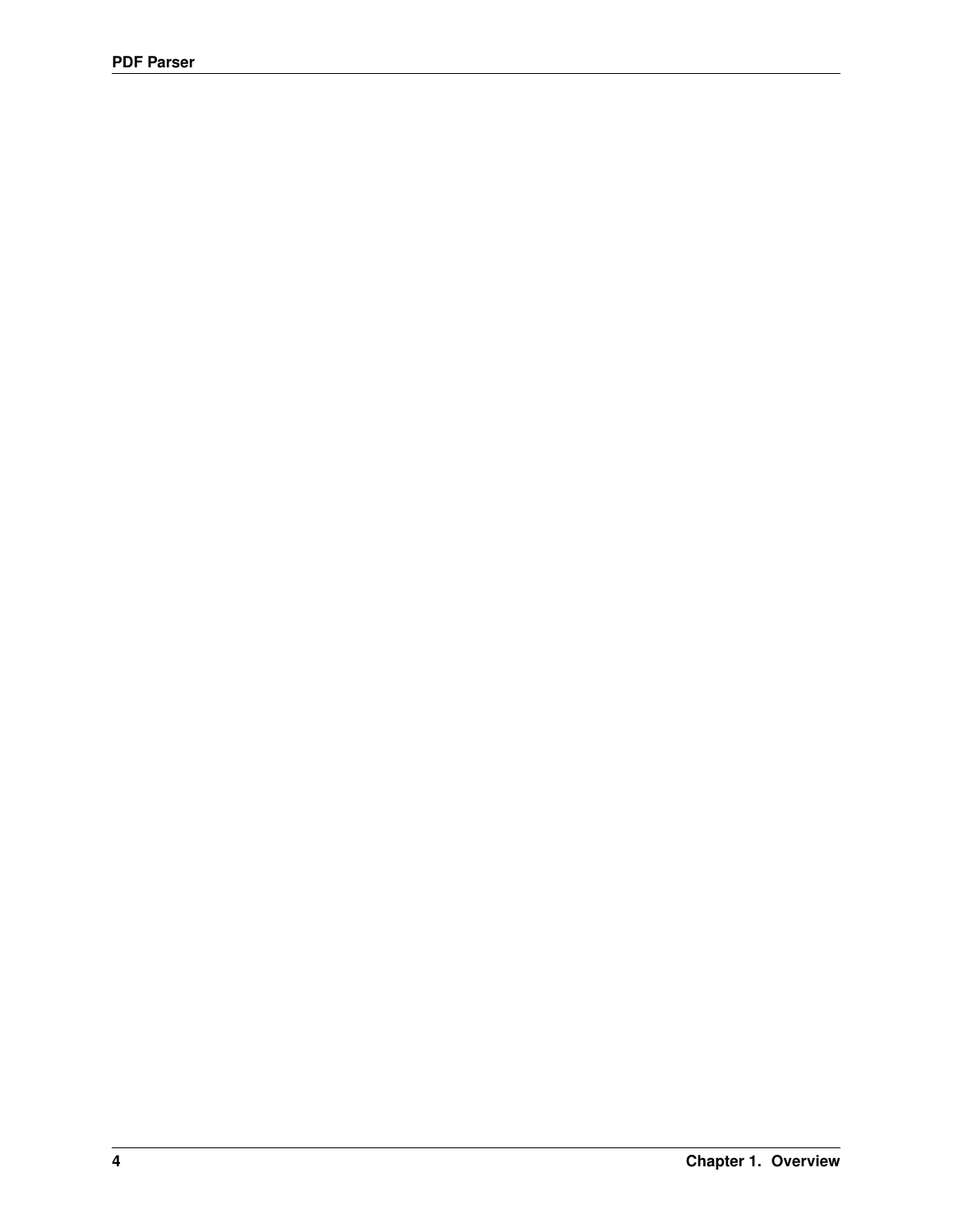# CHAPTER 2

## Examples

<span id="page-8-0"></span>Below you can find links to the following examples:

- The *[Simple Memo](#page-8-1)* example shows the very basics of using py-pdf-parser. You will see how to load a pdf document, start filtering the elements, and extract text from certain elements in the document.
- The *[Order Summary](#page-12-0)* example explains how to use font mappings, sections, and how to extract simple tables.
- The *[More Tables](#page-19-0)* example explains tables in more detail, showing how to extract more complex tables.
- The *[Element Ordering](#page-24-0)* example shows how to specify different orderings for the elements on a page.
- The *[Extracting Text From Figures](#page-26-0)* example shows how to extract text from figures.

## <span id="page-8-1"></span>**2.1 Simple Memo**

Our first example will be extracting information from a simple memo.

You can download the example memo here.

We will assume that your company issues these memos always in a consistent format, i.e. with the "TO", "FROM", "DATE", and "SUBJECT" fields, the main content of the memo. We would like to write some code such that we can extract the information from each memo.

### **2.1.1 Step 1 - Load the file**

First, we should load the file into a [PDFDocument](#page-29-1), using [load\\_file\(\)](#page-43-1):

```
from py_pdf_parser.loaders import load_file
document = load_file("simple_memo.pdf")
```
To check the PDF loaded as expected, we can use the  $v$ isualise() tool by running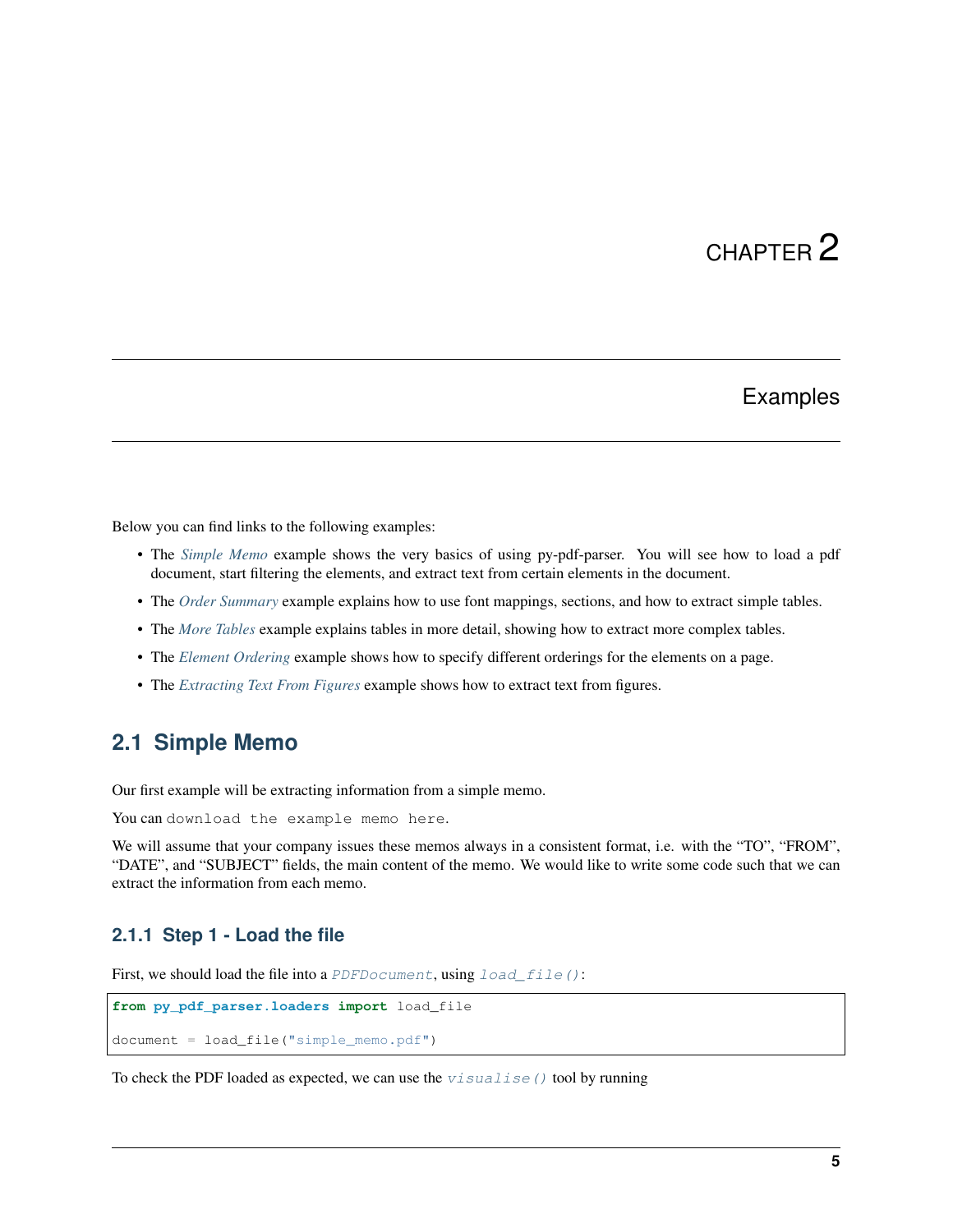```
from py_pdf_parser.visualise import visualise
visualise(document)
```
This will open a matplotlib window which should look something like the following image:



Py-pdf-parser has extracted each element from the PDF as a PDFELement, and is showing a blue box around each element. This is what we are looking for. Always check the visualise tool, since sometimes you will need to adjust the layout parameters so that the tool correctly identifies your elements. We will get on to this in later examples.

## **2.1.2 Step 2 - Extract reference elements**

Certain elements should be present in every memo. We will use these as reference elements to identify the elements which contain the information we are interested in. We already have our document, which is a [PDFDocument](#page-29-1). We can do  $document$ . elements to get a list (an  $ElementList$ ) of all the  $PDFElement$  in the document, and also to allow us to filter the elements.

The simplest way to extract the elements we are interested in is by text. There are many other options available to us, and a full list can be found on the *[filtering reference page](#page-33-0)*.

We will extract the "TO:", "FROM:", "DATE:" and "SUBJECT:" elements as reference elements, i.e. the elements on the left of the below image. We will then search to the right of each of them in turn, to extract the values for each field.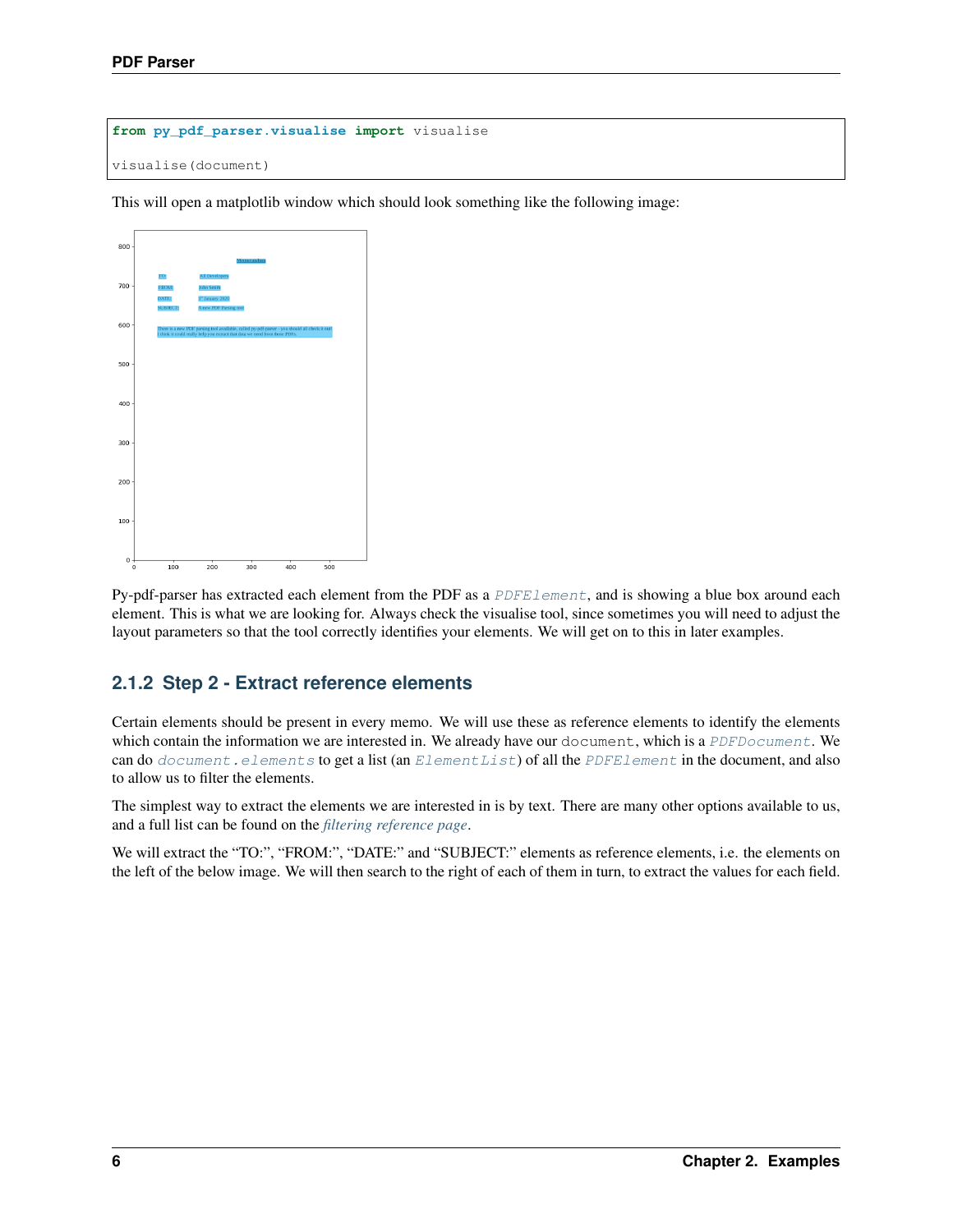| TO:      | All Developers         |
|----------|------------------------|
| FROM:    | John Smith             |
| DATE:    | $1st$ January 2020     |
| SUBJECT: | A new PDF Parsing tool |

To extract the element which says "TO:", we can simply run [document.elements.](#page-39-0) filter\_by\_text\_equal( $T0:$ "). This returns a new [ElementList](#page-33-1) which contains all the elements in the document with text equal to "TO:". In this case, there should only be one element in the list. We could just use [0] on the element list to access the element in question, however, there is a convenience function, [extract\\_single\\_element\(\)](#page-37-0) on the [ElementList](#page-33-1) class to handle this case. This essentially checks if the list has a single element and returns the element for you, otherwise it raises an exception. Use of this is encouraged to make your code more robust and to make any errors more explicit.

```
to_element = document.elements.filter_by_text_equal("TO:").extract_single_element()
from_element = document.elements.filter_by_text_equal("FROM:").extract_single_
˓→element()
date_element = document.elements.filter_by_text_equal("DATE:").extract_single_
˓→element()
subject_element = document.elements.filter_by_text_equal(
    "SUBJECT:"
).extract_single_element()
```
Each of the above elements will be a [PDFElement](#page-30-0).

## **2.1.3 Step 3 - Extract the data**

In the above section we have extracted our reference elements. We can now use these to do some more filtering to extract the data we want. In particular, we can use  $to$   $_\text{the\_right\_of}($ , which will extract elements directly to the right of a given element. It effectively draws a dotted line from the top and bottom of your element out to the right hand side of the page, and any elements which are partially within the box created by the dotted line will be returned. To extract the text from a PDFE lement, we must also call .  $text$  ().

```
to_text = document.elements.to_the_right_of(to_element).extract_single_element().
˓→text()
from\_text = (document.elements.to_the_right_of(from_element).extract_single_element().text()
)
date\_text = (document.elements.to_the_right_of(date_element).extract_single_element().text()
)
subject_text_element = document.elements.to_the_right_of(
   subject_element
).extract_single_element()
subject_text = subject_text_element.text()
```
Note we keep a reference to the subject text element. This is because we will use it later.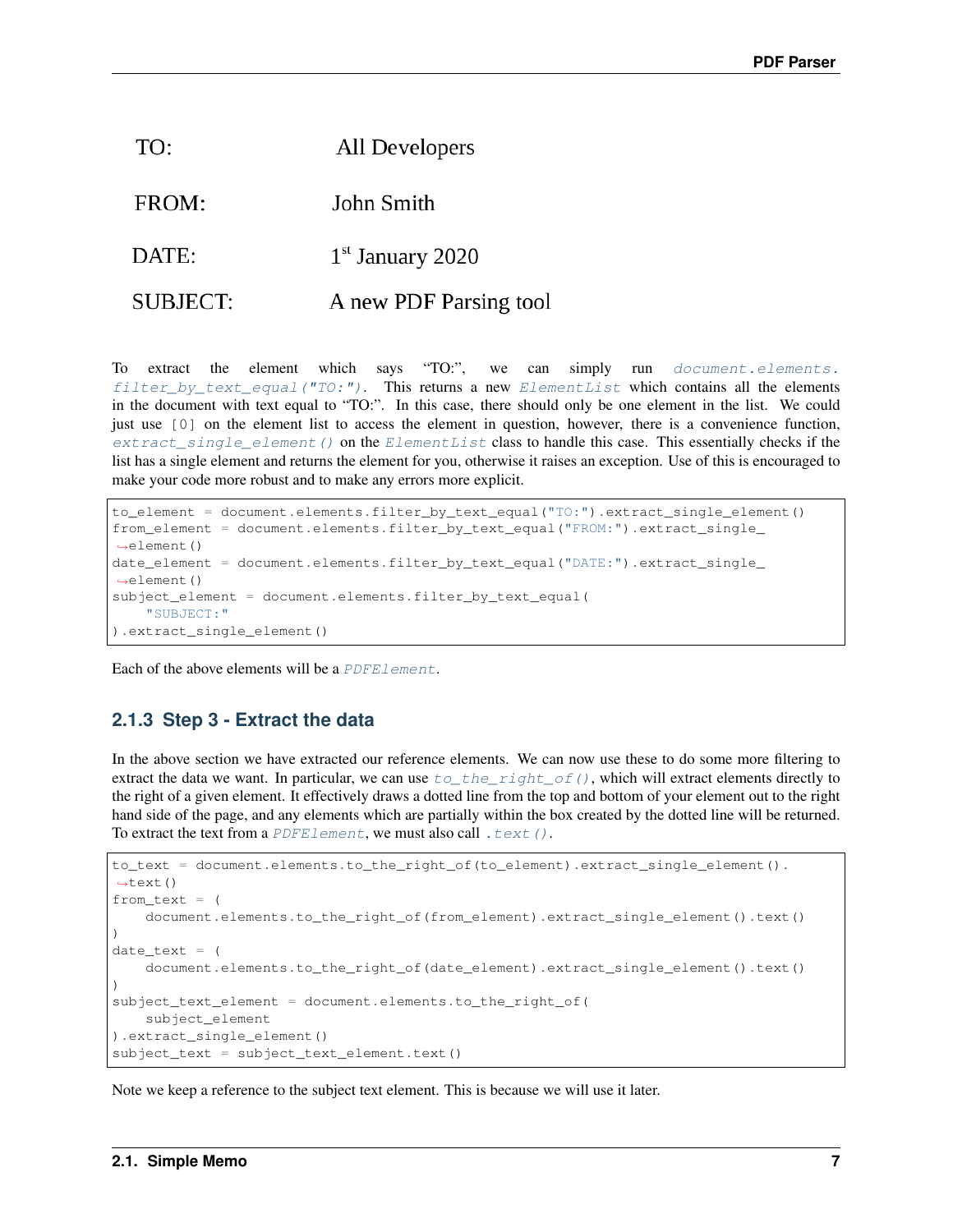We have now extracted the data from the top of the memo, for example to text will be "All Developers". The code does not rely on who the memo is to, and so it should still work for a memo with different values.

The last thing we need to do is extract the content of the memo. In our example there is only one paragraph, and so only one element, but if there were multiple paragraphs there could be multiple elements. There are a few ways to do this. It is probably the case that all the content elements are below the "SUBJECT:" element, however if the text started too far to the right this may not be the case. Instead, we can just use  $after()$  to filter for elements strictly after the subject\_text\_element:

```
content_elements = document.elements.after(subject_element)
content_text = "\n".join(element.text() for element in content_elements)
```
That is now everything extracted from the memo. We can wrap our output into any data structure we fancy, for example json:

```
output = {
   "to": to text,
   "from": from_text,
   "date": date text,
    "subject": subject_text,
    "content": content_text,
}
```
### **2.1.4 Full Code**

Here is the full script constructed above:

```
from py_pdf_parser.loaders import load_file
# Step 1 - Load the document
document = load file("simple memo.pdf")
# We could visualise it here to check it looks correct:
# from py_pdf_parser.visualise import visualise
# visualise(document)
# Step 2 - Extract reference elements:
to_element = document.elements.filter_by_text_equal("TO:").extract_single_element()
from_element = document.elements.filter_by_text_equal("FROM:").extract_single_
˓→element()
date_element = document.elements.filter_by_text_equal("DATE:").extract_single_
˓→element()
subject_element = document.elements.filter_by_text_equal(
    "SUBJECT:"
).extract_single_element()
# Step 3 - Extract the data
to_text = document.elements.to_the_right_of(to_element).extract_single_element().
˓→text()
from text = (document.elements.to_the_right_of(from_element).extract_single_element().text()
)
date\_text = (document.elements.to_the_right_of(date_element).extract_single_element().text()
)
subject_text_element = document.elements.to_the_right_of(
```
(continues on next page)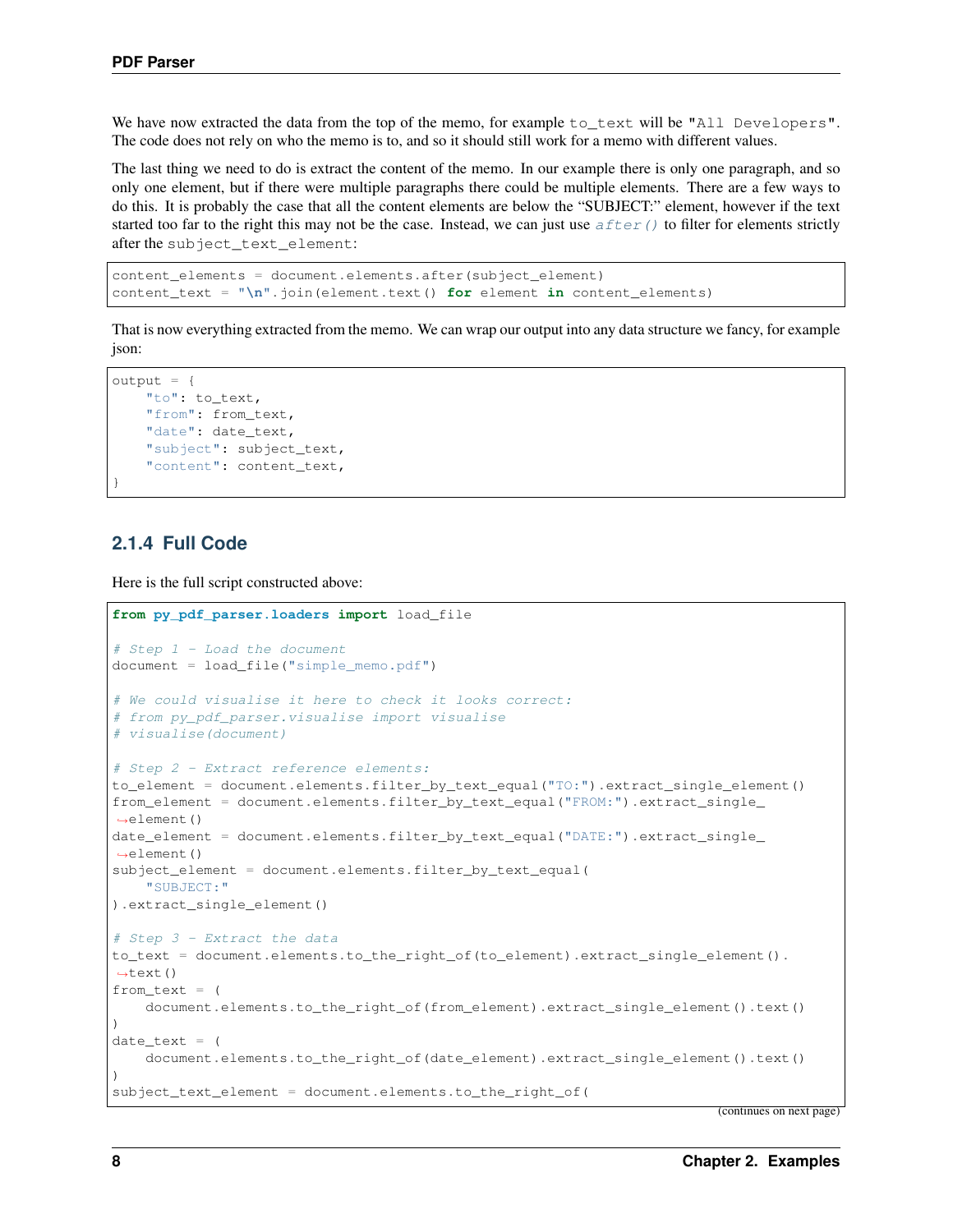(continued from previous page)

```
subject_element
).extract_single_element()
subject_text = subject_text_element.text()
content_elements = document.elements.after(subject_element)
content_text = "\n".join(element.text() for element in content_elements)
output = {
   "to": to_text,
    "from": from_text,
    "date": date_text,
    "subject": subject_text,
    "content": content_text,
}
```
This gives:

```
>>> from pprint import pprint
>>> pprint(output)
{'content': 'A new PDF Parsing tool\n'
            'There is a new PDF parsing tool available, called py-pdf-parser - '
            'you should all check it out!\n'
            'I think it could really help you extract that data we need from '
            'those PDFs.',
 'date': '1st January 2020',
 'from': 'John Smith',
 'subject': 'A new PDF Parsing tool',
 'to': 'All Developers'}
```
## <span id="page-12-0"></span>**2.2 Order Summary**

In this example we will extract some tabular data from an order summary pdf.

You can download the example here.

This is a fairly simple PDF, and as such it would be fairly easy to identify the tables and extract the data from them, however we will use this example to introduce font mappings and sections, which will come in useful for larger PDFs.

## **2.2.1 Step 1 - Load the file**

We can [load](#page-43-1) the file as follows, and take a quick look using the  $visu$  all  $se$  tool to check it looks good.

```
from py_pdf_parser.loaders import load_file
from py_pdf_parser.visualise import visualise
document = load_file("order_summary.pdf")
visualise(document)
```
This should show the following. We should check that py-pdf-parser has detected each element correctly, which in this case it has.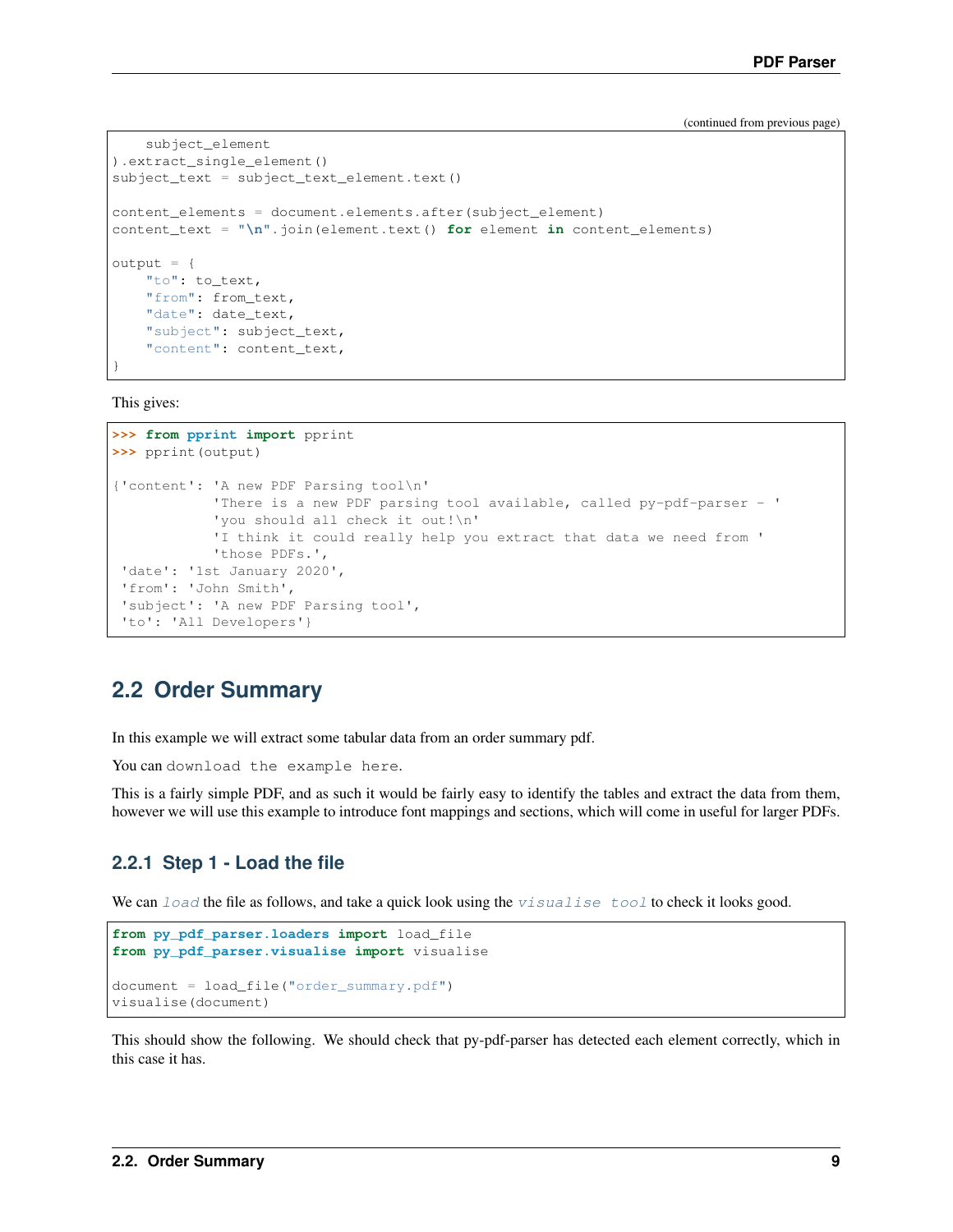| $800 -$ |                                                 |             |                       |       |     |  |
|---------|-------------------------------------------------|-------------|-----------------------|-------|-----|--|
|         |                                                 |             | <b>Order Summary:</b> |       |     |  |
|         | Thank you for your order - enjoy the home brew! |             |                       |       |     |  |
|         | Order #12345                                    |             |                       |       |     |  |
| $700 -$ | <b>Order Summary:</b>                           |             |                       |       |     |  |
|         | Item                                            | Unit Cost   | Quantity              | Cost  |     |  |
| $600 -$ | Challenger 100g<br>Whole Hops                   | £3.29       | N                     | £3.29 |     |  |
|         | Maris Otter<br>Pale Ale Malt<br>(Crushed)       | £1.50/1000g | 4000g                 | £6.00 |     |  |
| $500 -$ | WLP037<br>Yorkshire Ale<br>Yeast                | £7.08       | Ŧ                     | £7.08 |     |  |
|         | <b>Bottle Caps</b>                              | £1 per 100  | 500                   | £5    |     |  |
|         | <b>Totals:</b>                                  |             |                       |       |     |  |
| 400     | Subtotal:                                       |             | £26.28                |       |     |  |
|         | Shipping                                        |             | £6                    |       |     |  |
|         | <b>VAT 20%</b>                                  |             | £6.45                 |       |     |  |
| $300 -$ | Total:                                          |             | £38.73                |       |     |  |
|         |                                                 |             |                       |       |     |  |
|         |                                                 |             |                       |       |     |  |
| $200 -$ |                                                 |             |                       |       |     |  |
|         |                                                 |             |                       |       |     |  |
|         |                                                 |             |                       |       |     |  |
| 100     |                                                 |             |                       |       |     |  |
|         |                                                 |             |                       |       |     |  |
|         |                                                 |             |                       |       |     |  |
| $0 +$   |                                                 |             |                       |       |     |  |
| 0       | 100                                             | 200         | 300                   | 400   | 500 |  |

## **2.2.2 Step 2 - Use a font mapping**

Each [PDFElement](#page-30-0) has a [font](#page-31-1) property, which is the name of the font in the PDF document (including the font size). You can use fonts to help filter elements.

Fonts often have long, not very useful names. However, additional keyword arguments passed to  $load\_file()$  will be used to initialise the [PDFDocument](#page-29-1). One of these is the font mapping, which allows you to map the fonts in your PDF to more useful names.

The visualise tool allows you to inspect fonts. If you however over an element, a summary will be shown in text at the bottom of the window. For example, in the image below we hover over the first cell in the table, and can see that the font is EAAAA+FreeMono, 12.0.



(115.84, 622.19) <PDFElement tags: set(), font: 'EAAAAA+FreeMono,12.0'

We can easily ask to see all of the available fonts by running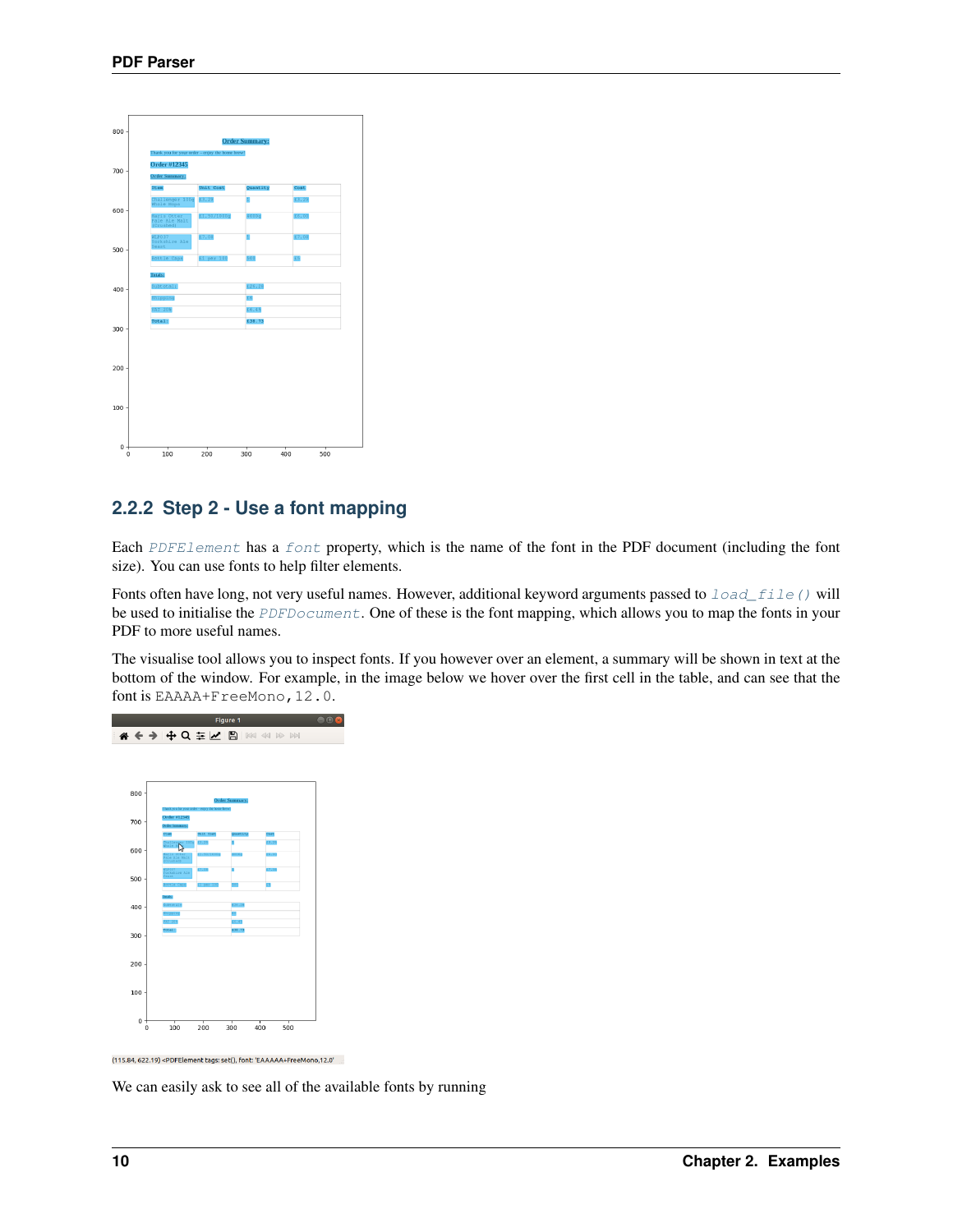```
>>> set(element.font for element in document.elements)
{'EAAAAA+FreeMono,12.0', 'BAAAAA+LiberationSerif-Bold,16.0', 'CAAAAA+LiberationSerif,
˓→12.0', 'DAAAAA+FreeMonoBold,12.0', 'BAAAAA+LiberationSerif-Bold,12.0'}
```
Using this and the visualise tool, we can now choose better names for each of the fonts, and then load the document again, but this time providing a font mapping.

```
FONT_MAPPING = {
    "BAAAAA+LiberationSerif-Bold,16.0": "title",
    "BAAAAA+LiberationSerif-Bold,12.0": "sub_title",
    "CAAAAA+LiberationSerif,12.0": "text",
    "DAAAAA+FreeMonoBold,12.0": "table_header",
    "EAAAAA+FreeMono,12.0": "table_text",
}
document = load_file("order_summary.pdf", font_mapping=FONT_MAPPING)
```
Using the visualise tool again, we can now see that our element's font has changed to table\_text, which is a much more useful name for us.



(105.98, 621.80) <PDFElement tags: set(), font: 'table\_text'> [255, 255, 25

## **2.2.3 Step 3 - Use regex for font mapping**

In certain use cases (especially when handling many PDF files) you may encounter the problem that the same fonts have different prefixes.

For example:

File 1:

```
>>> set(element.font for element in document.elements)
{'EAAAAA+FreeMono,12.0', 'BAAAAA+LiberationSerif-Bold,16.0', 'CAAAAA+LiberationSerif,
˓→12.0', 'DAAAAA+FreeMonoBold,12.0', 'BAAAAA+LiberationSerif-Bold,12.0'}
```
File 2: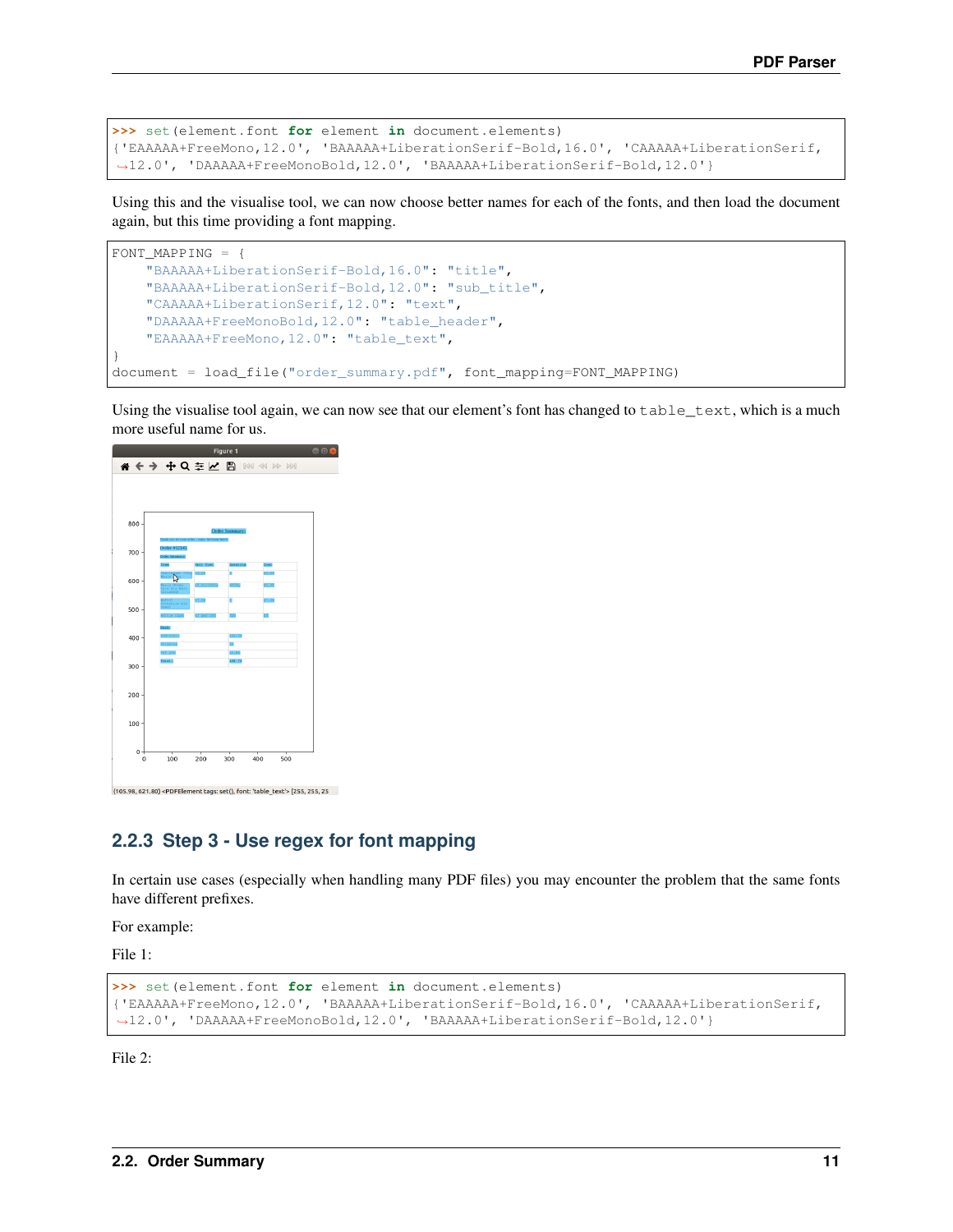```
>>> set(element.font for element in document.elements)
{'CIPKDS+FreeMono,12.0', 'FDHZTR+LiberationSerif-Bold,16.0', 'KJVFSL+LiberationSerif,
˓→12.0', 'BXNKHF+FreeMonoBold,12.0', 'OKSDFT+LiberationSerif-Bold,12.0'}
```
In this case mapping fonts with regex patterns makes more sense. Create the your font mapping like before but fill it with regex patterns that don't specify the prefix precisely. Also specify that the font mapping contains regex patterns when loading the document.

```
FONT_MAPPING = {
   r"\w{6}\+LiberationSerif-Bold,16.0": "title",
    r"\w{6}\+LiberationSerif-Bold,12.0": "sub_title",
    r"\w{6}\+LiberationSerif,12.0": "text",
    r"\w{6}\+FreeMonoBold,12.0": "table_header",
    r''\w\{6\}\ + FreeMono, 12.0": "table_text",
}
document = load_file("order_summary.pdf", font_mapping=FONT_MAPPING, font_mapping_is_
˓→regex=True)
```
## **2.2.4 Step 4 - Add sections**

Another thing we can do to make our job easier is to add *[Sections](#page-44-2)* to our document. A *Sections* class is made available on [document.sectioning](#page-30-2), which in particular allows us to call [create\\_section\(\)](#page-44-1).

A section has a name, and contains all elements between the start element and the end element. You can add multiple sections with the same name, but each section will have both a name and a unique\_name (which is just the name with an additional  $\Box$  n on the end, where n is the number of sections with that name).

As with the [PDFDocument](#page-29-1), a [Section](#page-43-3) has an [elements](#page-44-3) property which returns an [ElementList](#page-33-1), allowing you to filter the elements.

Important: Never instantiate a [Sections](#page-43-3) yourself. You should always use [create\\_section\(\)](#page-44-1).

Calling create section() will return the [Section](#page-43-3), but the [Sectioning](#page-44-2) class also has get section() and [get\\_sections\\_with\\_name\(\)](#page-44-5) methods.

Going back to our example, we will create sections for the order summary table, and for the totals table. Our order summary table will start with the "Order Summary:" sub title and end at the "Totals:" sub title. Note that there are two elements on the page with text equal to "Order Summary:", however they have different font and so we can still extract exactly the one we want.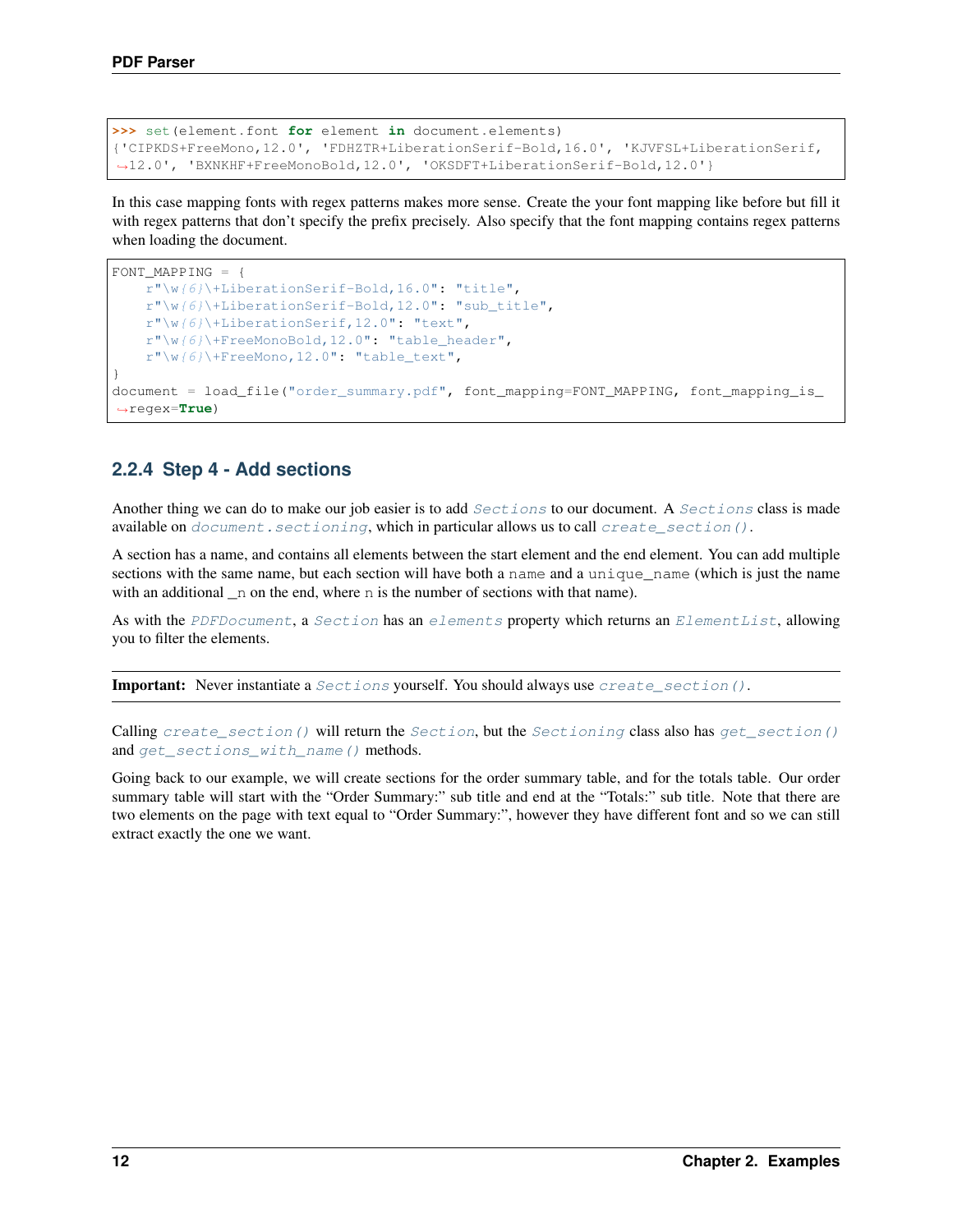#### **Order Summary:**

| Item                                      | Unit Cost   | Quantity | Cost  |
|-------------------------------------------|-------------|----------|-------|
| Challenger 100g<br>Whole Hops             | £3.29       |          | £3.29 |
| Maris Otter<br>Pale Ale Malt<br>(Crushed) | £1,50/1000g | 4000g    | £6.00 |
| WLP037<br>Yorkshire Ale<br>Yeast          | £7.08       |          | £7.08 |
| Bottle Caps                               | £1 per 100  | 500      | £5    |

#### **Totals:**

| Total:    | £38.73 |
|-----------|--------|
| VAT 20%   | £6.45  |
| Shipping  | £6     |
| Subtotal: | £26.28 |

By default, [create\\_section\(\)](#page-44-1) will include the last element in the section, but this can be disabled by passing include\_last\_element=False.

The totals section will run from the "Totals:" sub title, until the end of the document. An [ElementList](#page-33-1) (e.g. document.elements) acts like a set of elements, but it does also define an order, and as such we can access the last element in the [ElementList](#page-33-1) by simply doing document.elements $[-1]$ .

```
order_summary_sub_title_element = (
   document.elements.filter_by_font("sub_title")
    .filter_by_text_equal("Order Summary:")
    .extract_single_element()
)
totals_sub_title_element = (
   document.elements.filter_by_font("sub_title")
    .filter_by_text_equal("Totals:")
    .extract_single_element()
)
final-element = document.elements[-1]order_summary_section = document.sectioning.create_section(
   name="order_summary",
   start_element=order_summary_sub_title_element,
   end_element=totals_sub_title_element,
    include_last_element=False,
)
```
Again, the visualise tool is helpful to check everything worked as expected, as it will draw a border around all of our sections: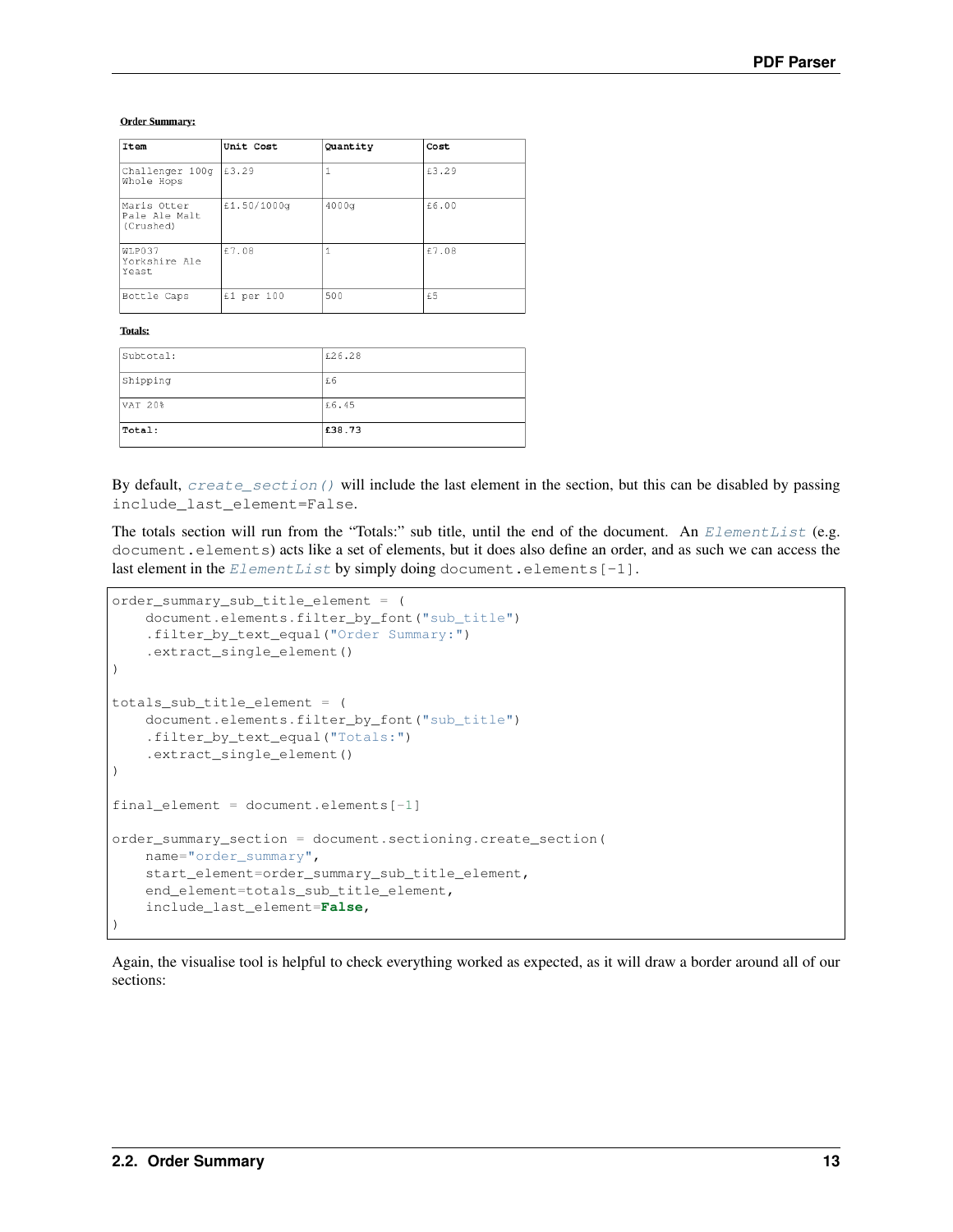| $800 -$              |                                                                        |             | <b>Order Summary:</b> | totals_0 | order_summary_0 |
|----------------------|------------------------------------------------------------------------|-------------|-----------------------|----------|-----------------|
| $700 -$              | Thank you for your order - enjoy the home brew!<br><b>Order #12345</b> |             |                       |          |                 |
|                      | <b>Order Summary:</b><br>Item                                          | Unit Cost   | Quantity              | Cost     |                 |
|                      | Challenger 100g<br>Whole Hops                                          | £3.29       |                       | £3.29    |                 |
| $600 -$              | Maris Otter<br>Pale Ale Malt<br>(Crushed)                              | £1.50/1000q | 4000g                 | £6.00    |                 |
| $500 -$              | WLP037<br>Yorkshire Ale<br>Yeast                                       | £7.08       |                       | £7.08    |                 |
|                      | <b>Bottle Caps</b>                                                     | £1 per 100  | 500                   | £5       |                 |
|                      | <b>Totals:</b><br>Subtotal:                                            |             | £26.28                |          |                 |
| 400                  | Shipping                                                               |             | £6                    |          |                 |
|                      | <b>VAT 20%</b>                                                         |             | £6.45                 |          |                 |
| $300 -$              | Total:                                                                 |             | £38.73                |          |                 |
|                      |                                                                        |             |                       |          |                 |
|                      |                                                                        |             |                       |          |                 |
| $200 -$              |                                                                        |             |                       |          |                 |
|                      |                                                                        |             |                       |          |                 |
| $100 -$              |                                                                        |             |                       |          |                 |
|                      |                                                                        |             |                       |          |                 |
|                      |                                                                        |             |                       |          |                 |
| $0 +$<br>$\mathbf 0$ | 100                                                                    | 200         | 300                   | 400      | 500             |

### **2.2.5 Step 5 - Extract tables**

Now we have mapped our fonts and added some sections, we'd like to extract the table. In this case, we are able to use  $extract\_simple\_table()$ . We need to pass this the elements which form our table, however currently our sections also include the sub titles, "Order Summary:" and "Totals:". We need to exclude these from the elements we pass to extract simple table(). We have a reference to the sub title elements, so we could simply use  $remove$  element (). However, since the tables seem to have their own fonts, it may be more robust to use filter by fonts().

We will also pass  $as\_text=True$ , since we are interested in the text, not the *[PDFElements](#page-30-0)* themselves.

```
order_summary_table = tables.extract_simple_table(
   order_summary_section.elements.filter_by_fonts("table_header", "table_text"),
    as_text=True,
)
totals_table = tables.extract_simple_table(
   totals_section.elements.filter_by_fonts("table_header", "table_text"), as_
˓→text=True
)
```
This gives:

```
>>> order_summary_table
[['Item', 'Unit Cost', 'Quantity', 'Cost'], ['Challenger 100g\nWhole Hops', '£3.29',
˓→'1', '£3.29'], ['Maris Otter \nPale Ale Malt \n(Crushed)', '£1.50/1000g', '4000g',
˓→'£6.00'], ['WLP037 \nYorkshire Ale \nYeast', '£7.08', '1', '£7.08'], ['Bottle Caps',
˓→ '£1 per 100', '500', '£5']]
>>> totals_table
[['Subtotal:', '£26.28'], ['Shipping', '£6'], ['VAT 20%', '£6.45'], ['Total:', '£38.73
ightharpoonup']]
```
As one final step, since the order summary table has a header row, we can make use of add header to table(), which will change the list of lists to a list of dicts, mapping the header to the values in each row: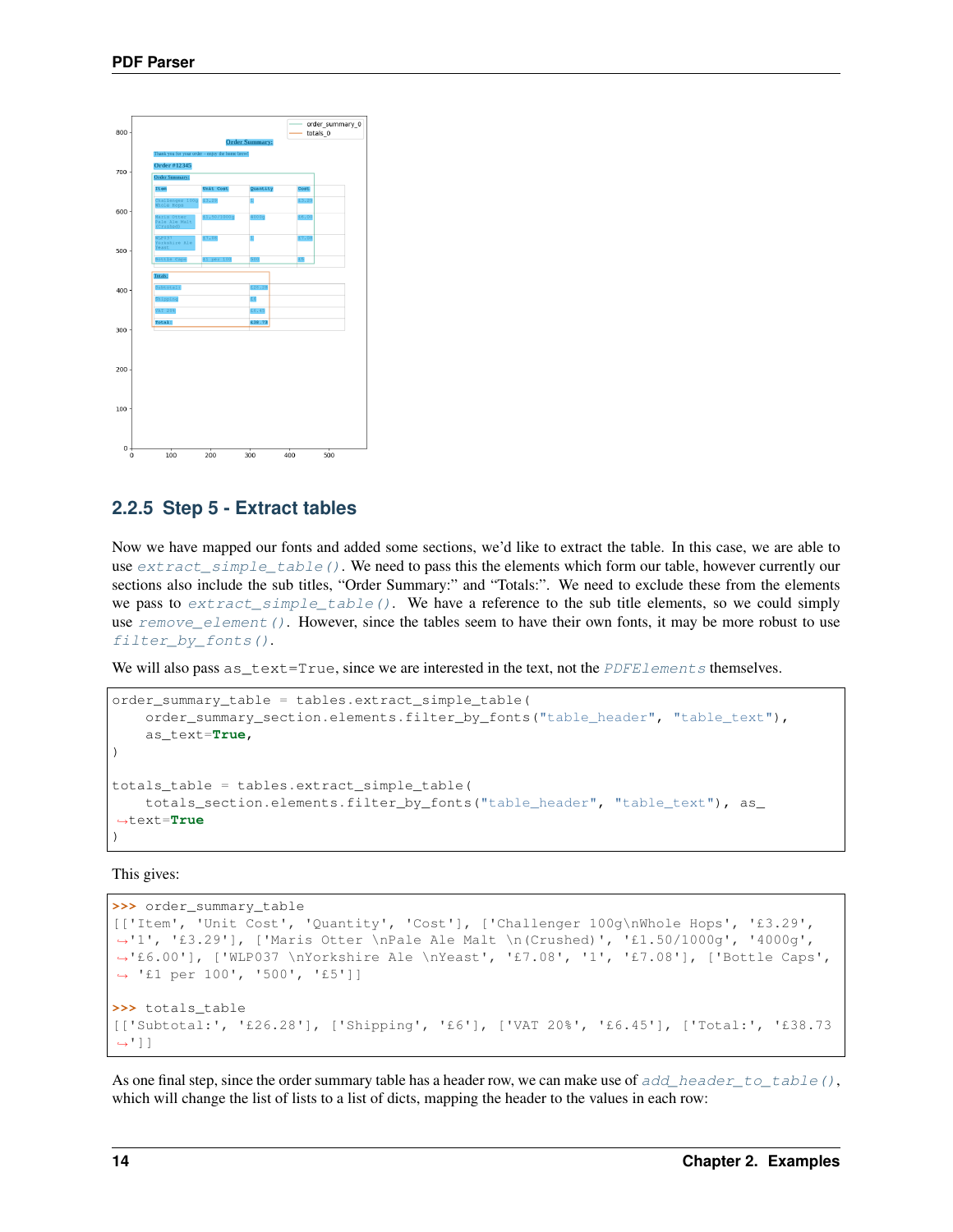order\_summary\_with\_header = tables.add\_header\_to\_table(order\_summary\_table)

**>>>** order\_summary\_with\_header [{'Item': 'Challenger 100g\nWhole Hops', 'Unit Cost': '£3.29', 'Quantity': '1', 'Cost ˓<sup>→</sup>': '£3.29'}, {'Item': 'Maris Otter \nPale Ale Malt \n(Crushed)', 'Unit Cost': '£1. ˓<sup>→</sup>50/1000g', 'Quantity': '4000g', 'Cost': '£6.00'}, {'Item': 'WLP037 \nYorkshire Ale ˓<sup>→</sup>\nYeast', 'Unit Cost': '£7.08', 'Quantity': '1', 'Cost': '£7.08'}, {'Item': 'Bottle ˓<sup>→</sup>Caps', 'Unit Cost': '£1 per 100', 'Quantity': '500', 'Cost': '£5'}]

### **2.2.6 Full Code**

```
from py_pdf_parser.loaders import load_file
from py_pdf_parser import tables
# from py_pdf_parser.visualise import visualise
# Step 1 - Load the file
document = load_file("order_summary.pdf")
# visualise(document)
# Step 2 - Use a font mapping
# Show all fonts:
# set(element.font for element in document.elements)
FONT_MAPPING = {
    "BAAAAA+LiberationSerif-Bold,16.0": "title",
    "BAAAAA+LiberationSerif-Bold,12.0": "sub_title",
    "CAAAAA+LiberationSerif,12.0": "text",
    "DAAAAA+FreeMonoBold,12.0": "table_header",
    "EAAAAA+FreeMono,12.0": "table_text",
}
document = load_file("order_summary.pdf", font_mapping=FONT_MAPPING)
# OR
# use regex patterns
FONT_MAPPING = {
   r''\wedge(\frac{\theta}{\tanh \theta})+LiberationSerif-Bold,16.0": "title",
   r''\wedge(\frac{\theta}{\tanh \theta})+LiberationSerif-Bold, 12.0": "sub_title",
   r"\w{6}\+LiberationSerif,12.0": "text",
    r''\wedge(\frac{\theta}{\cdot})+FreeMonoBold, 12.0": "table_header",
    r''\wedge\sqrt{6}\ + FreeMono, 12.0": "table_text",
}
document = load_file("order_summary.pdf", font_mapping=FONT_MAPPING, font_mapping_is_
˓→regex=True)
# visualise(document)
# Step 3 - Add sections
order_summary_sub_title_element = (
    document.elements.filter_by_font("sub_title")
```
(continues on next page)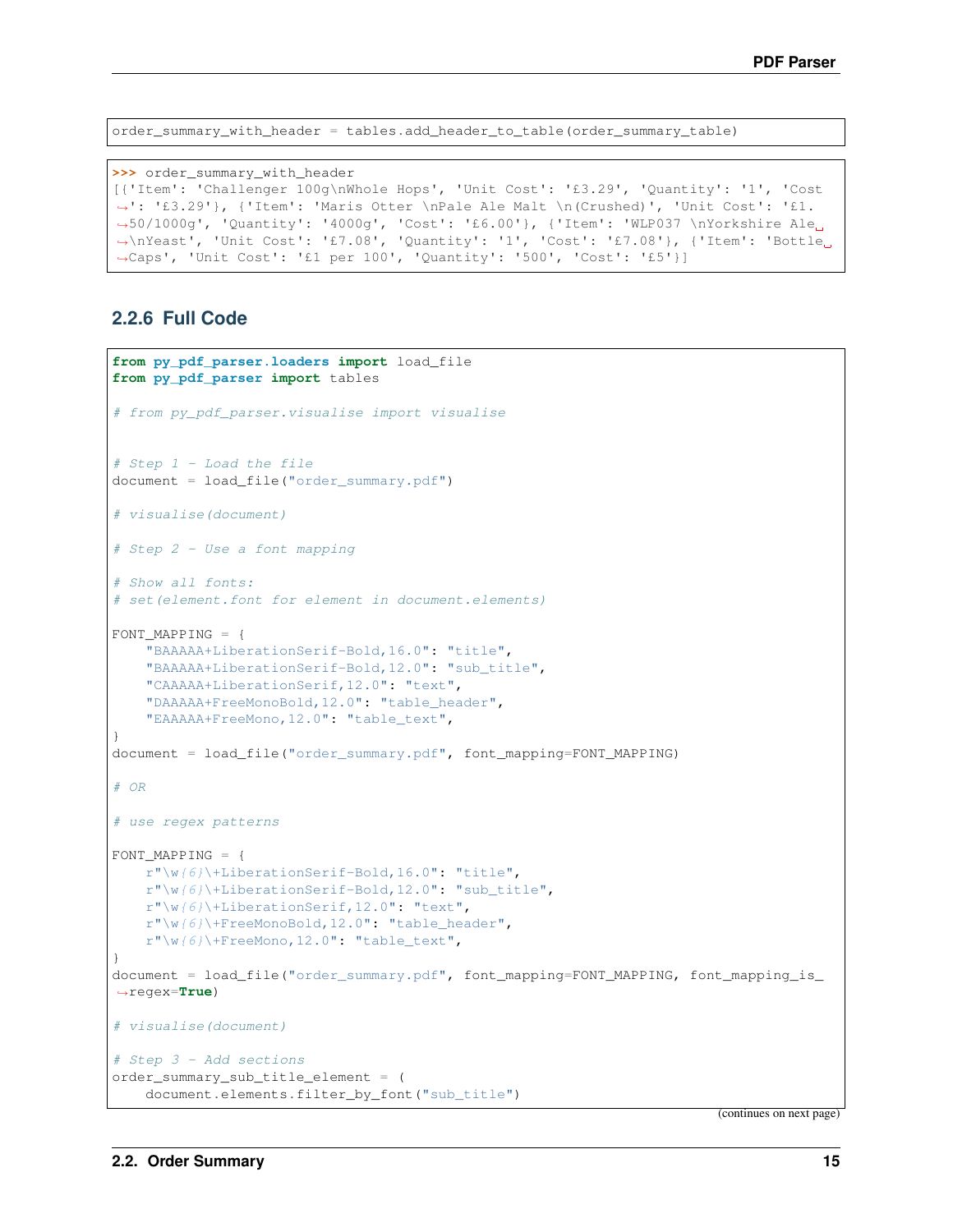(continued from previous page)

```
.filter_by_text_equal("Order Summary:")
    .extract_single_element()
)
totals_sub_title_element = (
   document.elements.filter_by_font("sub_title")
    .filter_by_text_equal("Totals:")
    .extract_single_element()
)
final-element = document.elements[-1]order_summary_section = document.sectioning.create_section(
   name="order_summary",
   start_element=order_summary_sub_title_element,
   end_element=totals_sub_title_element,
    include_last_element=False,
)
totals_section = document.sectioning.create_section(
    name="totals", start_element=totals_sub_title_element, end_element=final_element
)
# visualise(document)
# Step 4 - Extract tables
order summary table = tables.extract simple table(
   order_summary_section.elements.filter_by_fonts("table_header", "table_text"),
    as_text=True,
)
totals_table = tables.extract_simple_table(
    totals_section.elements.filter_by_fonts("table_header", "table_text"), as_
˓→text=True
)
order_summary_with_header = tables.add_header_to_table(order_summary_table)
```
## <span id="page-19-0"></span>**2.3 More Tables**

In this example, we will learn how to extract different types of table, and the difference between a simple table and more complicated ones.

You can download the example here.

Please read the *[Order Summary](#page-12-0)* example first, as this covers some other functionality of the table extraction methods.

## **2.3.1 Load the file**

The following code (click "show code" below to see it) loads the file, and assigns the elements for each table to a variable. If this does not make sense, you should go back and look at some of the previous examples.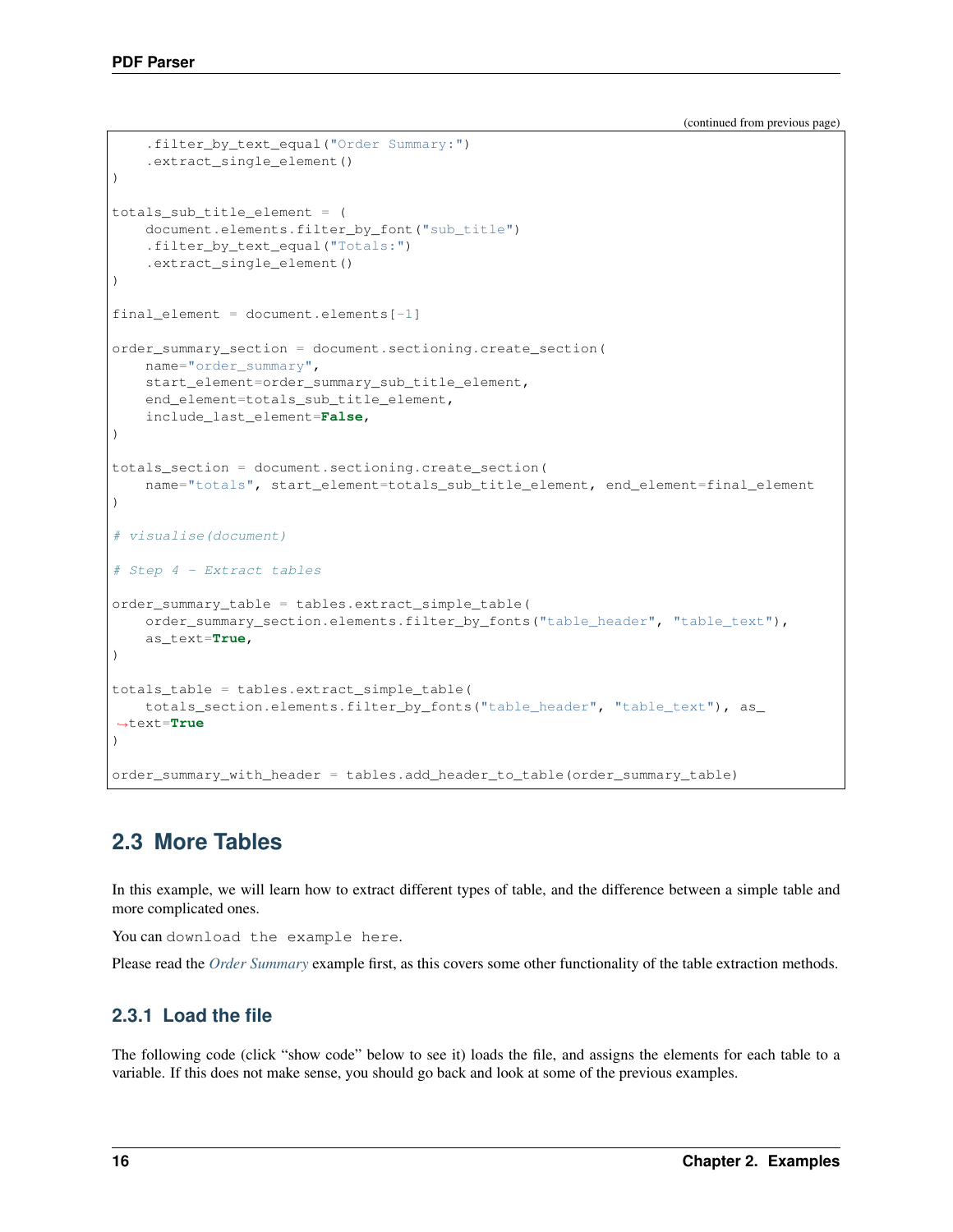```
from py_pdf_parser.loaders import load_file
FONT MAPPING = \{"BAAAAA+LiberationSerif-Bold,12.0": "header",
   "CAAAAA+LiberationSerif,12.0": "table_element",
}
document = load_file("tables.pdf", font_mapping=FONT_MAPPING)
headers = document.elements.filter_by_font("header")
# Extract reference elements
simple_table_header = headers.filter_by_text_equal(
   "Simple Table"
).extract_single_element()
simple_table_with_gaps_header = headers.filter_by_text_equal(
    "Simple Table with gaps"
).extract_single_element()
simple_table_with_gaps_in_first_row_col_header = headers.filter_by_text_equal(
    "Simple Table with gaps in first row/col"
).extract_single_element()
non_simple_table_header = headers.filter_by_text_equal(
    "Non Simple Table"
).extract_single_element()
non_simple_table_with_merged_cols_header = headers.filter_by_text_equal(
    "Non Simple Table with Merged Columns"
).extract_single_element()
non_simple_table_with_merged_rows_header = headers.filter_by_text_equal(
    "Non Simple Table with Merged Rows and Columns"
).extract_single_element()
over_the_page_header = headers.filter_by_text_equal(
    "Over the page"
).extract_single_element()
# Extract table elements
simple_table_elements = document.elements.between(
   simple_table_header, simple_table_with_gaps_header
)
simple_table_with_gaps_elements = document.elements.between(
   simple_table_with_gaps_header, simple_table_with_gaps_in_first_row_col_header
)
simple_table_with_gaps_in_first_row_col_elements = document.elements.between(
   simple_table_with_gaps_in_first_row_col_header, non_simple_table_header
)
non_simple_table_elements = document.elements.between(
   non_simple_table_header, non_simple_table_with_merged_cols_header
)
non_simple_table_with_merged_cols_elements = document.elements.between(
   non_simple_table_with_merged_cols_header, non_simple_table_with_merged_rows_header
```
(continues on next page)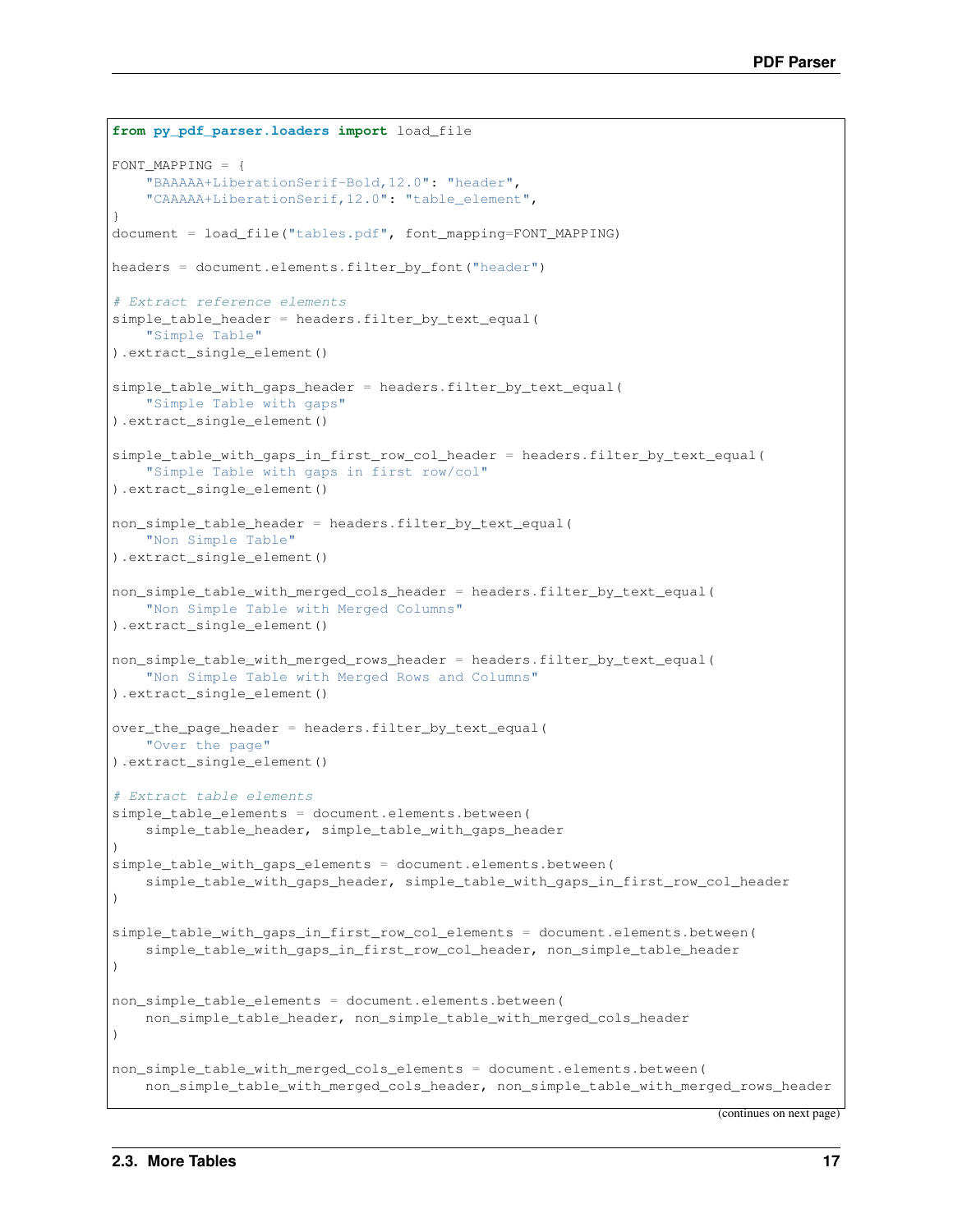)

(continued from previous page)

```
non_simple_table_with_merged_rows_and_cols_elements = document.elements.between(
    non_simple_table_with_merged_rows_header, over_the_page_header
)
over_the_page_elements = document.elements.after(over_the_page_header)
```
### **2.3.2 Overview**

The tables in the example pdf are split into "Simple Tables" and "Non Simple Tables". For the simple tables, we will be able to use  $extract\_simple\_table()$ , otherwise we must use  $extract\_table()$ . The former is much more efficient, and should be used when possible.

In general, tables can become more complicated by having missing cells, or merged cells which go across multiple columns or multiple rows. In both cases, you will have to pass additional parameters to stop exceptions being raised when this is the case. This is to make the extraction more robust, and protect against unexpected outcomes.

To use  $extract\_simple\_table$  () we must have at least one column and one row which have no missing cells, and we must have no merged cells at all. We will need to know which row/column has no missing cells, as these must be passed as the reference row and column.

To understand why: for each column element in the reference row and each row element in the reference column,  $extract\_simple\_table$  () will scan across from the row element (to get the row) and up/down from the column element (to get the column), and see if there is an element there. If there is, it is added to the table. Therefore, if there are gaps in the reference row/column, other elements may get missed. There is a check for this, so an exception will be raised if this is the case.

This means extract simple table() takes time proportional to len(cols) + len(rows). Conversely,  $extract\_table()$  is at least len(cols)  $\star$  len(rows), and if there are merged cells it will be even worse. (Note in reality the complexity is not quite this simple, but it should give you an idea of the difference.)

Below, we will work through increasingly complex examples to explain the functionality, and the steps involved.

### **2.3.3 Simple Table**

This table is as simple as they come - there are no blank or merged cells. This means we can simply use [extract\\_simple\\_table\(\)](#page-45-0) as we have seen previously.

```
from py_pdf_parser import tables
table = tables.extract_simple_table(simple_table_elements, as_text=True)
```

```
>>> table
[['Heading 1', 'Heading 2', 'Heading 3', 'Heading 4'], ['A', '1', 'A', '1'], ['B', '2
˓→', 'B', '2'], ['C', '3', 'C', '3']]
```
### **2.3.4 Simple Table with gaps**

This table has gaps, however there are no gaps in the first row or column. These are the default reference row and column, and so  $ext{next}_s$  imple\_table() will still work as expected. Blank cells will be empty strings if as text=True, and otherwise they will be None. However, if we try the same code as above: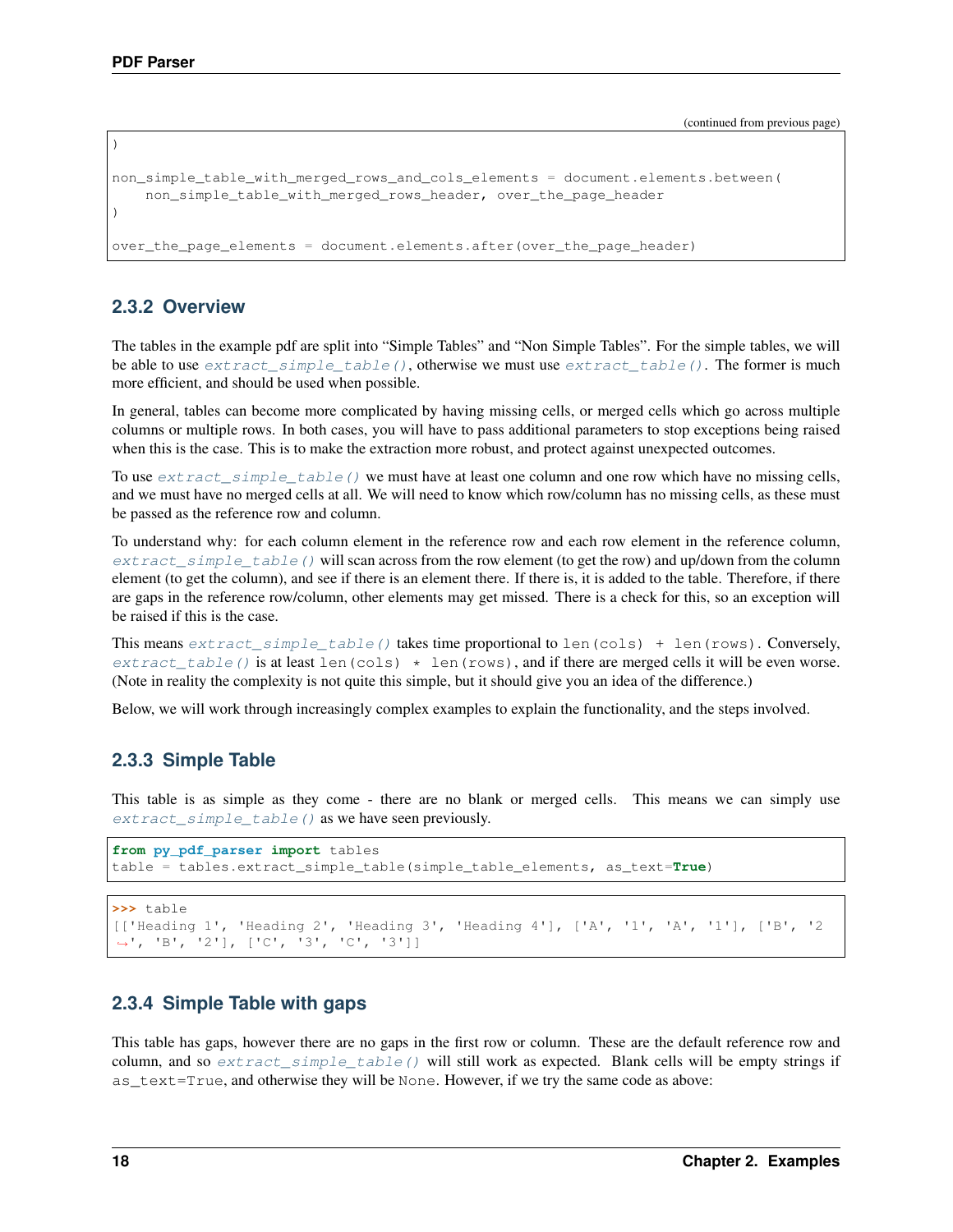```
table = tables.extract_simple_table(
    simple_table_with_gaps_elements, as_text=True
)
```
this will raise an exception:

```
py_pdf_parser.exceptions.TableExtractionError: Element not found, there appears to be
˓→a gap in the table. If this is expected, pass allow_gaps=True.
```
This is to allow py-pdf-parser to be more robust in the case that you're expecting your table to have no empty cells. As the error message says, since this is expected behaviour we can simply pass allow\_gaps=True.

```
table = tables.extract_simple_table(
   simple_table_with_gaps_elements, as_text=True, allow_gaps=True
)
```

```
>>> table
```

```
[['Heading 1', 'Heading 2', 'Heading 3', 'Heading 4'], ['A', '1', '', '1'], ['B', '',
˓→'', ''], ['C', '', 'C', '3']]
```
### **2.3.5 Simple Table with gaps in first row/col**

This table is similar to the above example, but now we have gaps in the first row and the first column (if either of these were true then the above wouldn't work). If we try the above code, a useful exception is raised:

```
table = tables.extract_simple_table(
   simple_table_with_gaps_in_first_row_col_elements, as_text=True, allow_gaps=True
)
```

```
py_pdf_parser.exceptions.TableExtractionError: Number of elements in table (9) does
˓→not match number of elements passed (12). Perhaps try extract_table instead of
˓→extract_simple_table, or change you reference element.
```
The error message suggests either passing another reference element, or using the more complicated  $extract_table()$  method. In this case, as we still have a row and a column which have no missing cells, we can just pass a new reference element.

As such, we can use the second column and the last row as our references, as neither of these have missing cells. The reference row and column are specified by simply passing the unique element in both the reference row and the reference column (called the reference element). In this case, it's the first number "3" in the table. Here we will be lazy and simply use the fact that this is the 10th element in the table, but you should probably do something smarter.

```
reference_element = simple_table_with_gaps_in_first_row_col_elements[9]
table = tables.extract_simple_table(
   simple_table_with_gaps_in_first_row_col_elements,
    as_text=True,
    allow_gaps=True,
    reference_element=reference_element,
)
```

```
>>> table
[['Heading 1', 'Heading 2', '', 'Heading 4'], ['', '1', 'A', ''], ['B', '2', '', '2'],
˓→ ['C', '3', 'C', '3']]
```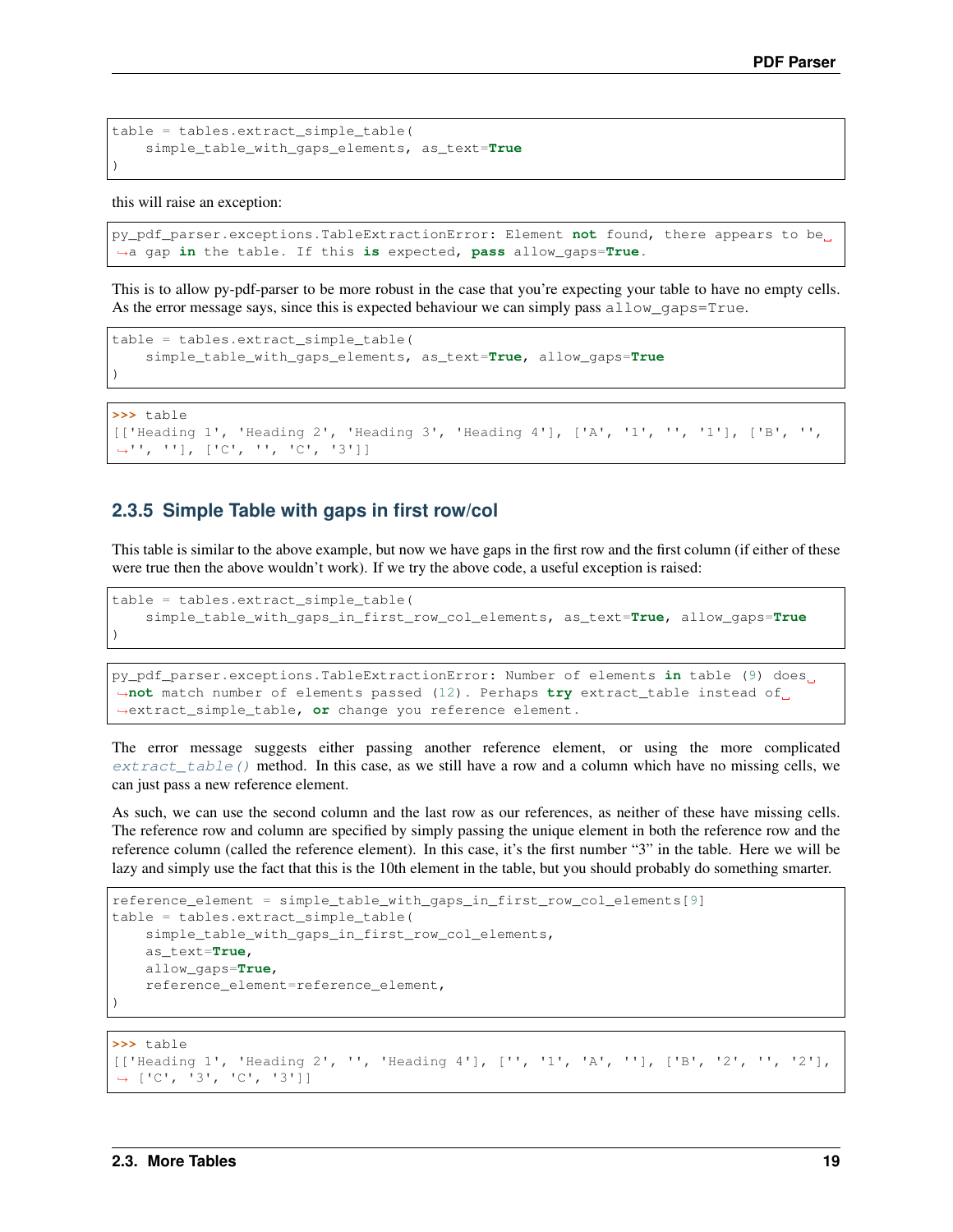### **2.3.6 Non Simple Table**

The next table does not have any row with no empty cells, and as such we must use  $extract_table()$ . There is no allow\_gaps parameter for this method, since if you don't want to allow gaps you should be using [extract\\_simple\\_table\(\)](#page-45-0) instead.

Whilst the below may seem easier than working out the reference element in the above example, please note that it will be computationally slower.

```
table = tables.extract_table(non_simple_table_elements, as_text=True)
```

```
>>> table
[['', 'Heading 2', 'Heading 3', 'Heading 4'], ['A', '1', '', '1'], ['B', '', 'B', '2
˓→'], ['C', '3', 'C', '']]
```
### **2.3.7 Non Simple Table with Merged Columns**

This table has text which goes across multiple columns. If we naively run this as above:

table = tables.extract\_table(non\_simple\_table\_with\_merged\_cols\_elements, as\_text=**True**)

then we get an exception:

```
py_pdf_parser.exceptions.TableExtractionError: An element is in multiple columns. If
˓→this is expected, you can try passing fix_element_in_multiple_cols=True
```
Just like allow\_gaps, this is so we can be more robust in the case that this is not expected. The error helpfully suggests to try passing fix element in multiple cols=True.

```
table = tables.extract_table(
   non_simple_table_with_merged_cols_elements,
   as_text=True,
    fix_element_in_multiple_cols=True,
)
```
**>>>** table

[['Heading 1', 'Heading 2', 'Heading 3', 'Heading 4'], ['A', '1', 'A', '1'], ['This ˓<sup>→</sup>text spans across multiple columns', '', 'B', '2'], ['C', '3', 'C', '3']]

Note that the merged cell has been pushed into the left-most column. Likewise, if we had a cell that was merged across multiple rows, we could pass fix element in multiple rows=True, and it would be pushed into the top row.

### **2.3.8 Non Simple Table with Merged Rows and Columns**

In this case we have both merged rows and merged columns. We can pass both fix\_element\_in\_multiple\_rows=True and fix\_element\_in\_multiple\_cols=True. The merged cell will be pushed into the left-most column and the top row.

```
table = tables.extract_table(
   non_simple_table_with_merged_rows_and_cols_elements,
   as_text=True,
   fix_element_in_multiple_rows=True,
```
(continues on next page)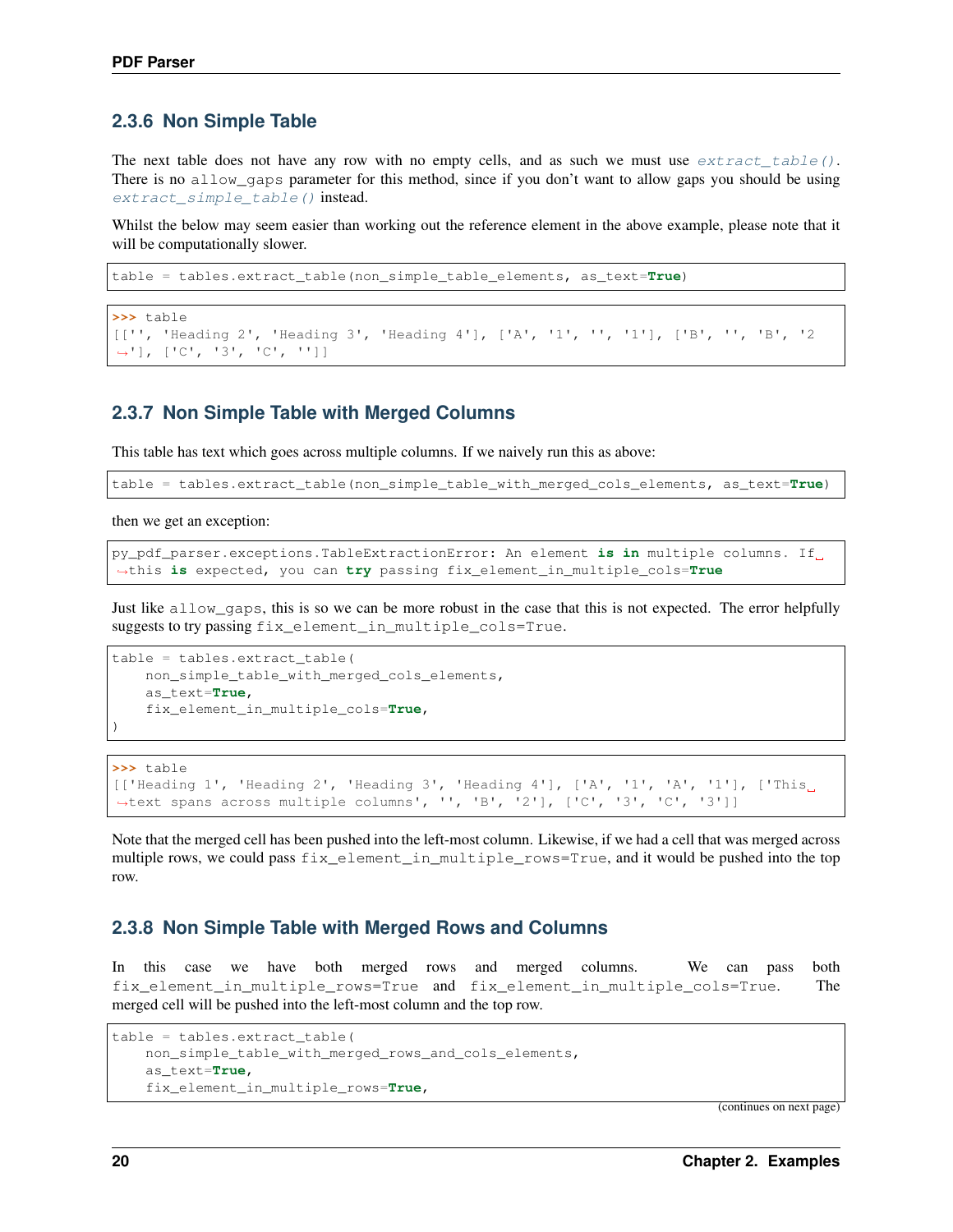(continued from previous page)

```
fix_element_in_multiple_cols=True,
```

```
>>> table
[['Heading 1', 'Heading 2', 'Heading 3', 'Heading 4'], ['This text spans across
\rightarrowmultiple rows and \nmultiple columns.', '', 'A', '1'], ['', '', 'B', '2'], ['C', '3
˓→', 'C', '3']]
```
### **2.3.9 Over the page**

)

The final table goes over the page break. This is not a problem, simply pass the elements within the table and the result should be correct.

If you had e.g. a footer that broke the table in two, simply ensure these elements are not included in the element list you pass to  $ext{ract\_table}$  (), and again it should still work.

```
table = tables.extract_simple_table(over_the_page_elements, as_text=True)
```

```
>>> table
[['Heading 1', 'Heading 2', 'Heading 3', 'Heading 4'], ['A', '1', 'A', '1'], ['B', '2
˓→', 'B', '2'], ['C', '3', 'C', '3']]
```
## <span id="page-24-0"></span>**2.4 Element Ordering**

In this example, we see how to specify a custom ordering for the elements.

For this we will use a simple pdf, which has a single element in each corner of the page. You can download the example here.

### **2.4.1 Default**

The default element ordering is left to right, top to bottom.

```
from py_pdf_parser.loaders import load_file
file_path = "grid.pdf"
# Default - left to right, top to bottom
document = load file(file path)
print([element.text() for element in document.elements])
```
This results in

['Top Left', 'Top Right', 'Bottom Left', 'Bottom Right']

### **2.4.2 Presets**

There are also preset orderings for right to left, top to bottom, top to bottom, left to right, and top to bottom, right to left. You can use these by importing the [ElementOrdering](#page-29-2)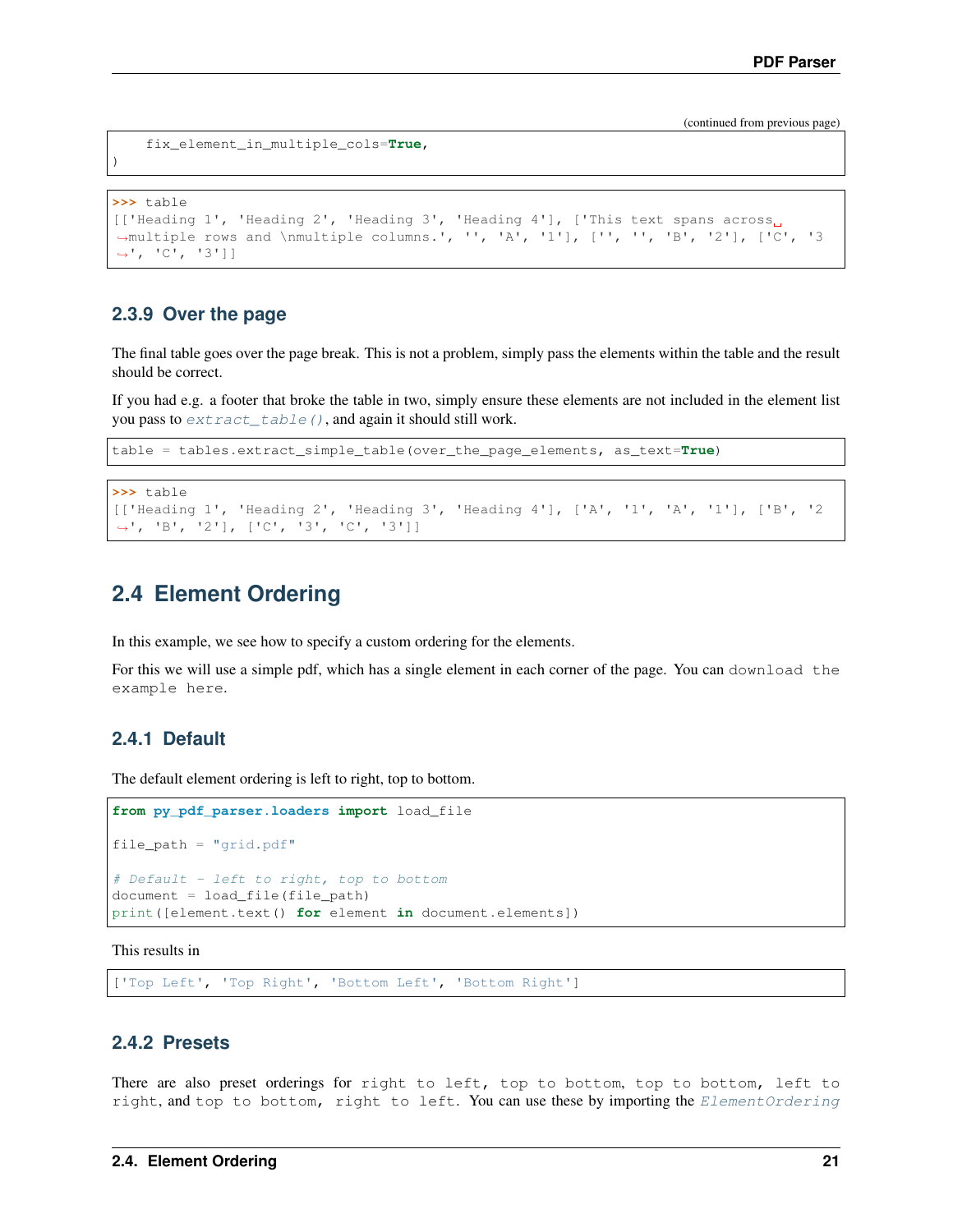class from py pdf parser.components and passing these as the element ordering argument to [PDFDocument](#page-29-1). Note that keyword arguments to  $load()$  and  $load_file()$  get passed through to the [PDFDocument](#page-29-1).

```
from py_pdf_parser.loaders import load_file
from py_pdf_parser.components import ElementOrdering
# Preset - right to left, top to bottom
document = load_file(
    file_path, element_ordering=ElementOrdering.RIGHT_TO_LEFT_TOP_TO_BOTTOM
)
print([element.text() for element in document.elements])
# Preset - top to bottom, left to right
document = load_file(
   file_path, element_ordering=ElementOrdering.TOP_TO_BOTTOM_LEFT_TO_RIGHT
)
print([element.text() for element in document.elements])
# Preset - top to bottom, right to left
document = load_file(
   file_path, element_ordering=ElementOrdering.TOP_TO_BOTTOM_RIGHT_TO_LEFT
)
print([element.text() for element in document.elements])
```
which results in

```
['Top Right', 'Top Left', 'Bottom Right', 'Bottom Left']
['Bottom Left', 'Top Left', 'Bottom Right', 'Top Right']
['Top Right', 'Bottom Right', 'Top Left', 'Bottom Left']
```
### **2.4.3 Custom Ordering**

If none of the presets give an ordering you are looking for, you can also pass a callable as the element\_ordering argument of [PDFDocument](#page-29-1). This callable will be given a list of elements for each page, and should return a list of the same elements, in the desired order.

Important: The elements which get passed to your function will be PDFMiner.six elements, and NOT class PDFElement. You can access the x0, x1, y0, y1 directly, and extract the text using *get\_text()*. Other options are available: please familiarise yourself with the PDFMiner.six documentation.

Note: Your function will be called multiple times, once for each page of the document. Elements will always be considered in order of increasing page number, your function only controls the ordering within each page.

For example, if we wanted to implement an ordering which is bottom to top, left to right then we can do this as follows:

```
from py_pdf_parser.loaders import load_file
# Custom - bottom to top, left to right
def ordering_function(elements):
     \boldsymbol{u} \boldsymbol{u} \boldsymbol{n}Note: Elements will be PDFMiner.six elements. The x axis is positive as you go
 ˓→left
```

```
(continues on next page)
```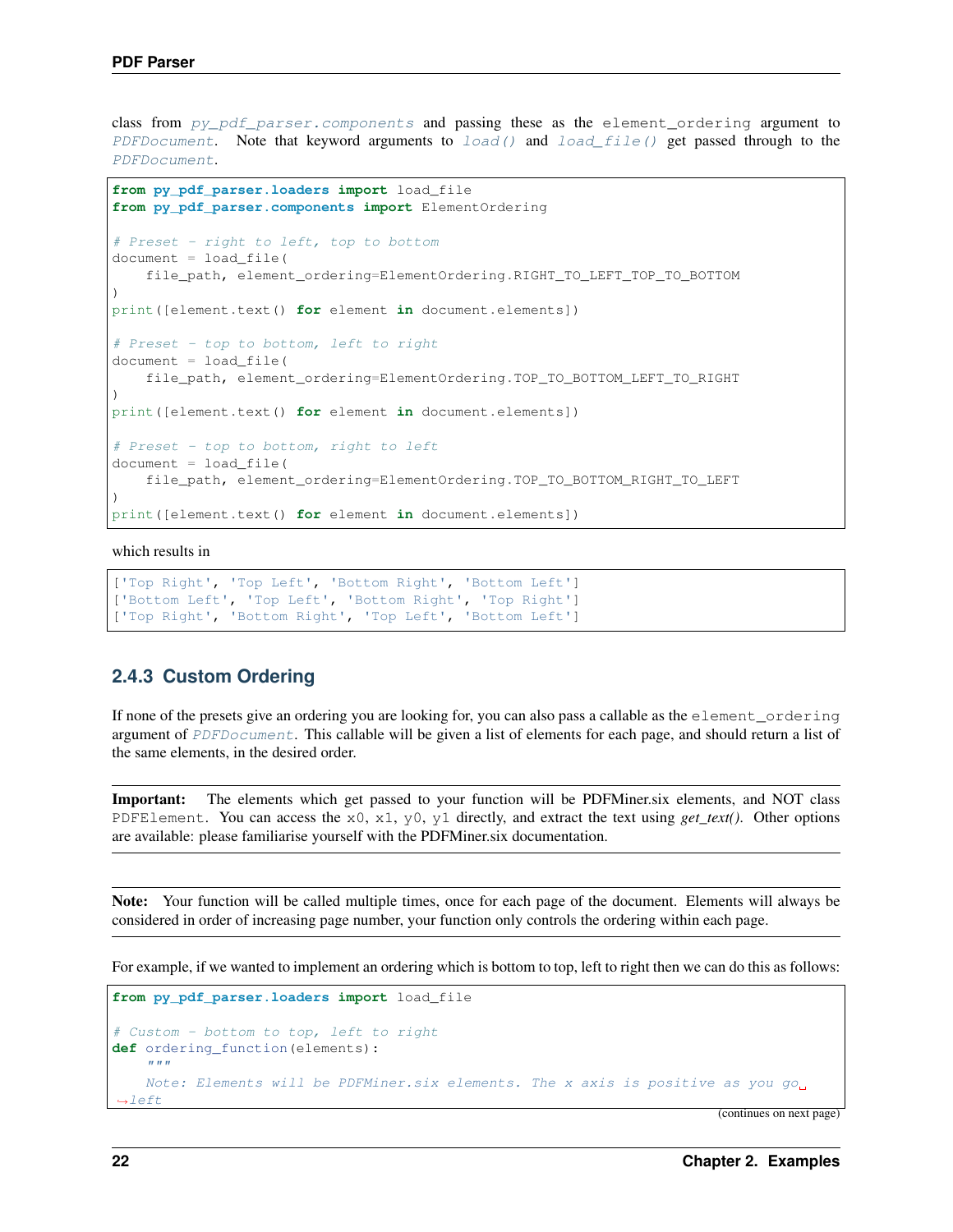(continued from previous page)

```
to right, and the y axis is positive as you go bottom to top, and hence we can
    simply sort according to this.
    "''"''"return sorted(elements, key=lambda elem: (elem.x0, elem.y0))
document = load_file(file_path, element_ordering=ordering_function)
print([element.text() for element in document.elements])
```
which results in

['Bottom Left', 'Top Left', 'Bottom Right', 'Top Right']

### **2.4.4 Multiple Columns**

Finally, suppose our PDF has multiple columns, like this example.

If we don't specify an element\_ordering, the elements will be extracted in the following order:

```
['Column 1 Title', 'Column 2 Title', 'Here is some column 1 text.', 'Here is some.
˓→column 2 text.', 'Col 1 left', 'Col 1 right', 'Col 2 left', 'Col 2 right']
```
If we visualise this document (see the *[Simple Memo](#page-8-1)* example if you don't know how to do this), then we can see that the column divider is at an x value of about 300. Using this information, we can specify a custom ordering function which will order the elements left to right, top to bottom, but in each column individually.

```
from py_pdf_parser.loaders import load_file
document = load_file("columns.pdf")
def column_ordering_function(elements):
    "''"''"The first entry in the key is False for colum 1, and Tru for column 2. The second
    and third keys just give left to right, top to bottom.
    "''"''"''"return sorted(elements, key=lambda elem: (elem.x0 > 300, -elem.y0, elem.x0))
document = load_file(file_path, element_ordering=column_ordering_function)
print([element.text() for element in document.elements])
```
which returns the elements in the correct order:

```
['Column 1 Title', 'Here is some column 1 text.', 'Col 1 left', 'Col 1 right',
˓→'Column 2 Title', 'Here is some column 2 text.', 'Col 2 left', 'Col 2 right']
```
## <span id="page-26-0"></span>**2.5 Extracting Text From Figures**

PDFs are structured documents, and can contain Figures. By default, PDFMiner.six and hence py-pdf-parser does not extract text from figures.

You can download an example here. In the example, there is figure which contains a red square, and some text. Below the figure there is some more text.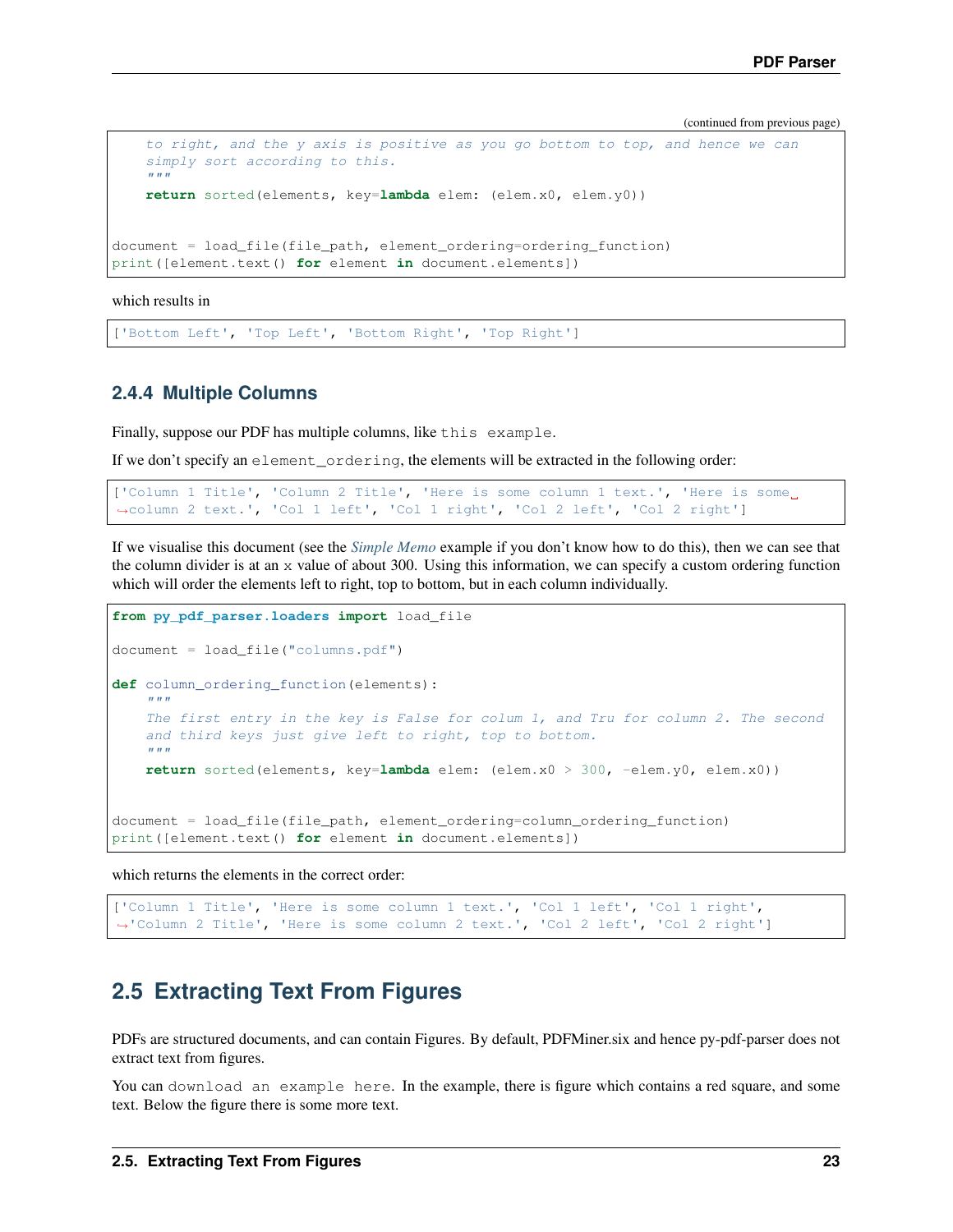By default, the text in the figure will not be included:

```
from py_pdf_parser.loaders import load_file
document = load_file("figure.pdf")
print([element.text() for element in document.elements])
```
which results in:

["Here is some text outside of an image"]

To include the text inside the figure, we must pass the all\_texts layout parameter. This is documented in the PDFMiner.six documentation, [here.](https://pdfminersix.readthedocs.io/en/latest/reference/composable.html#laparams)

The layout parameters can be passed to both  $load()$  and  $load$  file() as a dictionary to the la\_params argument.

In our case:

```
from py_pdf_parser.loaders import load_file
document = load_file("figure.pdf", la_params={"all_texts": True})
print([element.text() for element in document.elements])
```
which results in:

["This is some text in an image", "Here is some text outside of an image"]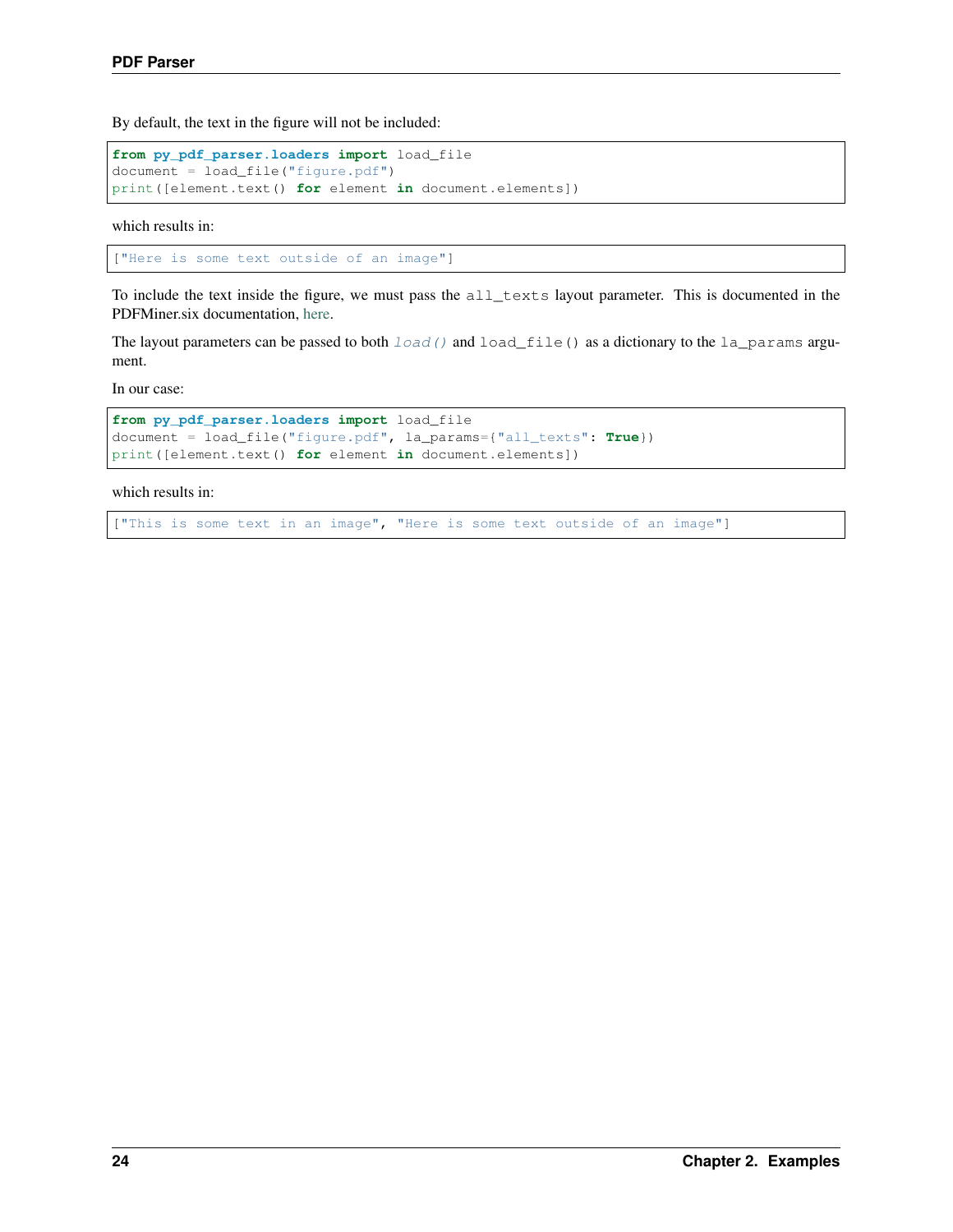# CHAPTER 3

## Reference

## <span id="page-28-3"></span><span id="page-28-1"></span><span id="page-28-0"></span>**3.1 Common**

<span id="page-28-2"></span>**class** py\_pdf\_parser.common.**BoundingBox**(*x0: float*, *x1: float*, *y0: float*, *y1: float*) A rectangle, stored using the coordinates  $(x0, y0)$  of the bottom left corner, and the coordinates  $(x1, y1)$  of the top right corner.

#### Parameters

- **x0** (int) The x coordinate of the bottom left corner.
- **x1** (*int*) The x coordinate of the top right corner.
- **y0** (*int*) The y coordinate of the bottom left corner.
- **y1** (int) The y coordinate of the top right corner.

Raises InvalidCoordinatesError – if x1 is smaller than x0 or y1 is smaller than y0.

#### **x0**

The x coordinate of the bottom left corner.

#### Type int

#### **x1**

The x coordinate of the top right corner.

Type int

#### **y0**

The y coordinate of the bottom left corner.

Type int

#### **y1**

The y coordinate of the top right corner.

Type int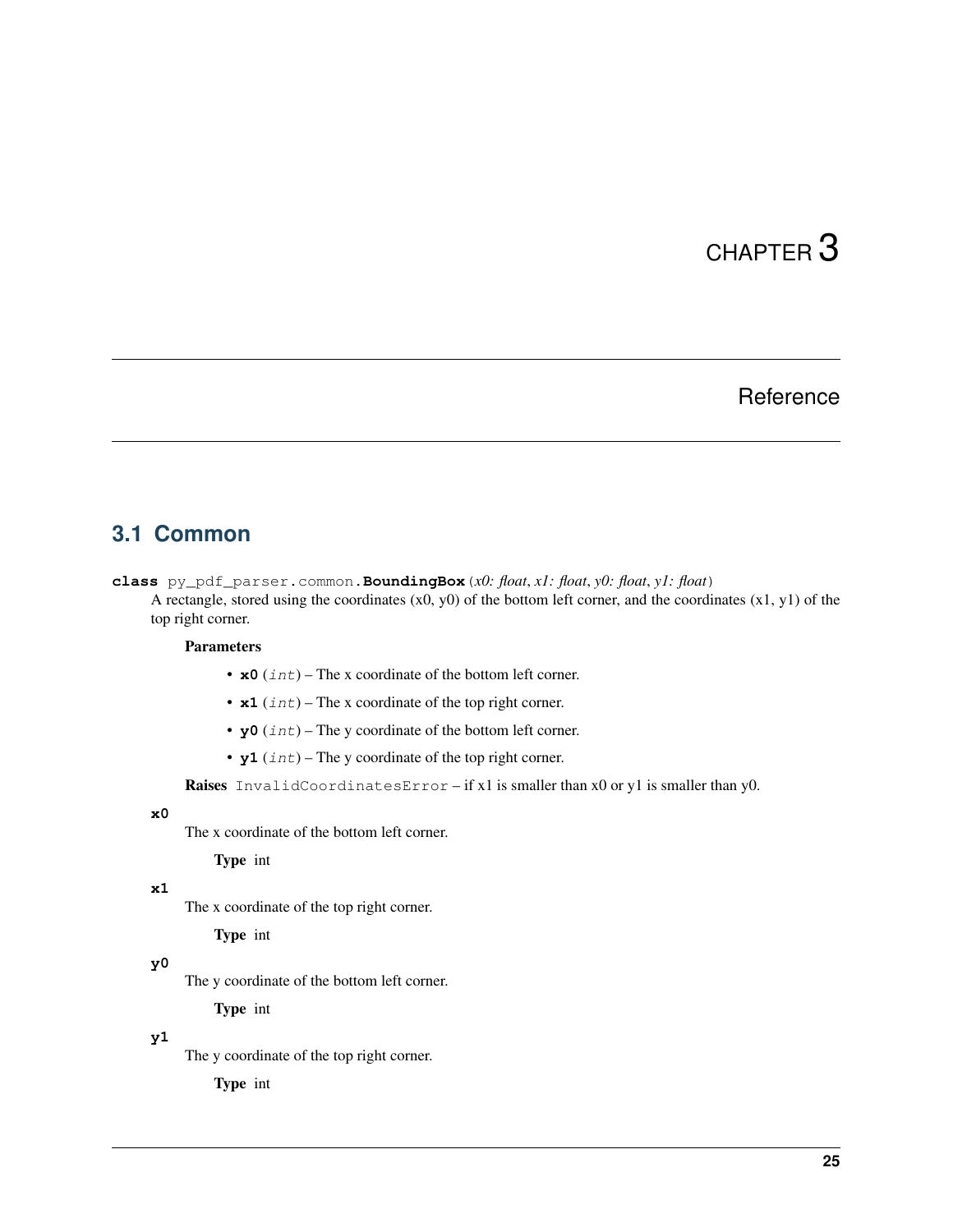<span id="page-29-3"></span>**width**

The width of the box, equal to  $x1 - x0$ .

Type int

**height**

The height of the box, equal to y1 - y0.

Type int

## <span id="page-29-0"></span>**3.2 Components**

<span id="page-29-2"></span>**class** py\_pdf\_parser.components.**ElementOrdering**

A class enumerating the available presets for element\_ordering.

<span id="page-29-1"></span>

| class py_pdf_parser.components. PDFDocument (pages: Dict[int, |                                                 | Page],                                    | <i>pdf file path:</i>    |                                                 |
|---------------------------------------------------------------|-------------------------------------------------|-------------------------------------------|--------------------------|-------------------------------------------------|
|                                                               |                                                 | $Optional[str] = None,$                   | font mapping:            |                                                 |
|                                                               | $\textit{Optional}[\textit{Dict}[\textit{str},$ | $str$ <sup>[]</sup>                       | $=$                      | None,                                           |
|                                                               | font_mapping_is_regex:                          |                                           | bool                     | $=$                                             |
|                                                               | <i>False.</i>                                   | regex flags:                              |                          | Union[int,                                      |
|                                                               |                                                 | $re. RegexFlag$ = 0, font_size_precision: |                          |                                                 |
|                                                               | int                                             | $\mathcal{I},$                            | element ordering:        |                                                 |
|                                                               |                                                 |                                           |                          | Union[py_pdf_parser.components.ElementOrdering, |
|                                                               | Callable[[List[T]],                             |                                           |                          | List[T]]                                        |
|                                                               |                                                 |                                           | $\epsilon$ ElementOrder- |                                                 |
|                                                               |                                                 | ing.LEFT_TO_RIGHT_TOP_TO_BOTTOM:          |                          |                                                 |
|                                                               | l > 0                                           |                                           |                          |                                                 |
| Contains all information about the whole ndf document         |                                                 |                                           |                          |                                                 |

Contains all information about the whole pdf document.

To instantiate, you should pass a dictionary mapping page numbers to pages, where each page is a Page namedtuple containing the width and heigh of the page, and a list of pdf elements (which should be directly from PDFMiner, i.e. should be PDFMiner *LTComponent's). On instantiation, the PDFDocument will convert all of these into 'PDFElement* classes.

### Parameters

- **pages** (dict [int, [Page](#page-42-1)]) A dictionary mapping page numbers (int) to pages, where pages are a *Page* namedtuple (containing a width, height and a list of elements from PDFMiner).
- **pdf\_file\_path** (str, optional) A file path to the PDF file. This is optional, and is only used to display your pdf as a background image when using the visualise functions.
- **font\_mapping** (dict, optional) *PDFElement's have a 'font* attribute, and the font is taken from the PDF. You can map these fonts to instead use your own internal font names by providing a font\_mapping. This is a dictionary with keys being the original font (including font size) and values being your new names.
- **font\_mapping\_is\_regex** (bool, optional) Indicates whether font\_mapping keys should be considered as regexes. In this case all the fonts will be matched with the regexes. It is only relevant if font\_mapping is not None. Default: False.
- **regex\_flags** (str, optional) Regex flags compatible with the re module. Default: 0.
- **font\_size\_precision** (int) How much rounding to apply to the font size. The font size will be rounded to this many decimal places.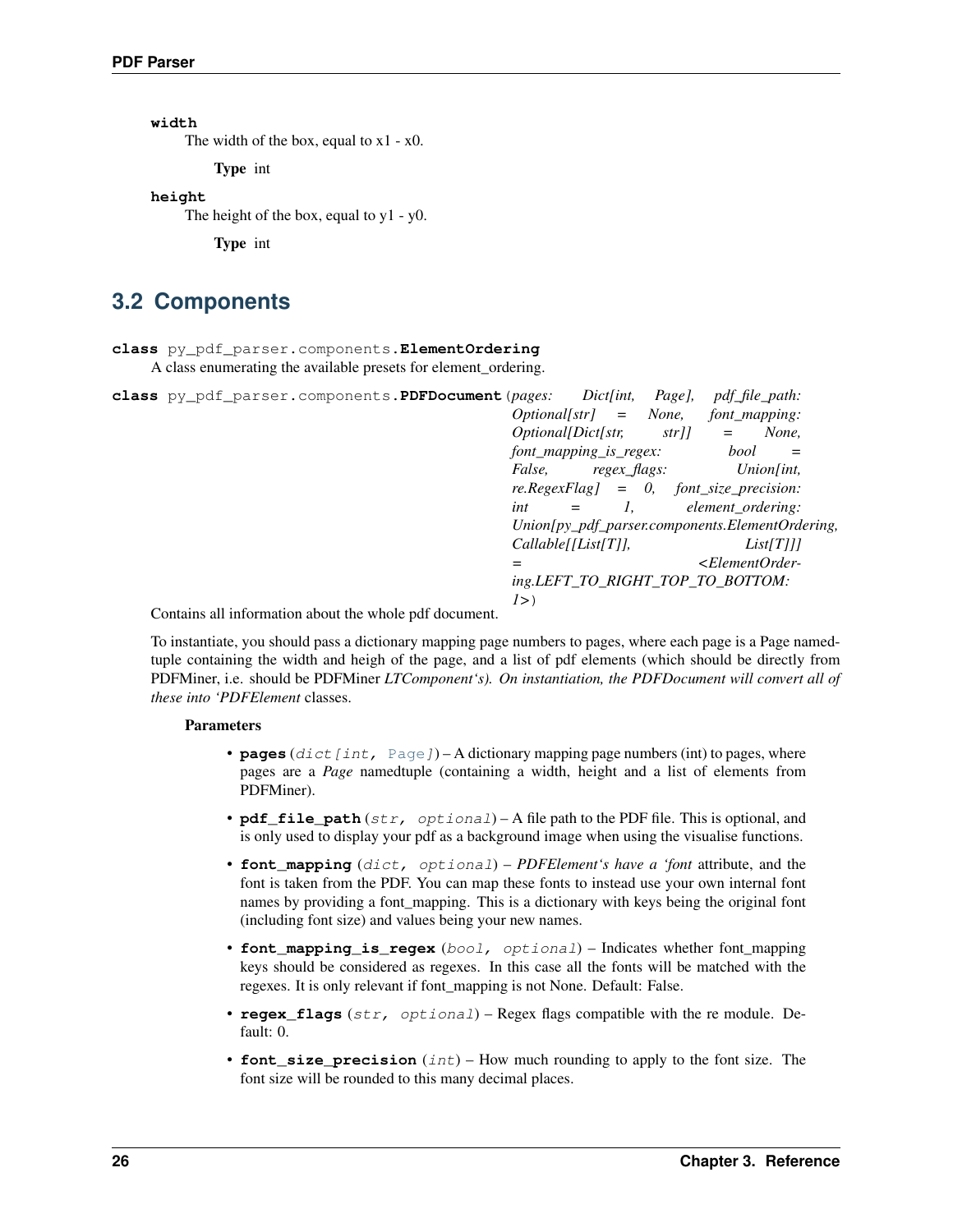<span id="page-30-3"></span>• **element ordering** ([ElementOrdering](#page-29-2) or callable, optional) – An ordering function for the elements. Either a member of the ElementOrdering Enum, or a callable which takes a list of elements and returns an ordered list of elements. This will be called separately for each page. Note that the elements in this case will be PDFMiner elements, and not PDFElements from this package.

#### **number\_of\_pages**

The total number of pages in the document.

Type int

**page\_numbers**

A list of available page numbers.

Type list(int)

#### <span id="page-30-2"></span>**sectioning**

Gives access to the sectioning utilities. See the documentation for the *Sectioning* class.

#### <span id="page-30-1"></span>**elements**

An ElementList containing all elements in the document.

Returns All elements in the document.

Return type *[ElementList](#page-33-1)*

#### **fonts**

A set of all the fonts in the document.

Returns All the fonts in the document.

Return type set[str]

**get\_page**(*page\_number: int*) → py\_pdf\_parser.components.PDFPage Returns the *PDFPage* for the specified *page\_number*.

Parameters **page\_number** (int) – The page number.

Raises PageNotFoundError – If *page\_number* was not found.

Returns The requested page.

#### Return type *[PDFPage](#page-32-1)*

#### **pages**

A list of all pages in the document.

Returns All pages in the document.

Return type list[*[PDFPage](#page-32-1)*]

<span id="page-30-0"></span>**class** py\_pdf\_parser.components.**PDFElement**(*document: PDFDocument*, *element: LT-Component*, *index: int*, *page\_number: int*, *font\_size\_precision: int = 1*)

A representation of a single element within the pdf.

You should not instantiate this yourself, but should let the *PDFDocument* do this.

#### Parameters

- **document** ([PDFDocument](#page-29-1)) A reference to the *PDFDocument*.
- **element** (LTComponent) A PDF Miner LTComponent.
- $\cdot$  **index** (int) The index of the element within the document.
- **page\_number** (int) The page number that the element is on.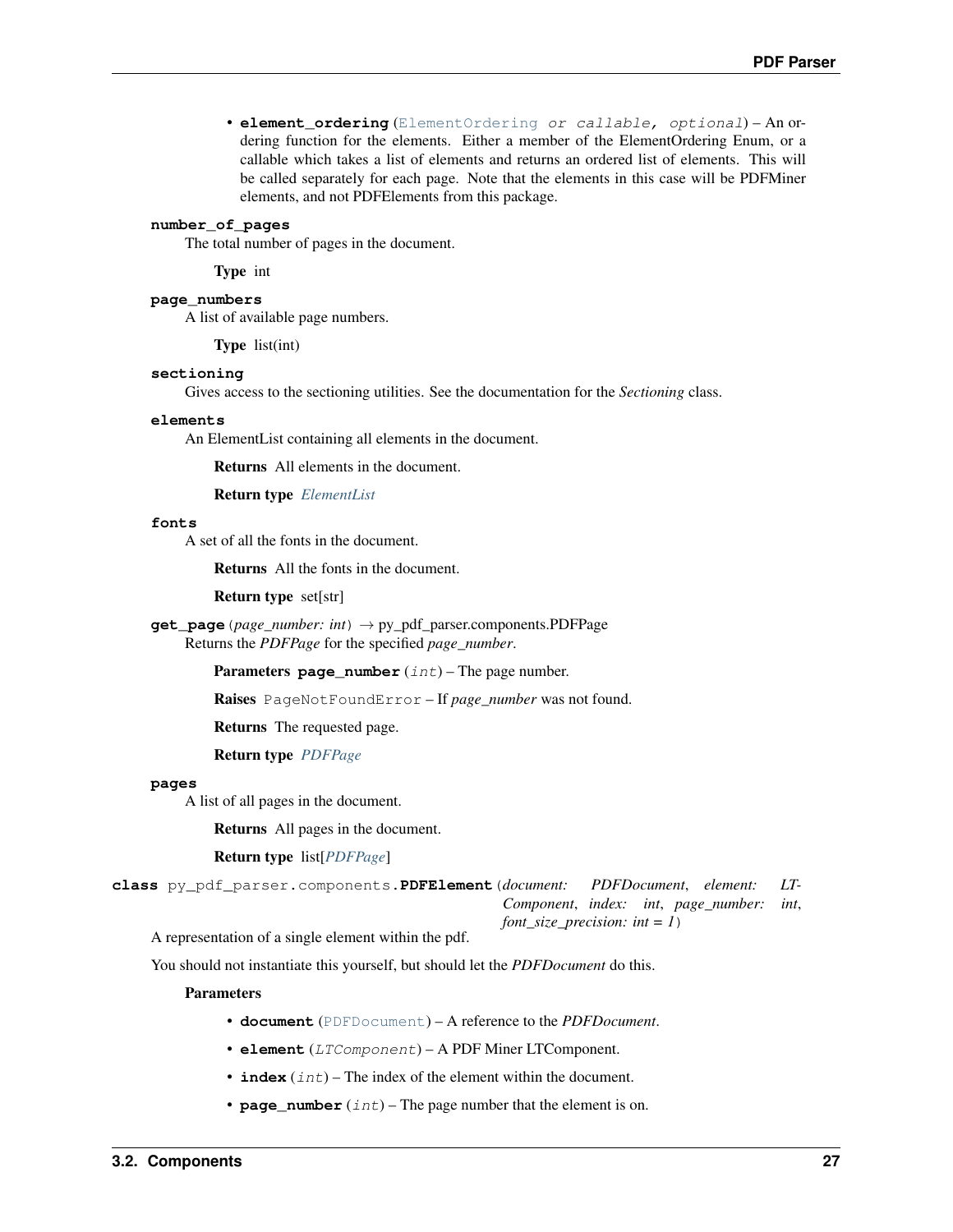• **font\_size\_precision** (int) – How much rounding to apply to the font size. The font size will be rounded to this many decimal places.

#### <span id="page-31-2"></span>**original\_element**

A reference to the original PDF Miner element.

#### Type LTComponent

#### **tags**

A list of tags that have been added to the element.

Type set[str]

#### **bounding\_box**

The box representing the location of the element.

#### Type *[BoundingBox](#page-28-2)*

#### <span id="page-31-0"></span>**add\_tag**(*new\_tag: str*)

Adds the *new\_tag* to the tags set.

**Parameters new tag**  $(str)$  – The tag you would like to add.

**entirely\_within**(*bounding\_box: py\_pdf\_parser.common.BoundingBox*) → bool Whether the entire element is within the bounding box.

> Parameters **bounding\_box** ([BoundingBox](#page-28-2)) – The bounding box to check whether the element is within.

Returns True if the element is entirely contained within the bounding box.

#### Return type bool

#### <span id="page-31-1"></span>**font**

The name and size of the font, separated by a comma with no spaces.

This will be taken from the pdf itself, using the first character in the element.

If you have provided a font\_mapping, this is the string you should map. If the string is mapped in your font\_mapping then the mapped value will be returned. font\_mapping can have regexes as keys.

Returns The font of the element.

#### Return type str

#### **font\_name**

The name of the font.

This will be taken from the pdf itself, using the most common font within all the characters in the element.

Returns The font name of the element.

#### Return type str

#### **font\_size**

The size of the font.

This will be taken from the pdf itself, using the most common size within all the characters in the element.

#### Returns

#### The font size of the element, rounded to the font\_size\_precision of the document.

#### Return type float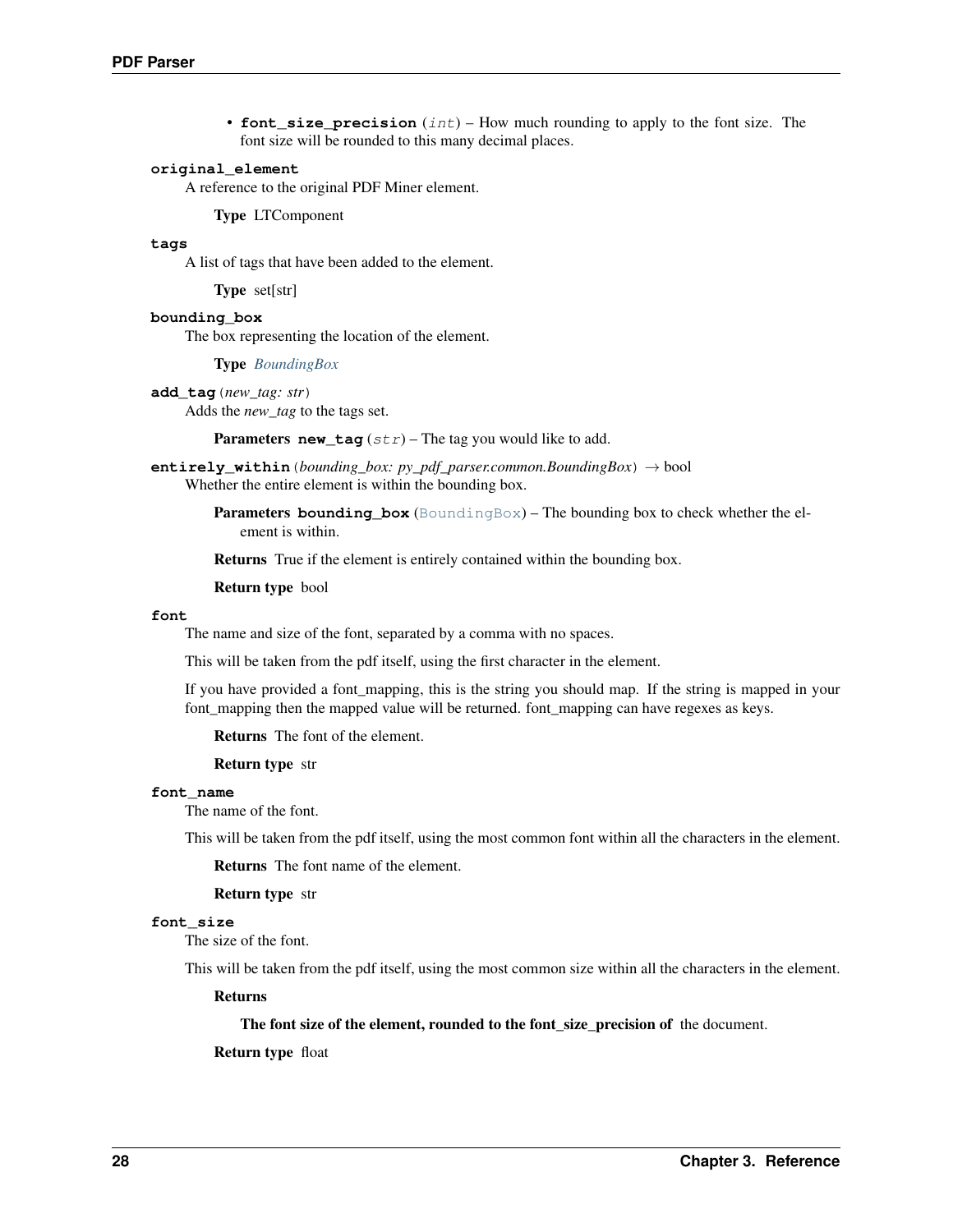#### <span id="page-32-2"></span>**ignore**()

Marks the element as ignored.

The element will no longer be returned in any newly instantiated *ElementList*. Note that this includes calling any new filter functions on an existing *ElementList*, since doing so always returns a new *ElementList*.

#### **ignored**

A flag specifying whether the element has been ignored.

#### **page\_number**

The page\_number of the element in the document.

Returns The page number of the element.

- Return type int
- **partially\_within**(*bounding\_box: py\_pdf\_parser.common.BoundingBox*) → bool Whether any part of the element is within the bounding box.
	- **Parameters bounding box** ([BoundingBox](#page-28-2)) The bounding box to check whether the element is partially within.

Returns True if any part of the element is within the bounding box.

#### Return type bool

<span id="page-32-0"></span>**text** (*stripped: bool* =  $True$ )  $\rightarrow$  str The text contained in the element.

> **Parameters stripped** (bool, optional) – Whether to strip the text of the element. Default: True.

Returns The text contained in the element.

#### Return type str

<span id="page-32-1"></span>

| class py pdf parser.components. PDFPage (document: py pdf parser.components. PDFDocument, |                                      |      |         |                                                   |
|-------------------------------------------------------------------------------------------|--------------------------------------|------|---------|---------------------------------------------------|
|                                                                                           | width:                               | int. | height: | int.                                              |
|                                                                                           | page_number:                         |      | int.    | start element:                                    |
|                                                                                           | py_pdf_parser.components.PDFElement, |      |         |                                                   |
|                                                                                           |                                      |      |         | end_element: py_pdf_parser.components.PDFElement) |
| A representation of a page within the PDFDocument                                         |                                      |      |         |                                                   |

A representation of a page within the *PDFDocument*.

We store the width, height and page number of the page, along with the first and last element on the page. Because the elements are ordered, this allows us to easily determine all the elements on the page.

#### **Parameters**

- **document** ([PDFDocument](#page-29-1)) A reference to the *PDFDocument*.
- **width**  $(int)$  The width of the page.
- **height**  $(int)$  The height of the page.
- **page\_number**  $(int)$  The page number.
- **start\_element** ([PDFElement](#page-30-0)) The first element on the page.
- **end\_element** ([PDFElement](#page-30-0)) The last element on the page.

#### **elements**

Returns an *ElementList* containing all elements on the page.

Returns All the elements on the page.

Return type *[ElementList](#page-33-1)*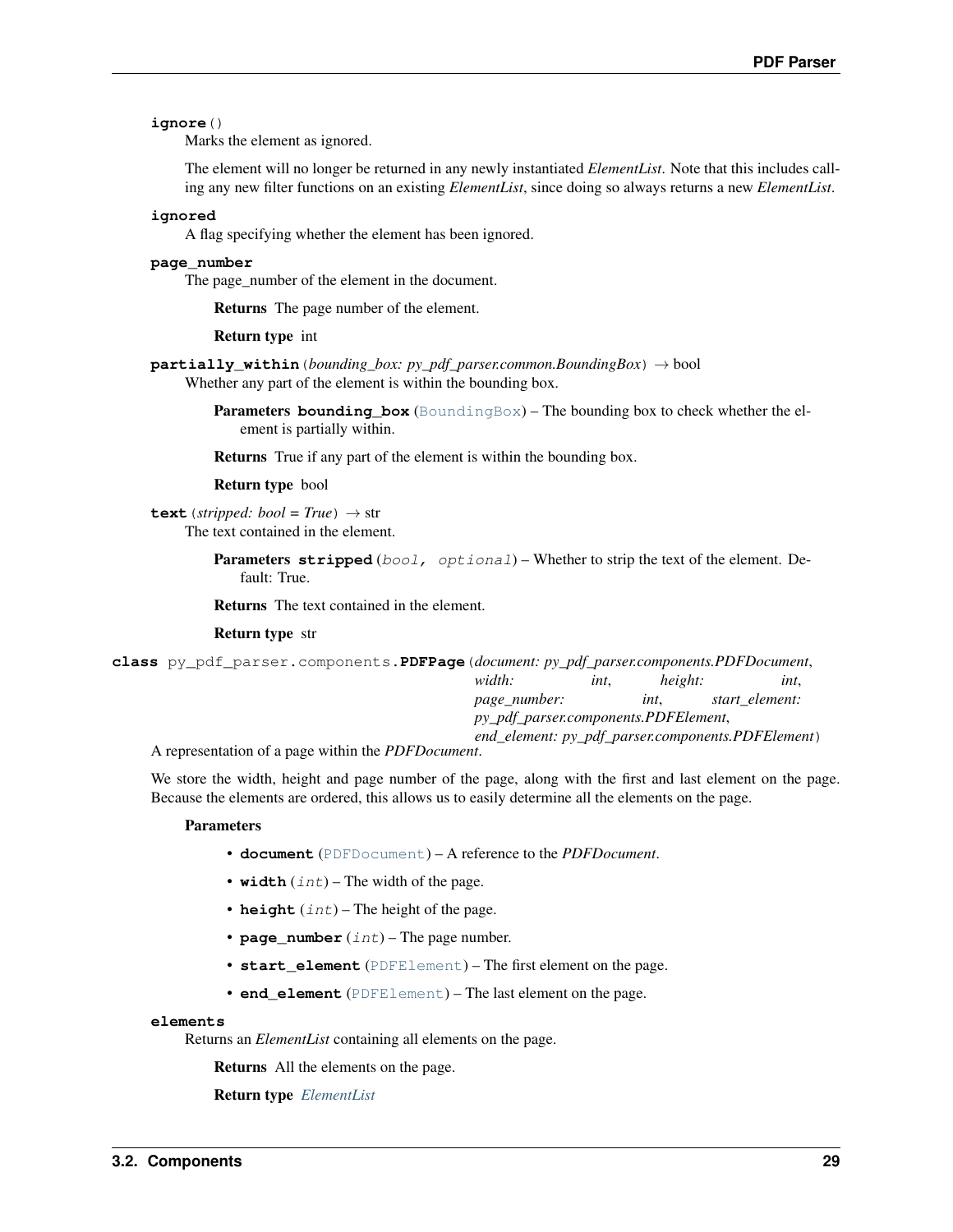## <span id="page-33-3"></span><span id="page-33-0"></span>**3.3 Filtering**

<span id="page-33-1"></span>**class** py\_pdf\_parser.filtering.**ElementList**(*document: PDFDocument, indexes: Union[Set[int], FrozenSet[int], None] = None*)

Used to represent a list of elements, and to enable filtering of those elements.

Any time you have a group of elements, for example pdf document.elements or page.elements, you will get an *ElementList*. You can iterate through this, and also access specific elements. On top of this, there are lots of methods which you can use to further filter your elements. Since all of these methods return a new ElementList, you can chain these operations.

Internally, we keep a set of indexes corresponding to the PDFElements in the document. This means you can treat ElementLists like sets to combine different ElementLists together.

We often implement pluralised versions of methods, which is a shortcut to applying the or operator to multiple ElementLists with the singular version applied, for example *foo.filter\_by\_tags("bar", "baz")* is the same as *foo.filter\_by\_tag("bar") | foo.filter\_by\_tag("baz")*.

Similarly, chaining two filter commands is the same as applying the & operator, for example *foo.filter\_by\_tag("bar").filter\_by\_tag("baz")* is the same as *foo.filter\_by\_tag("bar") & foo.filter\_by\_tag("baz")*. Note that this is not the case for methods which do not filter, e.g. *add\_element*.

Ignored elements will be excluded on instantiation. Each time you chain a new filter a new ElementList is returned. Note this will remove newly-ignored elements.

Note: As ElementList is implemented using sets internally, you will not be able to have an element in an ElementList multiple times.

#### **Parameters**

- **document** ([PDFDocument](#page-29-1)) A reference to the PDF document
- **indexes** (set, optional) A set (or frozenset) of element indexes. Defaults to all elements in the document.

#### **document**

A reference to the PDF document.

Type *[PDFDocument](#page-29-1)*

#### **indexes**

A frozenset of element indexes.

Type set, optional

<span id="page-33-2"></span>**\_\_and\_\_**(*other: py\_pdf\_parser.filtering.ElementList*) → py\_pdf\_parser.filtering.ElementList Returns an ElementList of elements that are in both ElementList

**\_\_contains\_\_**(*element: PDFElement*) → bool Returns True if the element is in the ElementList, otherwise False.

 $\qquad \qquad \text{eq} \qquad (other: object) \rightarrow bool$ Returns True if the two ElementLists contain the same elements from the same document.

**\_\_getitem\_\_**(*key: Union[int, slice]*) → Union[PDFElement, ElementList] Returns the element in position *key* of the ElementList if an int is given, or returns a new ElementList if a slice is given.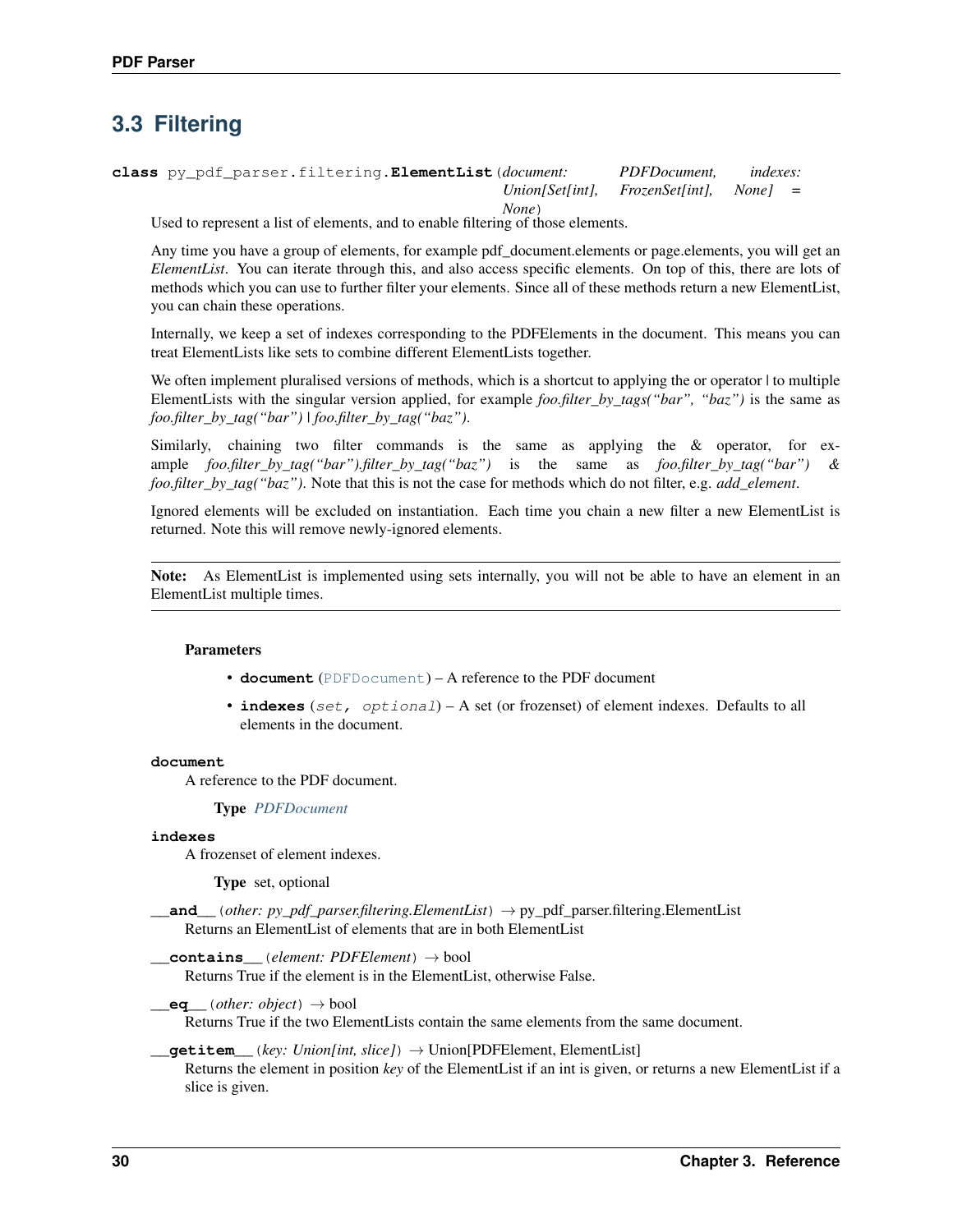<span id="page-34-3"></span>Elements are ordered by their original positions in the document, which is left-to-right, top-to-bottom (the same you you read).

**\_\_hash\_\_**()

Return hash(self).

**\_\_init\_\_**(*document: PDFDocument, indexes: Union[Set[int], FrozenSet[int], None] = None*) Initialize self. See help(type(self)) for accurate signature.

 $\rule{1em}{0}$   $\rightarrow$  py\_pdf\_parser.filtering.ElementIterator

Returns an ElementIterator class that allows iterating through elements.

Elements will be returned in order of the elements in the document, left-to-right, top-to-bottom (the same as you read).

**\_\_len\_\_**()

Returns the number of elements in the ElementList.

<span id="page-34-0"></span>**\_\_or\_\_**(*other: py\_pdf\_parser.filtering.ElementList*) → py\_pdf\_parser.filtering.ElementList Returns an ElementList of elements that are in either ElementList

**\_\_repr\_\_**() Return repr(self).

<span id="page-34-1"></span>**\_\_sub\_\_**(*other: py\_pdf\_parser.filtering.ElementList*) → py\_pdf\_parser.filtering.ElementList Returns an ElementList of elements that are in the first ElementList but not in the second.

**\_\_weakref\_\_**

list of weak references to the object (if defined)

<span id="page-34-2"></span>**\_\_xor\_\_**(*other: py\_pdf\_parser.filtering.ElementList*) → py\_pdf\_parser.filtering.ElementList Returns an ElementList of elements that are in either ElementList, but not both.

**above**(*element: PDFElement*, *inclusive: bool = False*, *all\_pages: bool = False*, *tolerance: float = 0.0*)

→ ElementList Returns all elements which are above the given element.

If you draw a box from the bottom edge of the element to the bottom of the page, all elements which are partially within this box are returned. By default, only elements on the same page as the given element are included, but you can pass *inclusive=True* to also include the pages which come before (and so are above) the page containing the given element.

Note: By "above" we really mean "directly above", i.e. the returned elements all have at least some part which is horizontally aligned with the specified element.

Note: Technically the element you specify will satisfy the condition, but we assume you do not want that element returned. If you do, you can pass *inclusive=True*.

#### Parameters

- **element** ([PDFElement](#page-30-0)) The element in question.
- **inclusive** (bool, optional) Whether the include *element* in the returned results. Default: False.
- **all\_pages** (bool, optional) Whether to included pages other than the page which the element is on.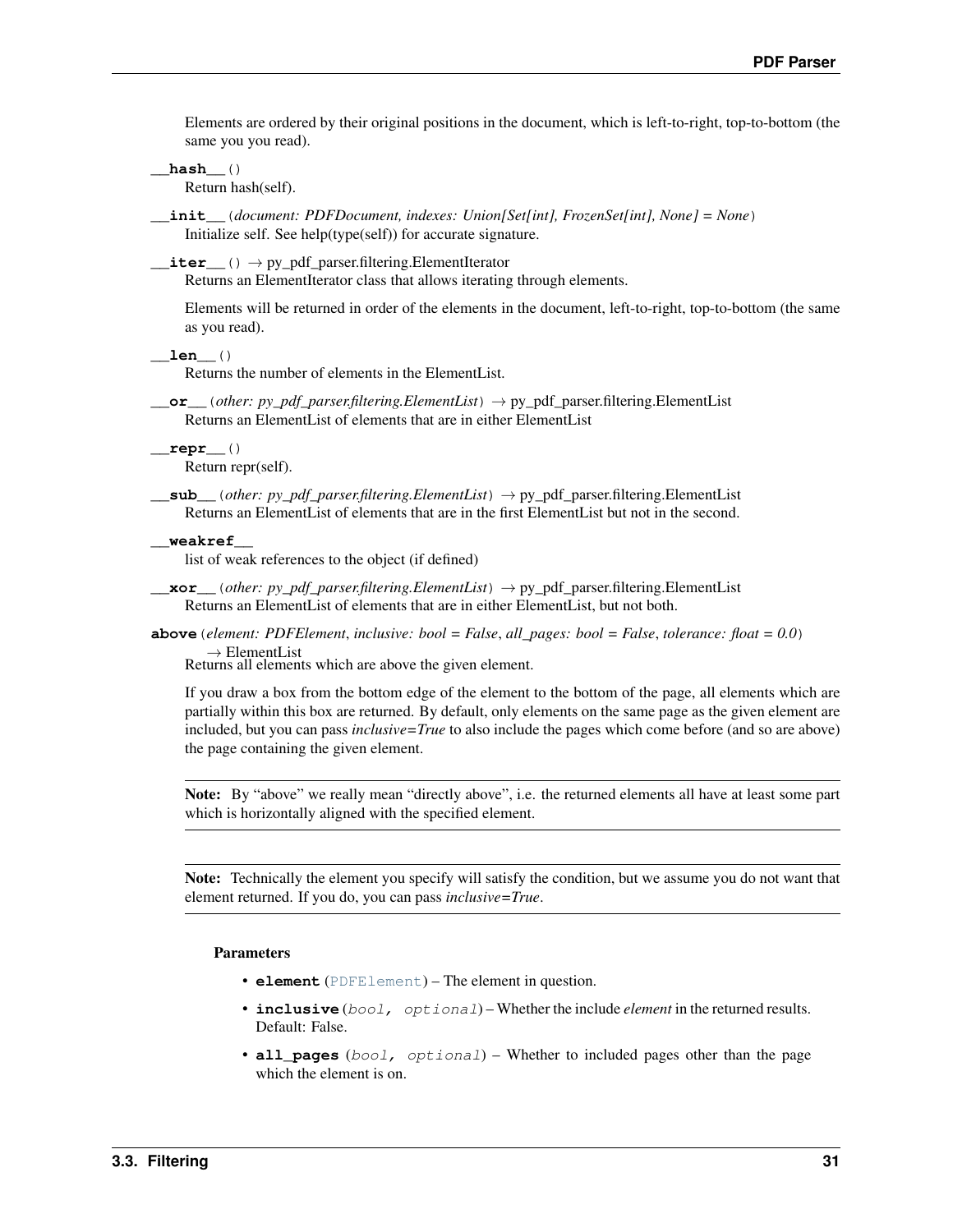<span id="page-35-2"></span>• **tolerance** (int, optional) – To be counted as above, the elements must overlap by at least *tolerance* on the X axis. Tolerance is capped at half the width of the element. Default 0.

Returns The filtered list.

Return type *[ElementList](#page-33-1)*

**add\_element**(*element: PDFElement*) → ElementList Explicitly adds the element to the ElementList.

Note: If the element is already in the ElementList, this does nothing.

Parameters **element** ([PDFElement](#page-30-0)) – The element to add.

Returns A new list with the additional element.

Return type *[ElementList](#page-33-1)*

```
add_elements(*elements) → ElementList
```
Explicitly adds the elements to the ElementList.

Note: If the elements is already in the ElementList, this does nothing.

Parameters **\*elements** ([PDFElement](#page-30-0)) – The elements to add.

Returns A new list with the additional elements.

Return type *[ElementList](#page-33-1)*

```
add_tag_to_elements(tag: str) → None
```
Adds a tag to all elements in the list.

**Parameters**  $\text{tag}(str)$  **– The tag you would like to add.** 

<span id="page-35-1"></span>**after** (*element: PDFElement, inclusive: bool = False*)  $\rightarrow$  ElementList Returns all elements after the specified element.

By after, we mean succeeding elements according to their index. The PDFDocument will order elements according to the specified element\_ordering (which defaults to left to right, top to bottom).

#### Parameters

- **element** ([PDFElement](#page-30-0)) The element in question.
- **inclusive** (bool, optional) Whether the include *element* in the returned results. Default: False.

Returns The filtered list.

#### Return type *[ElementList](#page-33-1)*

**before**(*element: PDFElement*, *inclusive: bool = False*) → ElementList Returns all elements before the specified element.

By before, we mean preceding elements according to their index. The PDFDocument will order elements according to the specified element\_ordering (which defaults to left to right, top to bottom).

#### Parameters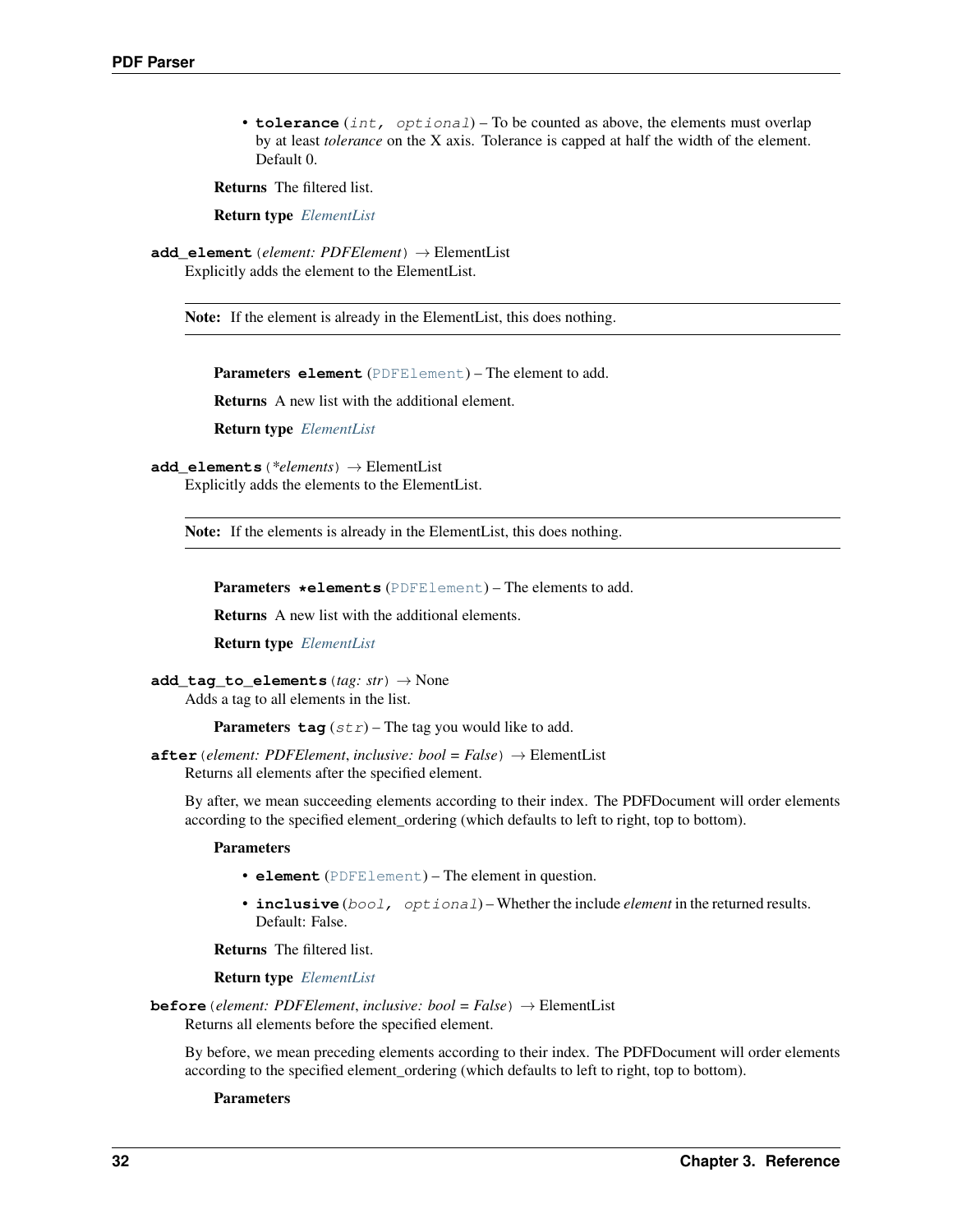- <span id="page-36-0"></span>• **element** ([PDFElement](#page-30-0)) – The element in question.
- **inclusive** (bool, optional) Whether the include *element* in the returned results. Default: False.

Returns The filtered list.

Return type *[ElementList](#page-33-1)*

**below**(*element: PDFElement*, *inclusive: bool = False*, *all\_pages: bool = False*, *tolerance: float = 0.0*)  $\rightarrow$  ElementList

Returns all elements which are below the given element.

If you draw a box from the bottom edge of the element to the bottom of the page, all elements which are partially within this box are returned. By default, only elements on the same page as the given element are included, but you can pass *inclusive=True* to also include the pages which come after (and so are below) the page containing the given element.

Note: By "below" we really mean "directly below", i.e. the returned elements all have at least some part which is horizontally aligned with the specified element.

Note: Technically the element you specify will satisfy the condition, but we assume you do not want that element returned. If you do, you can pass *inclusive=True*.

#### Parameters

- **element** ([PDFElement](#page-30-0)) The element in question.
- **inclusive** (bool, optional) Whether the include *element* in the returned results. Default: False.
- **all\_pages** (bool, optional) Whether to included pages other than the page which the element is on.
- **tolerance** (int, optional) To be counted as below, the elements must overlap by at least *tolerance* on the X axis. Tolerance is capped at half the width of the element. Default 0.

Returns The filtered list.

#### Return type *[ElementList](#page-33-1)*

**between**(*start\_element: PDFElement*, *end\_element: PDFElement*, *inclusive: bool = False*) Returns all elements between the start and end elements.

This is done according to the element indexes. The PDFDocument will order elements according to the specified element\_ordering (which defaults to left to right, top to bottom).

This is the same as applying *before* with *start\_element* and *after* with *end\_element*.

#### Parameters

- **start\_element** ([PDFElement](#page-30-0)) Returned elements will be after this element.
- **end\_element** ([PDFElement](#page-30-0)) Returned elements will be before this element.
- inclusive (bool, optional) Whether the include *start element* and *end\_element* in the returned results. Default: False.

Returns The filtered list.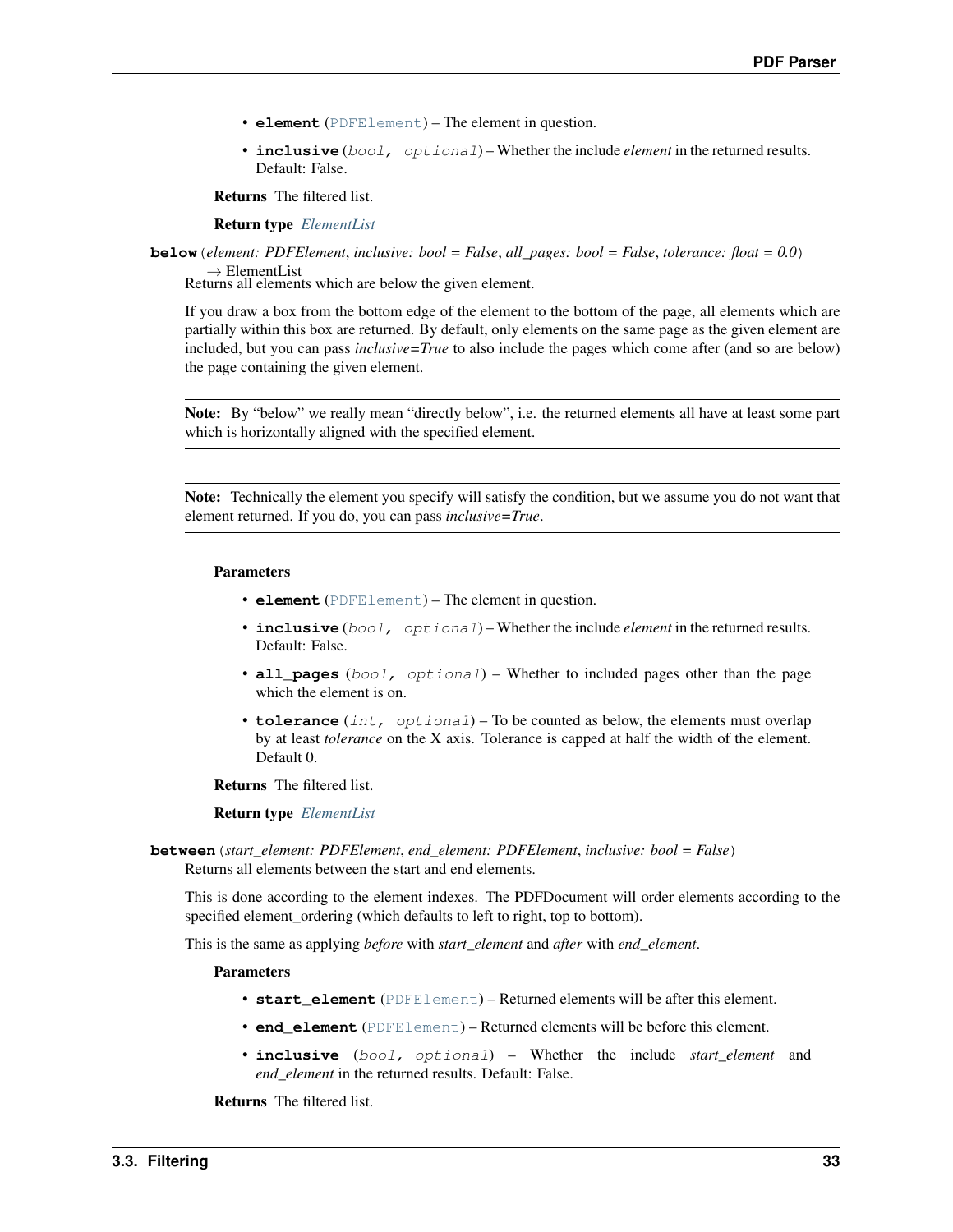#### Return type *[ElementList](#page-33-1)*

#### <span id="page-37-2"></span><span id="page-37-0"></span>**extract\_single\_element**() → PDFElement

Returns only element in the ElementList, provided there is only one element.

This is mainly for convenience, when you think you've filtered down to a single element and you would like to extract said element.

Raises

- NoElement FoundError If there are no elements in the ElementList
- MultipleElementsFoundError If there is more than one element in the ElementList

Returns The single element remaining in the list.

Return type *[PDFElement](#page-30-0)*

**filter\_by\_font** (*font: str*)  $\rightarrow$  py\_pdf\_parser.filtering.ElementList Filter for elements containing only the given font.

**Parameters font**  $(str)$  – The font to filter for.

Returns The filtered list.

Return type *[ElementList](#page-33-1)*

<span id="page-37-1"></span>**filter\_by\_fonts**(*\*fonts*) → py\_pdf\_parser.filtering.ElementList Filter for elements containing only the given font.

**Parameters**  $\star$  **fonts** (str) – The fonts to filter for.

Returns The filtered list.

Return type *[ElementList](#page-33-1)*

**filter\_by\_page**(*page\_number: int*) → py\_pdf\_parser.filtering.ElementList Filter for elements on the given page.

**Parameters page** (int) – The page to filter for.

Returns The filtered list.

Return type *[ElementList](#page-33-1)*

**filter\_by\_pages**(*\*page\_numbers*) → py\_pdf\_parser.filtering.ElementList Filter for elements on any of the given pages.

**Parameters**  $\star$  **pages** (int) – The pages to filter for.

Returns The filtered list.

Return type *[ElementList](#page-33-1)*

**filter\_by\_regex**(*regex: str*, *regex\_flags: Union[int*, *re.RegexFlag] = 0*, *stripped: bool = True*) Filter for elements given a regular expression.

Parameters

- **regex**  $(str)$  The regex to filter for.
- **regex\_flags** (str, optional) Regex flags compatible with the re module. Default: 0.
- **stripped** (bool, optional) Whether to strip the text of the element before comparison. Default: True.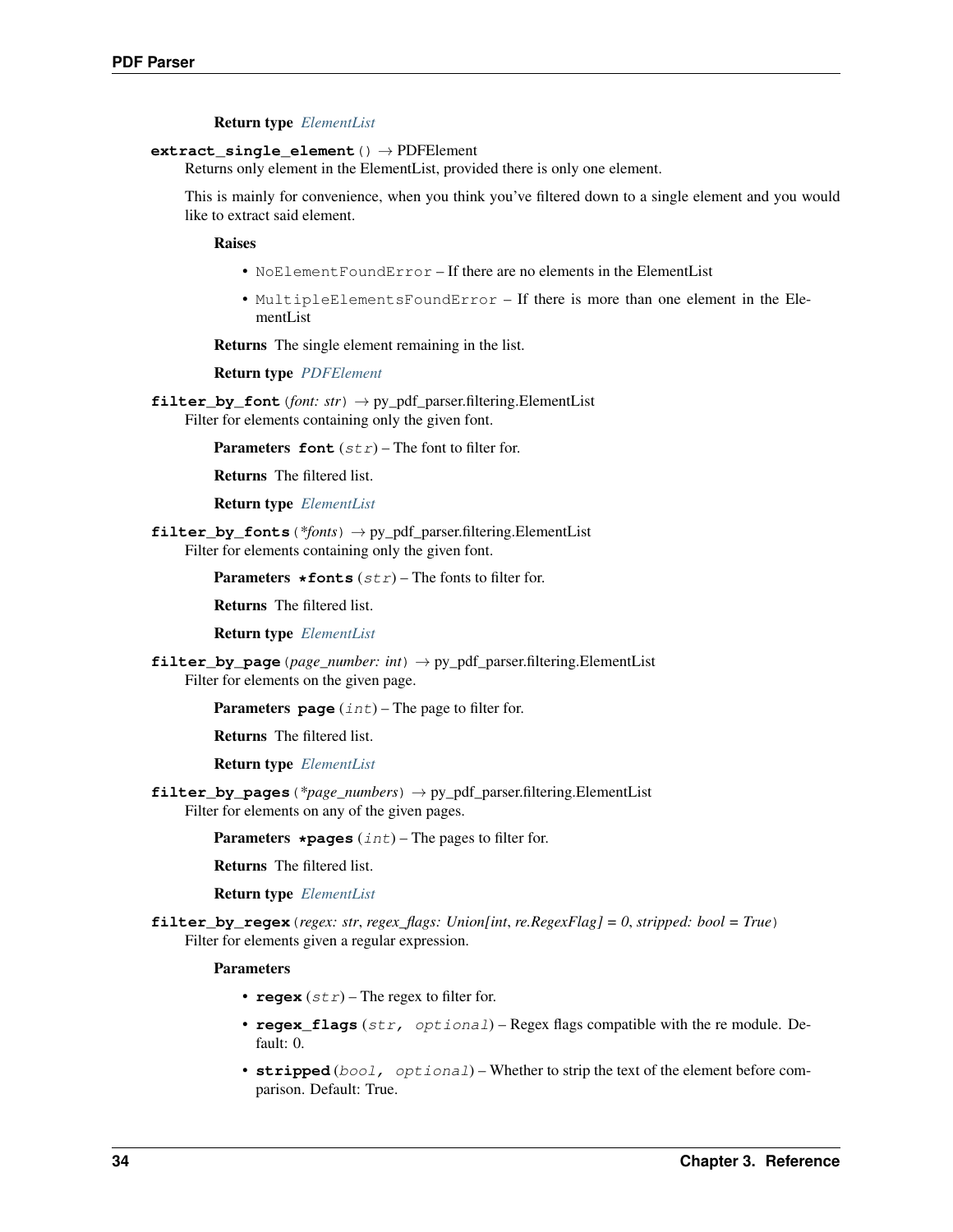<span id="page-38-0"></span>Returns The filtered list.

Return type *[ElementList](#page-33-1)*

**filter\_by\_section**(*section\_str: str*) → py\_pdf\_parser.filtering.ElementList Filter for elements within the given section.

See the sectioning documentation for more details.

**Parameters section\_name**  $(str)$  – The section to filter for.

Note: You need to specify an exact section, not just the name (i.e. "foo\_0" not just "foo").

Returns The filtered list.

Return type *[ElementList](#page-33-1)*

**filter\_by\_section\_name**(*section\_name: str*) → py\_pdf\_parser.filtering.ElementList Filter for elements within any section with the given name.

See the sectioning documentation for more details.

**Parameters section\_name** (str) – The section name to filter for.

Returns The filtered list.

Return type *[ElementList](#page-33-1)*

**filter\_by\_section\_names**(*\*section\_names*) → py\_pdf\_parser.filtering.ElementList Filter for elements within any section with any of the given names.

See the sectioning documentation for more details.

**Parameters \*section\_names**  $(str)$  – The section names to filter for.

Returns The filtered list.

Return type *[ElementList](#page-33-1)*

**filter\_by\_sections**(*\*section\_strs*) → py\_pdf\_parser.filtering.ElementList Filter for elements within any of the given sections.

See the sectioning documentation for more details.

**Parameters \*section\_names**  $(str)$  – The sections to filter for.

Note: You need to specify an exact section, not just the name (i.e. "foo 0" not just "foo").

Returns The filtered list.

Return type *[ElementList](#page-33-1)*

**filter\_by\_tag**(*tag: str*) → py\_pdf\_parser.filtering.ElementList Filter for elements containing only the given tag.

**Parameters**  $\text{tag}(str)$  **– The tag to filter for.** 

Returns The filtered list.

Return type *[ElementList](#page-33-1)*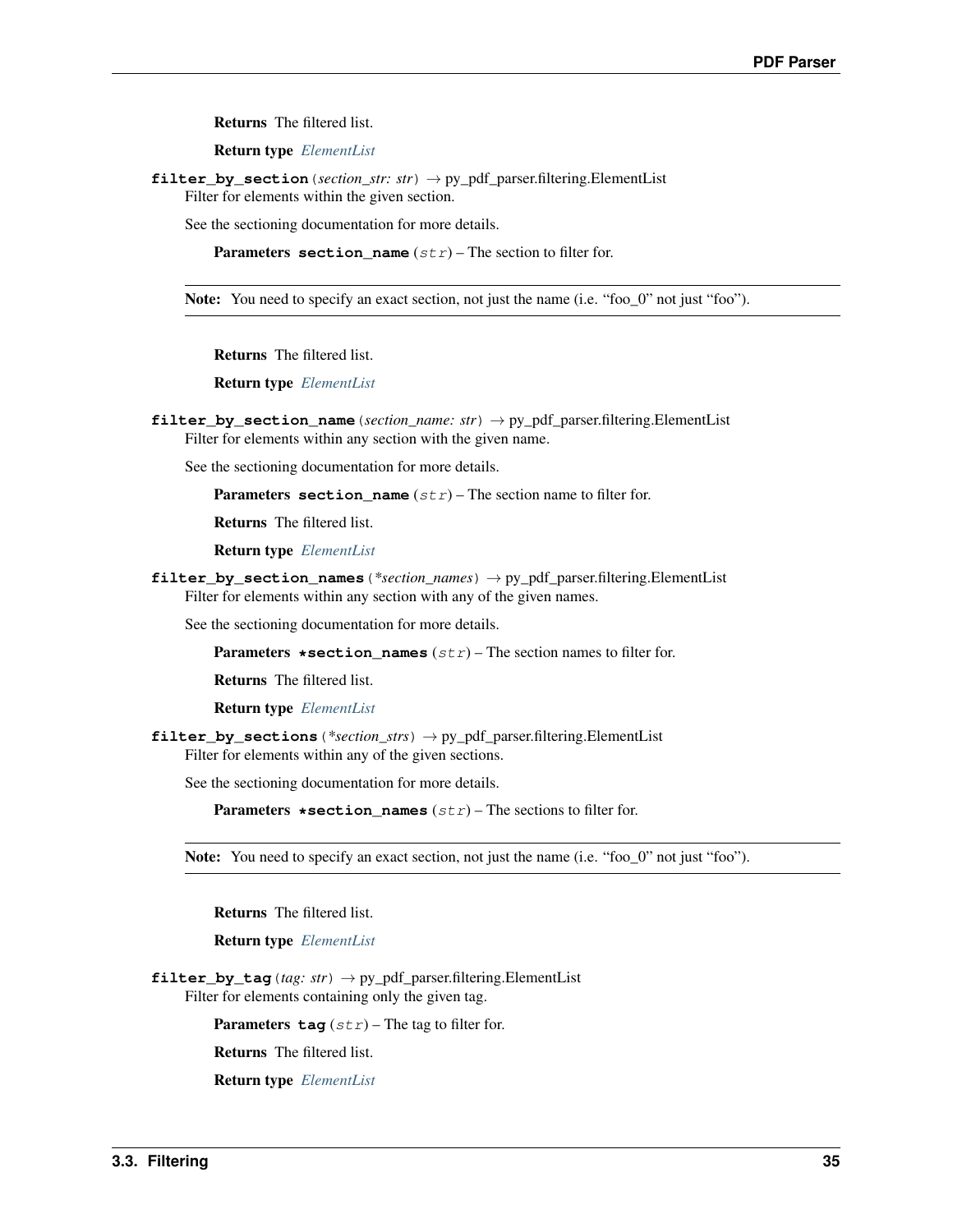<span id="page-39-1"></span>**filter** by tags (*\*tags*)  $\rightarrow$  py pdf parser.filtering.ElementList Filter for elements containing any of the given tags.

**Parameters**  $\star$ **tags** (str) – The tags to filter for.

Returns The filtered list.

Return type *[ElementList](#page-33-1)*

**filter\_by\_text\_contains**(*text: str*) → py\_pdf\_parser.filtering.ElementList Filter for elements whose text contains the given string.

**Parameters text**  $(str)$  – The text to filter for.

Returns The filtered list.

Return type *[ElementList](#page-33-1)*

<span id="page-39-0"></span>**filter\_by\_text\_equal**(*text: str*, *stripped: bool = True*) → py\_pdf\_parser.filtering.ElementList Filter for elements whose text is exactly the given string.

#### Parameters

- **text**  $(str)$  The text to filter for.
- **stripped** (bool, optional) Whether to strip the text of the element before comparison. Default: True.

Returns The filtered list.

Return type *[ElementList](#page-33-1)*

**filter\_partially\_within\_bounding\_box**(*bounding\_box: py\_pdf\_parser.common.BoundingBox*, *page\_number: int*)

py\_pdf\_parser.filtering.ElementList

Returns all elements on the given page which are partially within the given box.

Parameters

- **bounding\_box** ([BoundingBox](#page-28-2)) The bounding box to filter within.
- **page\_number** (int) The page which you'd like to filter within the box.

Returns The filtered list.

Return type *[ElementList](#page-33-1)*

```
horizontally_in_line_with(element: PDFElement, inclusive: bool = False, tolerance: float =
                                     (0,0) \rightarrow ElementList
```
Returns all elements which are horizontally in line with the given element.

If you extend the top and bottom edges of the element to the left and right of the page, all elements which are partially within this box are returned.

This is equivalent to doing *foo.to\_the\_left\_of(. . . ) | foo.to\_the\_right\_of(. . . )*.

Note: Technically the element you specify will satisfy the condition, but we assume you do not want that element returned. If you do, you can pass *inclusive=True*.

#### Parameters

- **element** ([PDFElement](#page-30-0)) The element in question.
- **inclusive** (bool, optional) Whether the include *element* in the returned results. Default: False.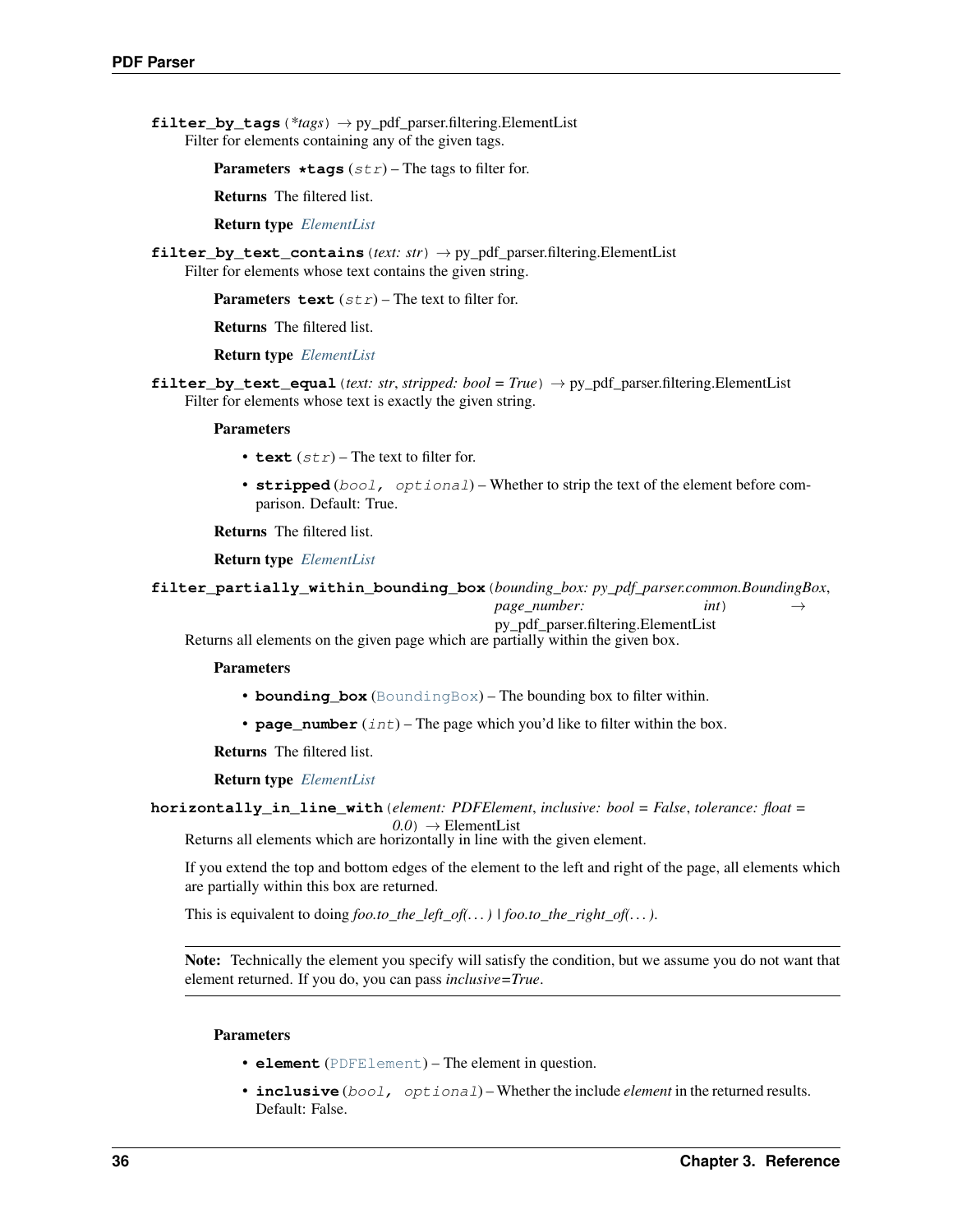<span id="page-40-1"></span>• **tolerance** (int, optional) – To be counted as in line with, the elements must overlap by at least *tolerance* on the Y axis. Tolerance is capped at half the width of the element. Default 0.

Returns The filtered list.

Return type *[ElementList](#page-33-1)*

```
ignore_elements() → None
```
Marks all the elements in the ElementList as ignored.

**move\_backwards\_from**(*element: PDFElement*, *count: int = 1*, *capped: bool = False*) → PDFEle-

ment Returns the element in the element list obtained by moving backwards from *element* by *count*.

#### **Parameters**

- **element** ([PDFElement](#page-30-0)) The element to start at.
- **count** (int, optional) How many elements to move from *element*. The default of 1 will move backwards by one element. Passing 0 will simply return the element itself. You can also pass negative integers to move forwards.
- **capped** (bool, optional) By default (False), if the count is high enough that we try to move out of range of the list, an exception will be raised. Passing *capped=True* will change this behaviour to instead return the element at the start or end of the list.

Raises ElementOutOfRangeError – If the count is large (or large-negative) enough that we reach the start (or end) of the list. Only happens when capped=False.

 $move _{forwards _}from (element: PDFElement, count: int = 1, capped: bool = False) \rightarrow PDFEle-$ 

ment Returns the element in the element list obtained by moving forwards from *element* by *count*.

#### Parameters

- **element** ([PDFElement](#page-30-0)) The element to start at.
- **count** (int, optional) How many elements to move from *element*. The default of 1 will move forwards by one element. Passing 0 will simply return the element itself. You can also pass negative integers to move backwards.
- **capped**  $(bool, *optional*)$  By default (False), if the count is high enough that we try to move out of range of the list, an exception will be raised. Passing *capped=True* will change this behaviour to instead return the element at the start or end of the list.

Raises ElementOutOfRangeError – If the count is large (or large-negative) enough that we reach the end (or start) of the list. Only happens when capped=False.

#### <span id="page-40-0"></span>**remove\_element**(*element: PDFElement*) → ElementList Explicitly removes the element from the ElementList.

Note: If the element is not in the ElementList, this does nothing.

Parameters **element** ([PDFElement](#page-30-0)) – The element to remove.

Returns A new list without the element.

Return type *[ElementList](#page-33-1)*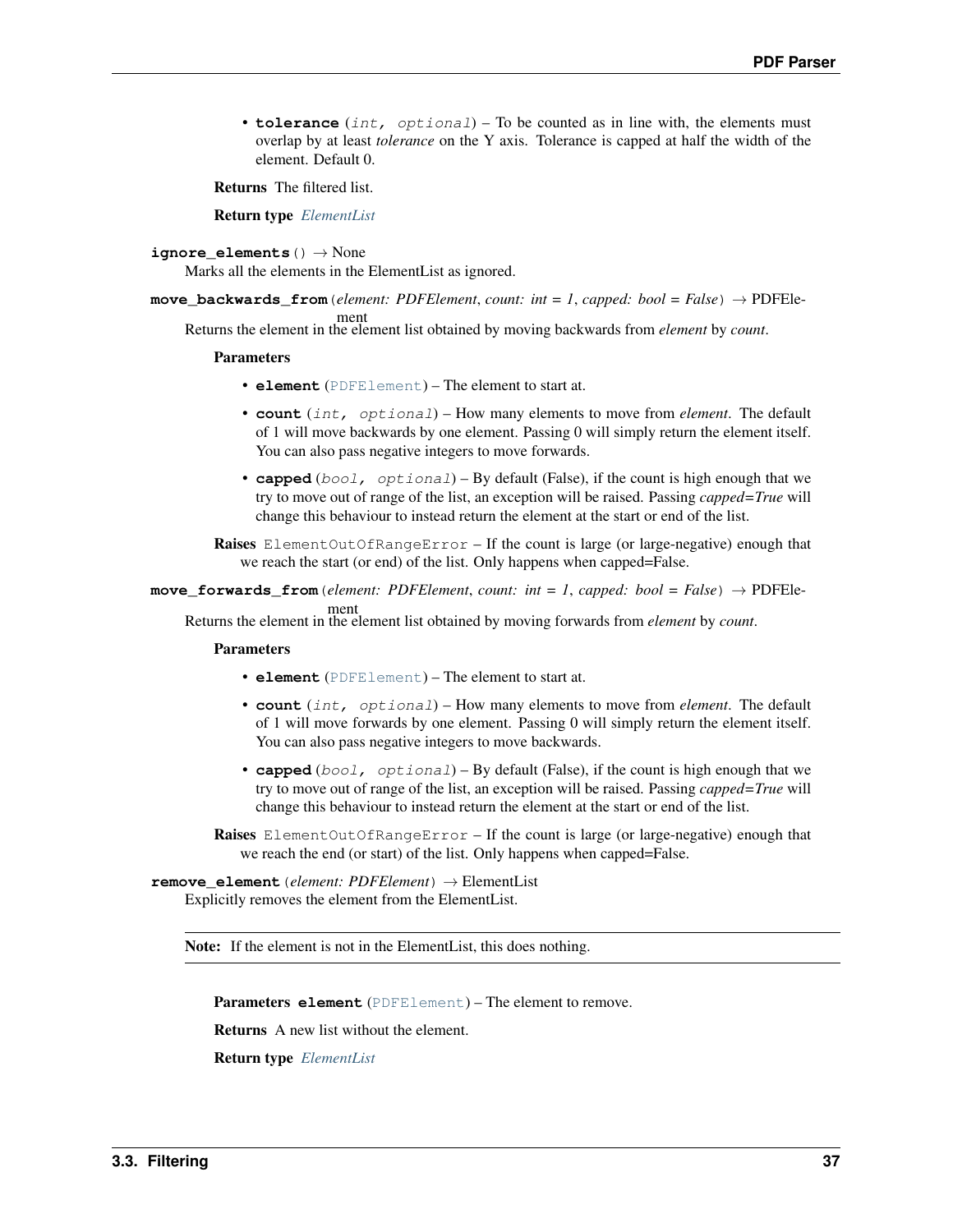```
remove_elements(*elements) → ElementList
     Explicitly removes the elements from the ElementList.
```
Note: If the elements are not in the ElementList, this does nothing.

Parameters **\*elements** ([PDFElement](#page-30-0)) – The elements to remove.

Returns A new list without the elements.

Return type *[ElementList](#page-33-1)*

**to\_the\_left\_of** (*element: PDFElement, inclusive: bool = False, tolerance: float = 0.0*)  $\rightarrow$  ElementList

Filter for elements which are to the left of the given element.

If you draw a box from the left hand edge of the element to the left hand side of the page, all elements which are partially within this box are returned.

Note: By "to the left of" we really mean "directly to the left of", i.e. the returned elements all have at least some part which is vertically aligned with the specified element.

Note: Technically the element you specify will satisfy the condition, but we assume you do not want that element returned. If you do, you can pass *inclusive=True*.

#### Parameters

- **element** ([PDFElement](#page-30-0)) The element in question.
- **inclusive** (bool, optional) Whether the include *element* in the returned results. Default: False.
- **tolerance** (int, optional) To be counted as to the left, the elements must overlap by at least *tolerance* on the Y axis. Tolerance is capped at half the height of the element. Default 0.

Returns The filtered list.

Return type *[ElementList](#page-33-1)*

<span id="page-41-0"></span>**to\_the\_right\_of**(*element: PDFElement, inclusive: bool = False, tolerance: float =*  $0.0$ *)*  $\rightarrow$  *Ele-*

mentList Filter for elements which are to the right of the given element.

If you draw a box from the right hand edge of the element to the right hand side of the page, all elements which are partially within this box are returned.

Note: By "to the right of" we really mean "directly to the right of", i.e. the returned elements all have at least some part which is vertically aligned with the specified element.

Note: Technically the element you specify will satisfy the condition, but we assume you do not want that element returned. If you do, you can pass *inclusive=True*.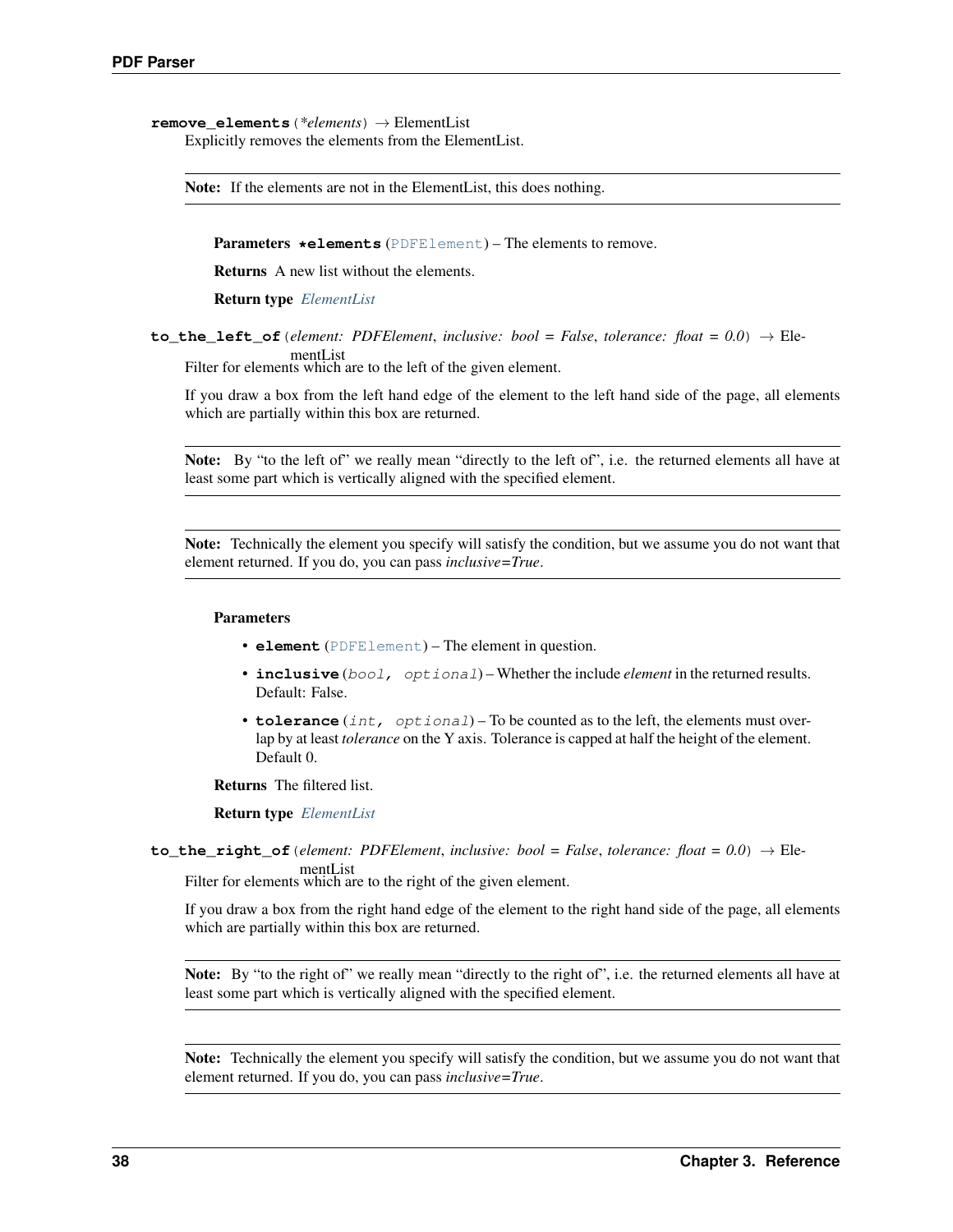#### <span id="page-42-2"></span>Parameters

- **element** ([PDFElement](#page-30-0)) The element in question.
- **inclusive** (bool, optional) Whether the include *element* in the returned results. Default: False.
- **tolerance** (int, optional) To be counted as to the right, the elements must overlap by at least *tolerance* on the Y axis. Tolerance is capped at half the height of the element. Default 0.

Returns The filtered list.

Return type *[ElementList](#page-33-1)*

**vertically\_in\_line\_with**(*element: PDFElement*, *inclusive: bool = False*, *all\_pages: bool = False*, *tolerance:*  $float = 0.0$   $\rightarrow$  ElementList

Returns all elements which are vertically in line with the given element.

If you extend the left and right edges of the element to the top and bottom of the page, all elements which are partially within this box are returned. By default, only elements on the same page as the given element are included, but you can pass *inclusive=True* to include all pages.

This is equivalent to doing *foo.above(. . . ) | foo.below(. . . )*.

Note: Technically the element you specify will satisfy the condition, but we assume you do not want that element returned. If you do, you can pass *inclusive=True*.

#### Parameters

- **element** ([PDFElement](#page-30-0)) The element in question.
- **inclusive** (bool, optional) Whether the include *element* in the returned results. Default: False.
- **all\_pages** (bool, optional) Whether to included pages other than the page which the element is on.
- **tolerance** (int, optional) To be counted as in line with, the elements must overlap by at least *tolerance* on the X axis. Tolerance is capped at half the width of the element. Default 0.

Returns The filtered list.

Return type *[ElementList](#page-33-1)*

## <span id="page-42-0"></span>**3.4 Loaders**

<span id="page-42-1"></span>**class** py\_pdf\_parser.loaders.**Page**

This is used to pass PDF Miner elements of a page when instantiating PDFDocument.

#### **Parameters**

- **width**  $(int)$  The width of the page.
- **height**  $(int)$  The height of the page.
- **elements**  $(iist) A$  list of PDF Miner elements (LTTextBox) on the page.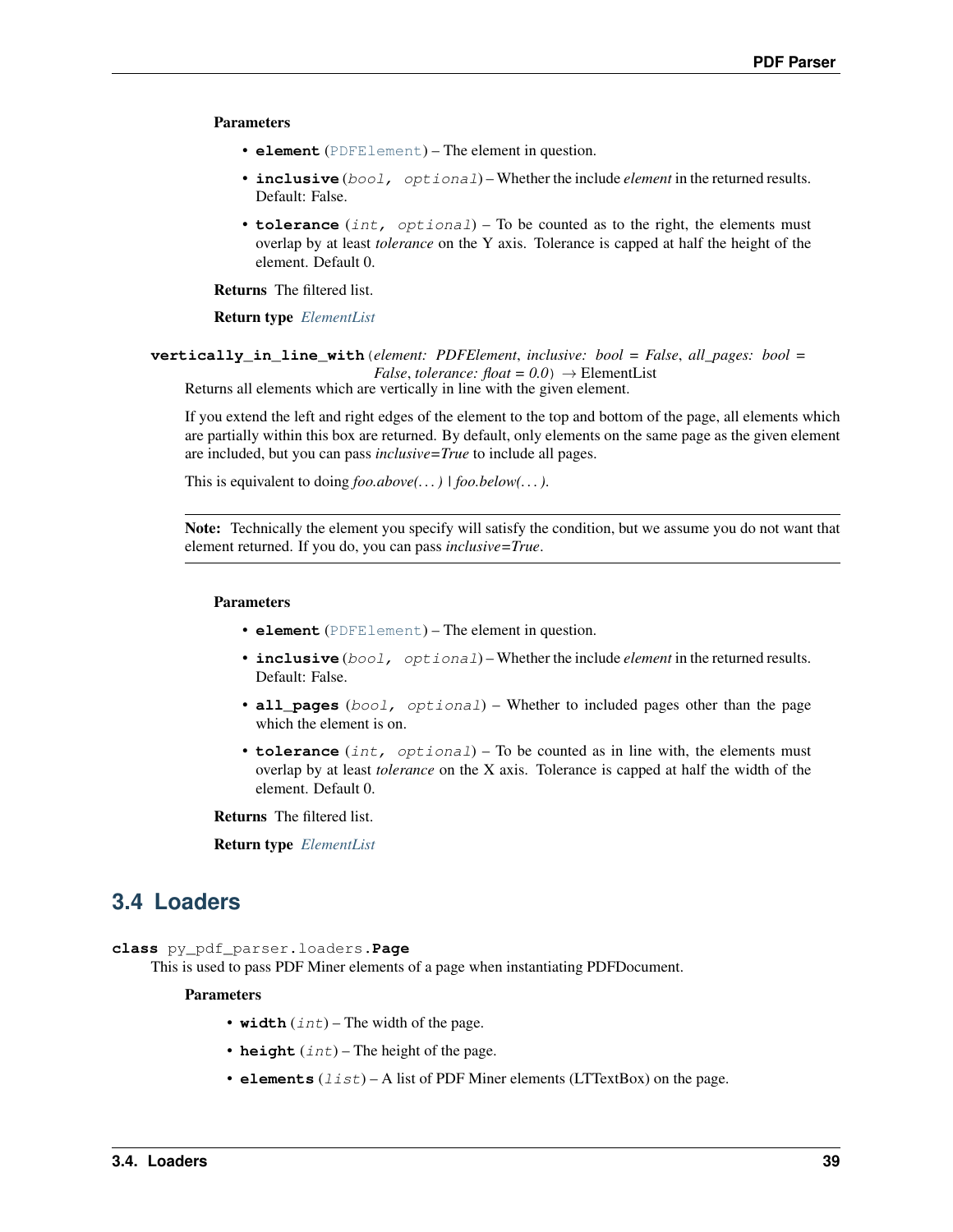<span id="page-43-4"></span>**elements**

Alias for field number 2

#### **height**

Alias for field number 1

**width**

Alias for field number 0

```
py_pdf_parser.loaders.load(pdf_file: IO, pdf_file_path: Optional[str] = None,
                              la_params: Optional[Dict[KT, VT]] = None, **kwargs) →
                              py_pdf_parser.components.PDFDocument
```
Loads the pdf file into a PDFDocument.

#### Parameters

- **pdf\_file** (io) The PDF file.
- **la\_params** (dict) The layout parameters passed to PDF Miner for analysis. See the PDFMiner documentation here: [https://pdfminersix.readthedocs.io/en/latest/reference/](https://pdfminersix.readthedocs.io/en/latest/reference/composable.html#laparams) [composable.html#laparams.](https://pdfminersix.readthedocs.io/en/latest/reference/composable.html#laparams) Note that py\_pdf\_parser will re-order the elements it receives from PDFMiner so options relating to element ordering will have no effect.
- **pdf\_file\_path** (str, optional) Passed to *PDFDocument*. See the documentation for *PDFDocument*.
- **kwargs** Passed to *PDFDocument*. See the documentation for *PDFDocument*.

Returns A PDFDocument with the file loaded.

#### Return type *[PDFDocument](#page-29-1)*

<span id="page-43-1"></span>py\_pdf\_parser.loaders.**load\_file**(*path\_to\_file: str*, *la\_params: Optional[Dict[KT*, *VT]] = None*,

*\*\*kwargs*) → py\_pdf\_parser.components.PDFDocument Loads a file according to the specified file path.

All other arguments are passed to *load*, see the documentation for *load*.

Returns A PDFDocument with the specified file loaded.

Return type *[PDFDocument](#page-29-1)*

## <span id="page-43-0"></span>**3.5 Sectioning**

<span id="page-43-3"></span>**class** py\_pdf\_parser.sectioning.**Section**(*document*, *name*, *unique\_name*, *start\_element*,

*end\_element*) A continuous group of elements within a document.

A section is intended to label a group of elements. Said elements must be continuous in the document.

Warning: You should not instantiate a Section class yourself, but should call *create\_section* from the *Sectioning* class below.

#### Parameters

- **document** ([PDFDocument](#page-29-1)) A reference to the document.
- **name**  $(str)$  The name of the section.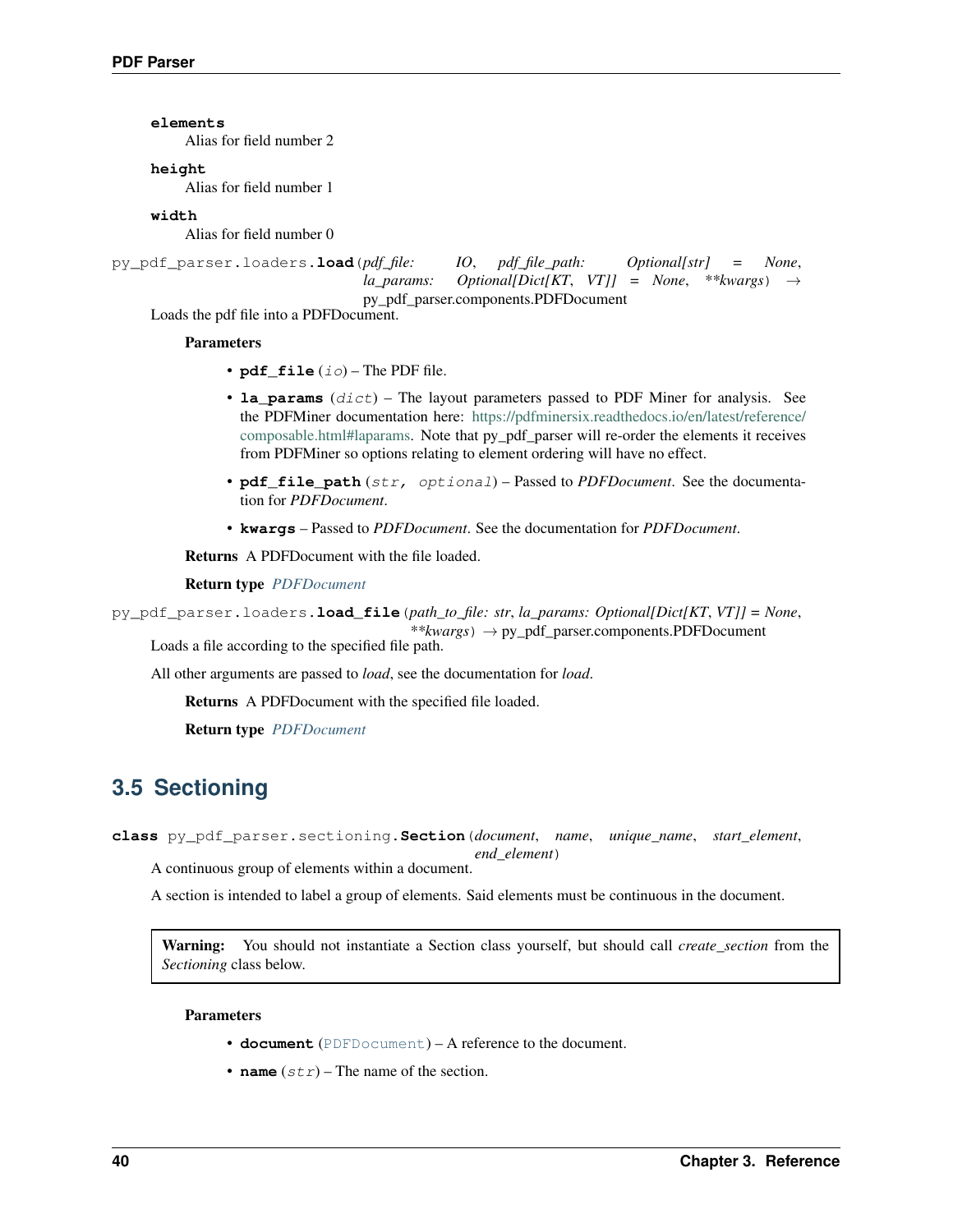- <span id="page-44-7"></span>• **unique** name  $(str)$  – Multiple sections can have the same name, but a unique name will be generated by the Sectioning class.
- **start\_element** ([PDFElement](#page-30-0)) The first element in the section.
- **end element** ([PDFElement](#page-30-0)) The last element in the section.

#### <span id="page-44-3"></span>**elements**

All the elements in the section.

Returns All the elements in the section.

#### Return type *[ElementList](#page-33-1)*

<span id="page-44-2"></span><span id="page-44-1"></span>**class** py\_pdf\_parser.sectioning.**Sectioning**(*document: PDFDocument*) A sectioning utilities class, made available on all PDFDocuments as .sectioning.

**create\_section**(*name: str*, *start\_element: PDFElement*, *end\_element: PDFElement*, *include\_last\_element: bool = True*) Creates a new section with the specified name.

Creates a new section with the specified name, starting at *start\_element* and ending at *end\_element* (inclusive). The unique name will be set to name\_<idx> where  $\langle \text{idx} \rangle$  is the number of existing sections with that name.

#### Parameters

- **name**  $(str)$  The name of the new section.
- **start\_element** ([PDFElement](#page-30-0)) The first element in the section.
- **end\_element** ([PDFElement](#page-30-0)) The last element in the section.
- **include\_last\_element** (bool) Whether the end\_element should be included in the section, or only the elements which are strictly before the end element. Default: True (i.e. include end\_element).

Returns The created section.

#### Return type *[Section](#page-43-3)*

Raises InvalidSectionError – If a the created section would be invalid. This is usually because the end element comes after the start element.

<span id="page-44-4"></span>**get\_section**(*unique\_name: str*) → py\_pdf\_parser.sectioning.Section Returns the section with the given unique name.

Raises SectionNotFoundError – If there is no section with the given unique\_name.

<span id="page-44-5"></span>**get\_sections\_with\_name**(*name: str*) → Generator[py\_pdf\_parser.sectioning.Section, None, None]

Returns a list of all sections with the given name.

#### **sections**

Returns the list of all created Sections.

## <span id="page-44-0"></span>**3.6 Tables**

<span id="page-44-6"></span>py\_pdf\_parser.tables.**add\_header\_to\_table**(*table: List[List[str]], header: Optional[List[str]]*

 $= None$ )  $\rightarrow$  List[Dict[str, str]]

Given a table (list of lists) of strings, returns a list of dicts mapping the table header to the values.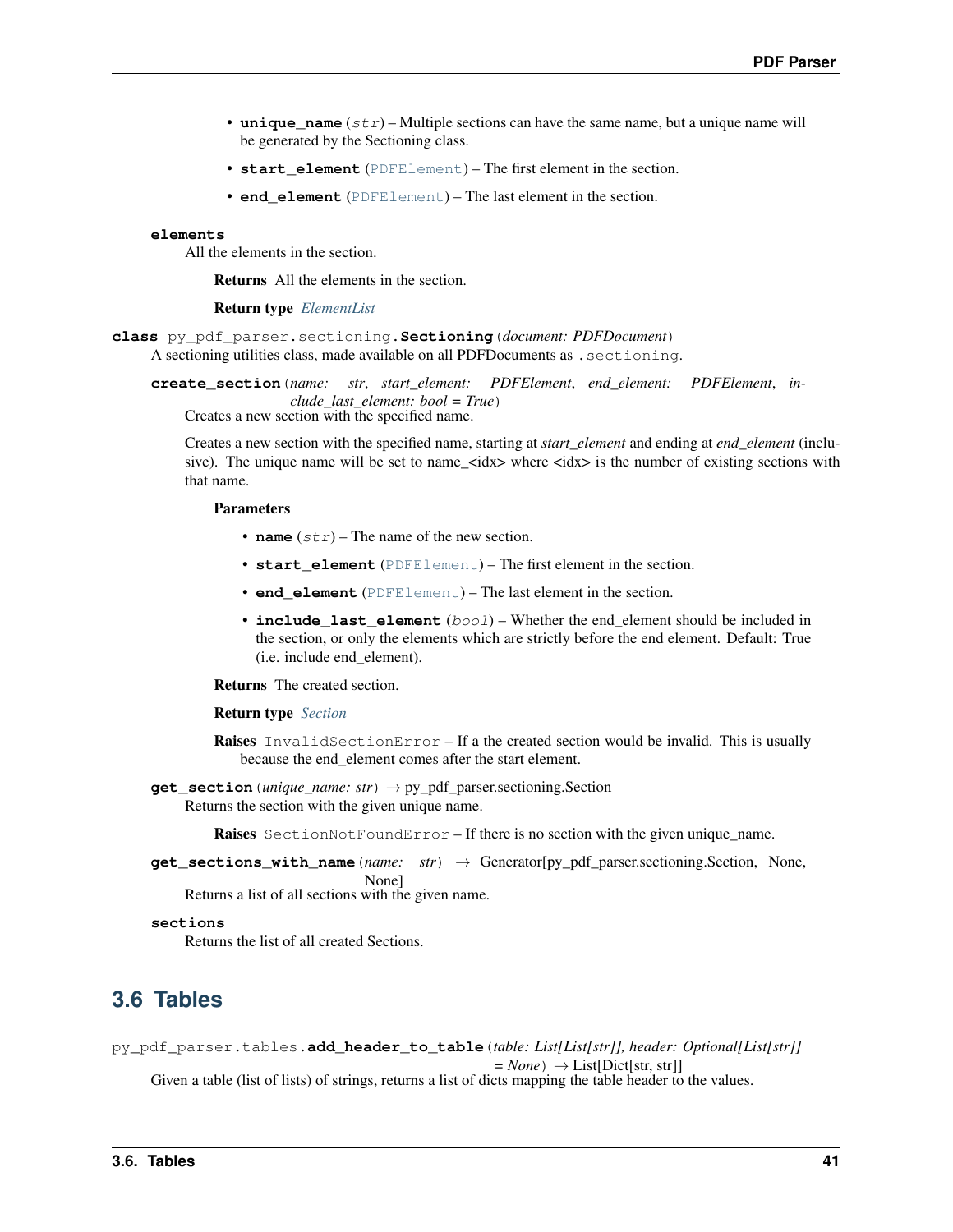<span id="page-45-1"></span>Given a table, a list of rows which are lists of strings, returns a new table which is a list of rows which are dictionaries mapping the header values to the table values.

#### Parameters

- **table** The table (a list of lists of strings).
- **header** (list, optional) The header to use. If not provided, the first row of the table will be used instead. Your header must be the same width as your table, and cannot contain the same entry multiple times.
- Raises InvalidTableHeaderError If the width of the header does not match the width of the table, or if the header contains duplicate entries.
- Returns A list of dictionaries, where each entry in the list is a row in the table, and a row in the table is represented as a dictionary mapping the header to the values.

#### Return type list[dict]

<span id="page-45-0"></span>

| py pdf parser.tables.extract simple table (elements: ElementList, as text: bool = |                                                                           |
|-----------------------------------------------------------------------------------|---------------------------------------------------------------------------|
|                                                                                   | <i>False</i> , <i>strip_text: bool</i> = <i>True</i> , <i>allow_gaps:</i> |
|                                                                                   | $bool = False, reference\_element: Op-$                                   |
|                                                                                   | $\text{tional}[\text{PDFElement}] = \text{None}, \text{tolerance:}$       |
|                                                                                   | $float = 0.0, remove\_ duplicate\_header\_rows:$                          |
|                                                                                   | $bool = False$ $\rightarrow$ List[List[T]]                                |
| Returns elements structured as a table.                                           |                                                                           |

Given an ElementList, tries to extract a structured table by examining which elements are aligned.

To use this function, there must be at least one full row and one full column (which we call the reference row and column), i.e. the reference row must have an element in every column, and the reference column must have an element in every row. The reference row and column can be specified by passing the single element in both the reference row and the reference column. By default, this is the top left element, which means we use the first row and column as the references. Note if you need to change the reference\_element, that means you have gaps in your table, and as such you will need to pass *allow\_gaps=True*.

Important: This function uses the elements in the reference row and column to scan horizontally and vertically to find the rest of the table. If there are gaps in your reference row and column, this could result in rows and columns being missed by this function.

There must be a clear gap between each row and between each column which contains no elements, and a single cell cannot contain multiple elements.

If there are no valid reference rows or columns, try extract\_table() instead. If you have elements spanning multiple rows or columns, it may be possible to fix this by using extract\_table(). If you fail to satisfy any of the other conditions listed above, that case is not yet supported.

#### **Parameters**

- **elements** ([ElementList](#page-33-1)) A list of elements to extract into a table.
- **as text** (bool, optional) Whether to extract the text from each element instead of the PDFElement itself. Default: False.
- **strip\_text** (bool, optional) Whether to strip the text for each element of the table (Only relevant if as\_text is True). Default: True.
- **allow\_gaps** (bool, optional) Whether to allow empty spaces in the table.
- **reference\_element** ([PDFElement](#page-30-0), optional) An element in a full row and a full column. Will be used to specify the reference row and column. If None, the top left element will be used, meaning the top row and left column will be used. If there are gaps in these, you should specify a different reference. Default: None.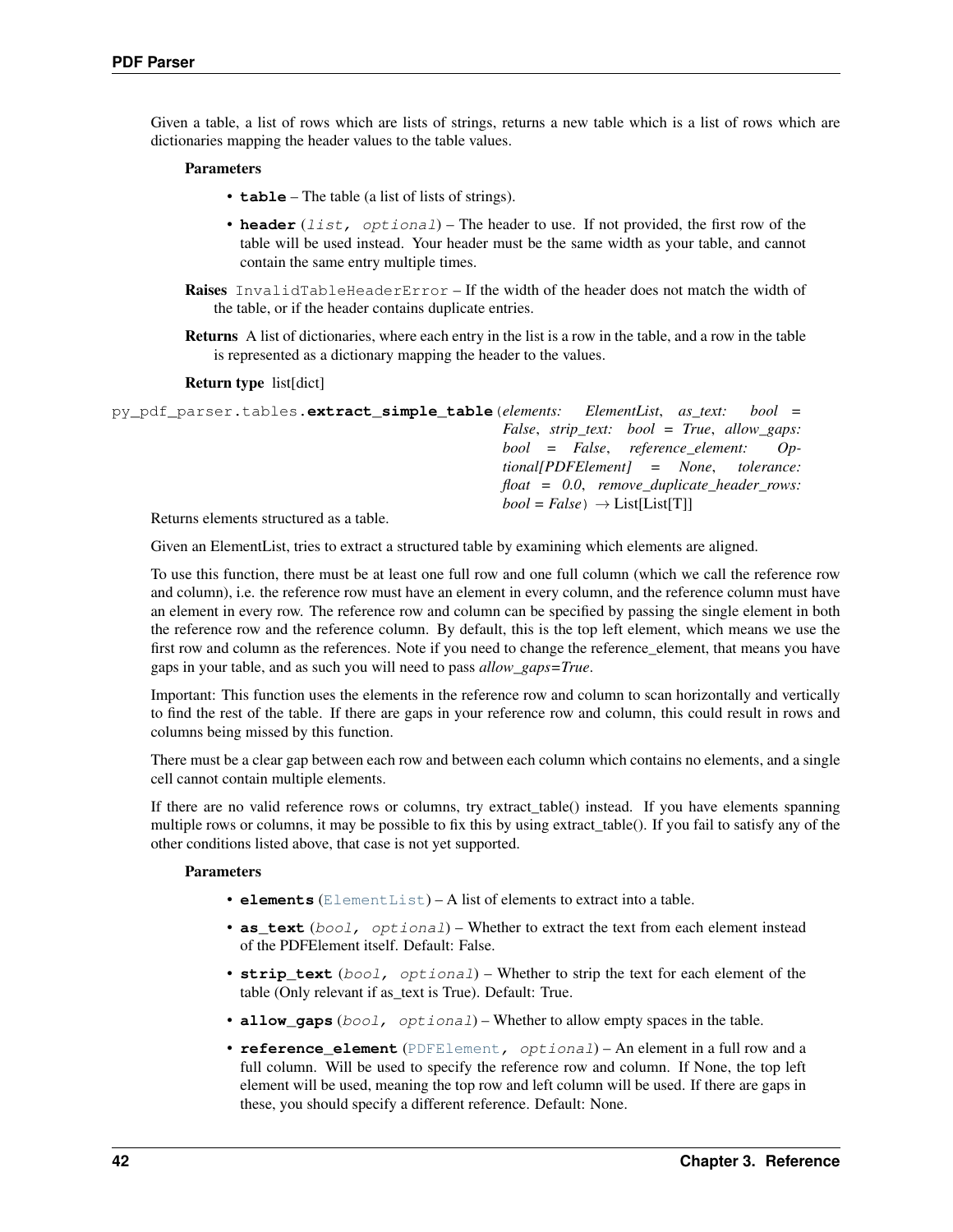- <span id="page-46-1"></span>• **tolerance** (int, optional) – For elements to be counted as in the same row or column, they must overlap by at least *tolerance*. Default: 0.
- **remove\_duplicate\_header\_rows** (bool, optional) Remove duplicates of the header row (the first row) if they exist. Default: False.

Raises TableExtractionError – If something goes wrong.

Returns

a list of rows, which are lists of PDFElements or strings (depending on the value of as\_text).

Return type list[list]

<span id="page-46-0"></span>py\_pdf\_parser.tables.**extract\_table**(*elements: ElementList*, *as\_text: bool = False*, *strip\_text: bool = True*, *fix\_element\_in\_multiple\_rows: bool = False*, *fix\_element\_in\_multiple\_cols: bool = False*, *tolerance: float = 0.0*, *remove\_duplicate\_header\_rows: bool =*  $False$ )  $\rightarrow$  List[List[T]]

Returns elements structured as a table.

Given an ElementList, tries to extract a structured table by examining which elements are aligned. There must be a clear gap between each row and between each column which contains no elements, and a single cell cannot contain multiple elements.

If you fail to satisfy any of the other conditions listed above, that case is not yet supported.

Note: If you satisfy the conditions to use extract\_simple\_table, then that should be used instead, as it's much more efficient.

#### **Parameters**

- **elements** ([ElementList](#page-33-1)) A list of elements to extract into a table.
- **as\_text** (bool, optional) Whether to extract the text from each element instead of the PDFElement itself. Default: False.
- **strip\_text** (bool, optional) Whether to strip the text for each element of the table (Only relevant if as text is True). Default: True.
- **fix\_element\_in\_multiple\_rows** (bool, optional) If a table element is in line with elements in multiple rows, a TableExtractionError will be raised unless this argument is set to True. When True, any elements detected in multiple rows will be placed into the first row. This is only recommended if you expect this to be the case in your table. Default: False.
- **fix\_element\_in\_multiple\_cols** (bool, optional) If a table element is in line with elements in multiple cols, a TableExtractionError will be raised unless this argument is set to True. When True, any elements detected in multiple cols will be placed into the first col. This is only recommended if you expect this to be the case in your table. Default: False.
- **tolerance** (int, optional) For elements to be counted as in the same row or column, they must overlap by at least *tolerance*. Default: 0.
- **remove\_duplicate\_header\_rows** (bool, optional) Remove duplicates of the header row (the first row) if they exist. Default: False.

Raises TableExtractionError – If something goes wrong.

#### Returns

a list of rows, which are lists of PDFElements or strings (depending on the value of as\_text).

Return type list[list]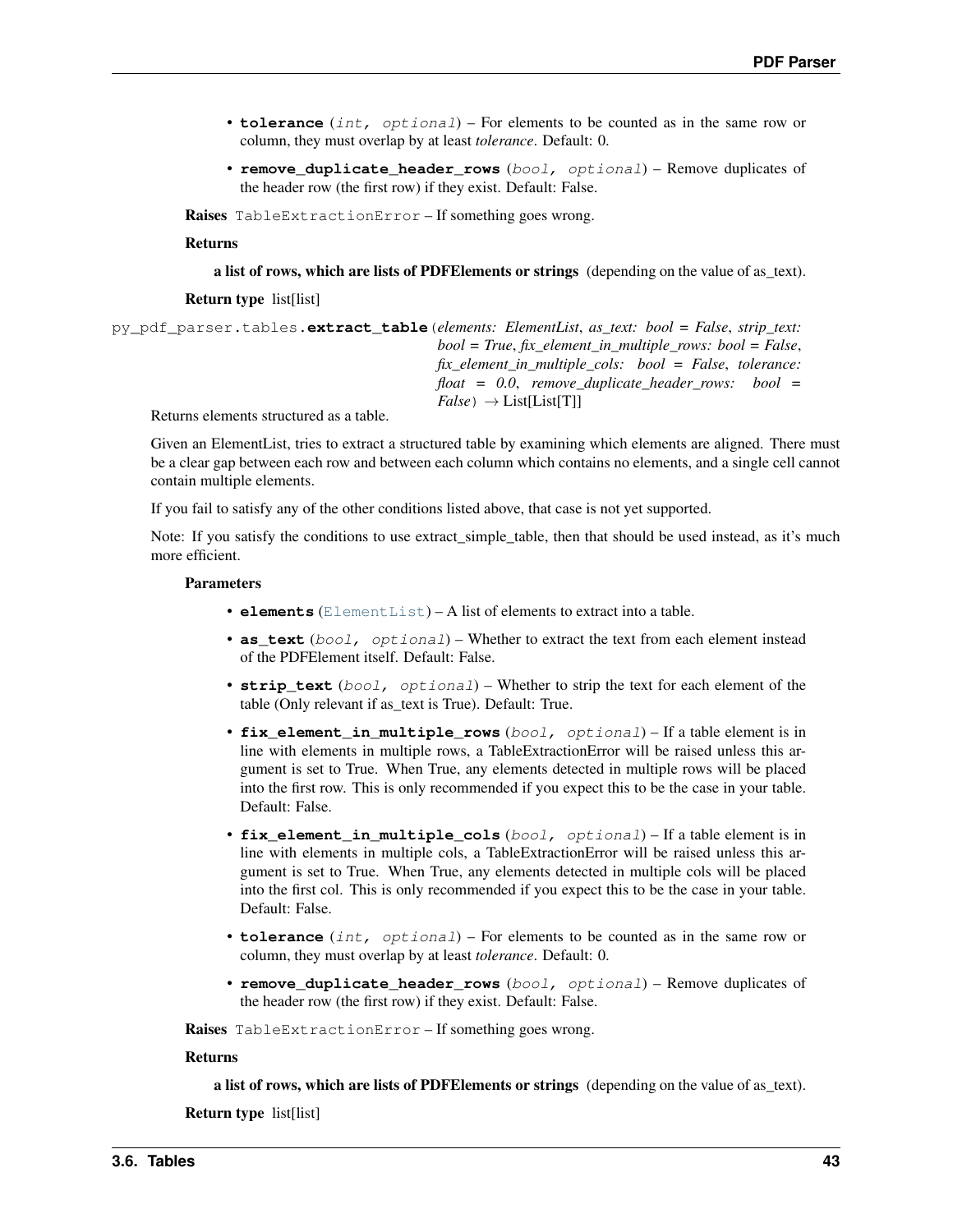```
py_pdf_parser.tables.get_text_from_table(table: List[List[Optional[PDFElement]]],
                                                         strip_text: bool = True) \rightarrow List[List[str]]
     Given a table (of PDFE lements or None), returns a table (of element.text() or \cdot).
```
Parameters

- **table** The table (a list of lists of PDFElements).
- **strip\_text** (bool, optional) Whether to strip the text for each element of the table. Default: True.

Returns a list of rows, which are lists of strings.

Return type list[list[str]]

## <span id="page-47-0"></span>**3.7 Visualise**

<span id="page-47-1"></span>py\_pdf\_parser.visualise.main.**visualise**(*document: py\_pdf\_parser.components.PDFDocument*, *page\_number: int = 1*, *elements: Optional[ElementList] = None*, *show\_info: bool = False*, *width: Optional[int] = None*, *height: Optional[int] = None*)

Visualises a PDFDocument, allowing you to inspect all the elements.

Will open a Matplotlib window showing the page\_number. You can use the black buttons on the right of the toolbar to navigate through pages.

Warning: In order to show you the actual PDF behind the elements, your document must be initialised with pdf\_file\_path, and your PDF must be at the given path. If this is not done, the background will be white.

#### Parameters

- **document** ([PDFDocument](#page-29-1)) The pdf document to visualise.
- **page\_number** (int) The page to visualise. Note you can change pages using the arrow keys in the visualisation window.
- **elements** ([ElementList](#page-33-1), optional) Which elements of the document to visualise. Defaults to all of the elements in the document.
- **show** info (bool) Shows an additional window allowing you to click on PDFE lements and see details about them. Default: False.
- **width** (int, optional): The initial width of the visualisation window. Default: Screen width.
- **height** (int, optional): The initial height of the visualisation window. Default: Screen height.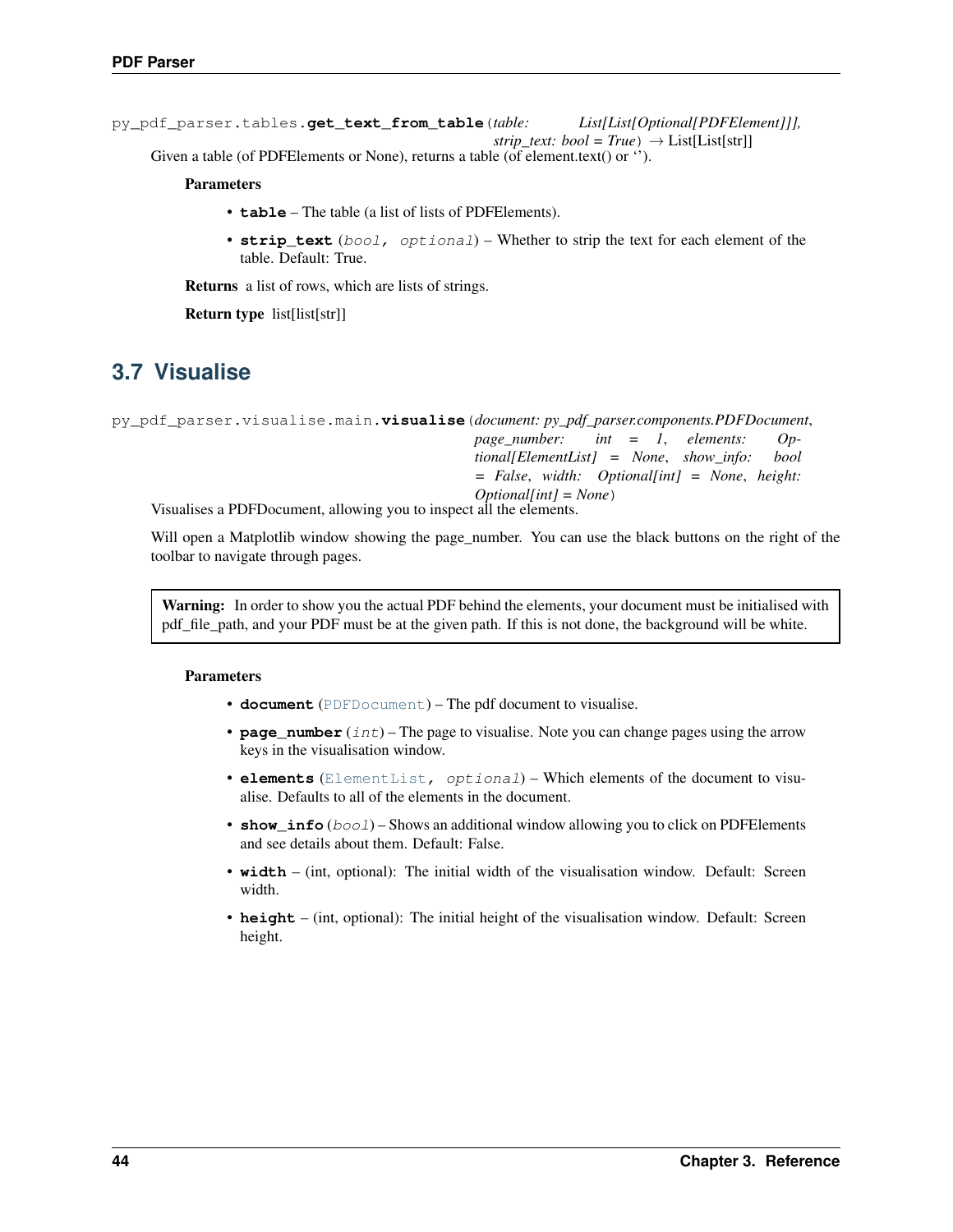## CHAPTER 4

## Changelog

<span id="page-48-0"></span>All notable changes to this project will be documented in this file.

The format is based on [Keep a Changelog,](https://keepachangelog.com/en/1.0.0/) and this project adheres to [Semantic Versioning.](https://semver.org/spec/v2.0.0.html)

## <span id="page-48-1"></span>**4.1 [Unreleased]**

### **4.1.1 Changed**

• Removed unused PyYAML dependency [\(#262\)](https://github.com/jstockwin/py-pdf-parser/pull/262)

## <span id="page-48-2"></span>**4.2 [0.10.1] - 2021-10-12**

### **4.2.1 Fixed**

• The visualise function properly uses the *elements* parameter in order to filter visualised elements. [\(#256\)](https://github.com/jstockwin/py-pdf-parser/pull/256)

### **4.2.2 Changed**

• Various dependency updates

## <span id="page-48-3"></span>**4.3 [0.10.0] - 2021-07-01**

• [BREAKING] Changes from using pyqt5 to using tkinter for the visualise tool. This means we don't need the python3-dev as a requirement, and seems to solve endless issues with pyqt5 not finding the correct qt bindings. This is a potential breaking change, although the visualise tool is only in the development version. No code changes are needed, but you will need tkinter installed for visualise to still work.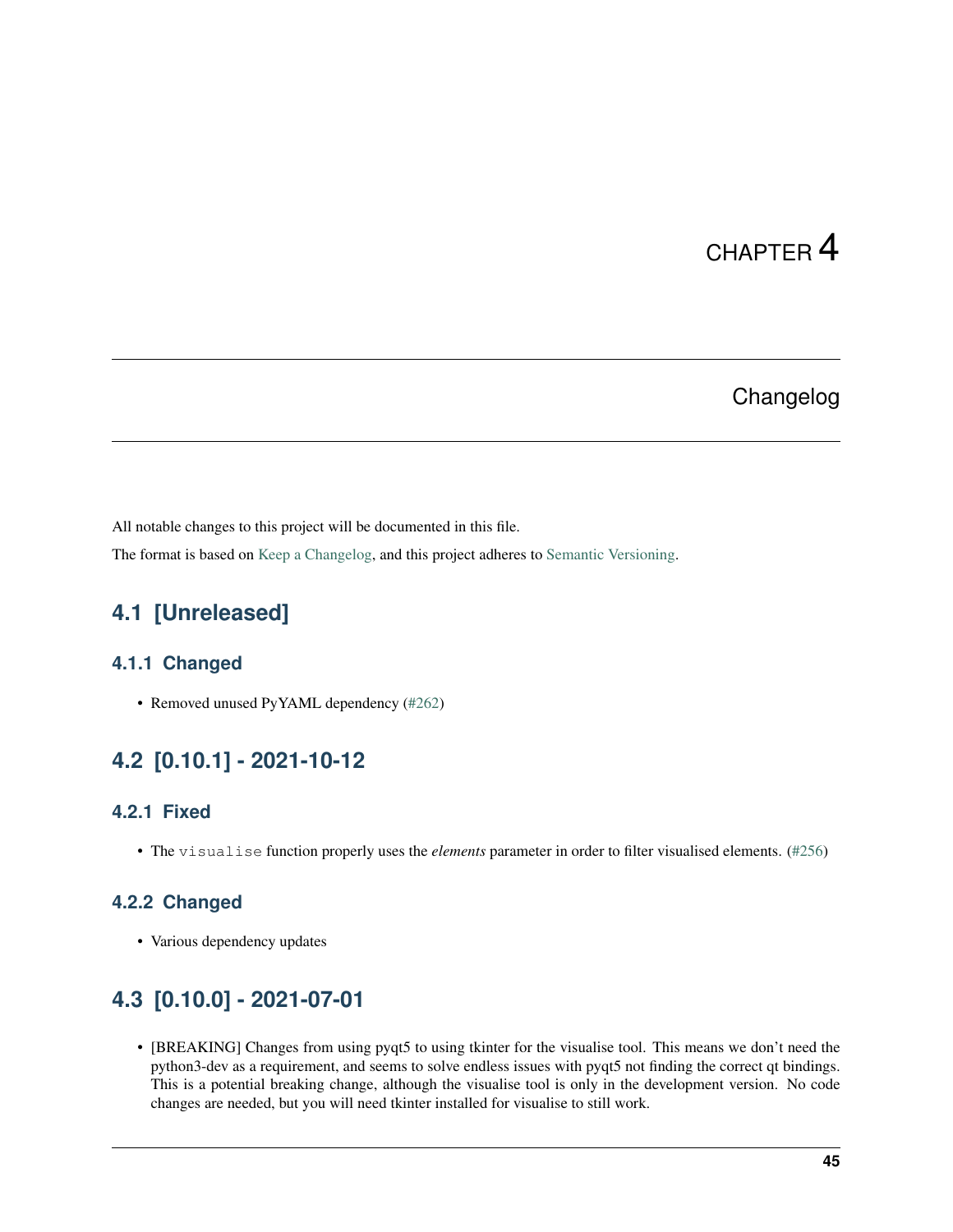• Changed python version from 3.6 to 3.8 in . readthedocs. yml.

## <span id="page-49-0"></span>**4.4 [0.9.0] - 2021-06-09**

## **4.4.1 Changed**

- Various dependency updates (matplotlib, pyqt5)
- Removed all but the tests dockerfile for simplicity. Use Docker BuildKit. We will no longer be pushing images to DockerHub on release. [\(#203\)](https://github.com/jstockwin/py-pdf-parser/pull/203)

## <span id="page-49-1"></span>**4.5 [0.8.0] - 2021-05-12**

## **4.5.1 Changed**

- Various dependency updates
- Updated CI to avoid login issue [\(#182\)](https://github.com/jstockwin/py-pdf-parser/pull/182)

## <span id="page-49-2"></span>**4.6 [0.7.0] - 2021-01-15**

## **4.6.1 Changed**

• Ensure we only accept LTTextBoxes at the top level (not LTTextLines) [\(#155\)](https://github.com/jstockwin/py-pdf-parser/pull/155)

## <span id="page-49-3"></span>**4.7 [0.6.0] - 2020-12-11**

## **4.7.1 Added**

• Enabled dependabot which should help to keep packages up to date [\(#124\)](https://github.com/jstockwin/py-pdf-parser/pull/124)

## **4.7.2 Changed**

• Various dependency updates

## **4.7.3 Fixed**

• Fixed a typo in simple memo example in the documentation. [\(#121\)](https://github.com/jstockwin/py-pdf-parser/pull/121)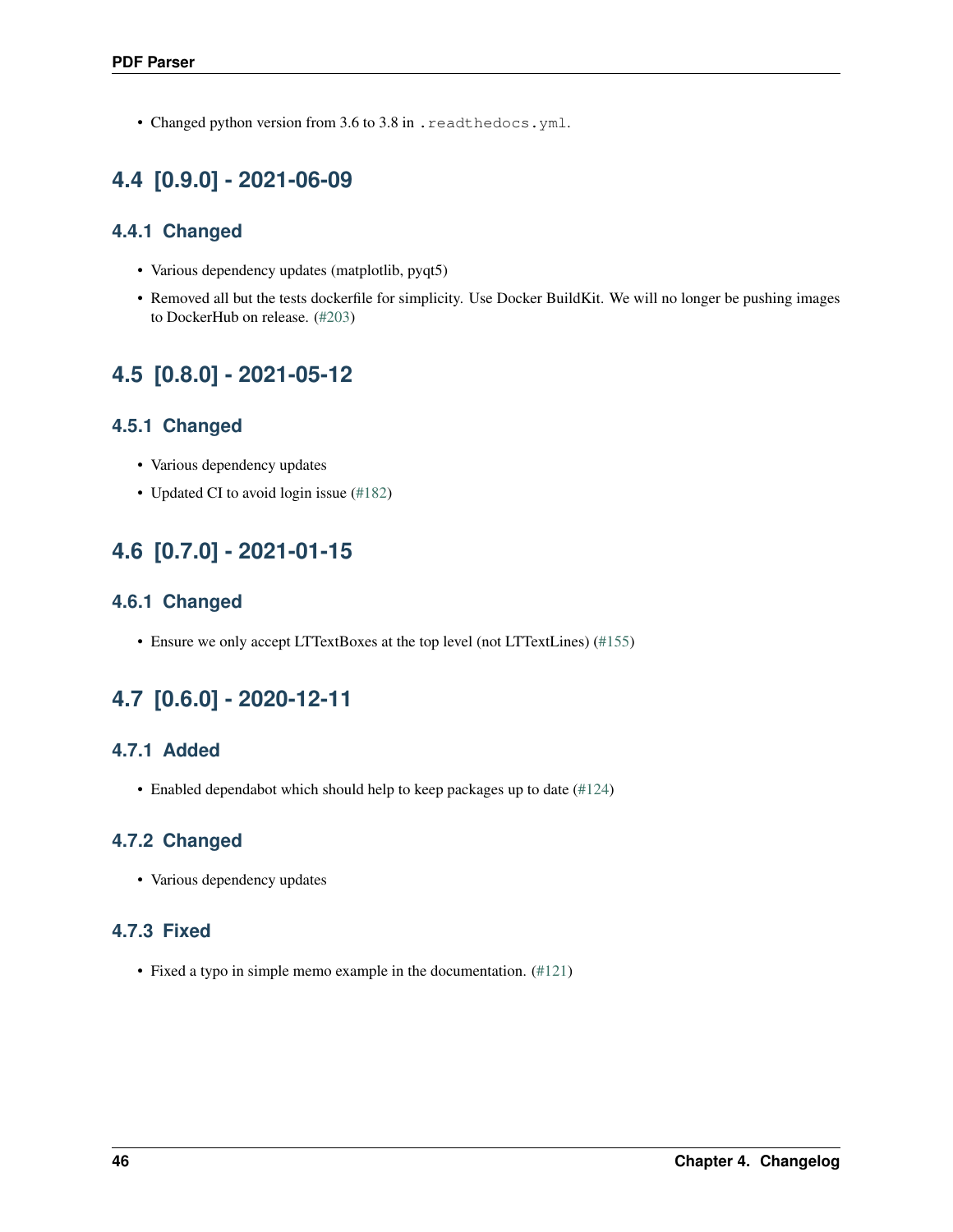## <span id="page-50-0"></span>**4.8 [0.5.0] - 2020-07-05**

### **4.8.1 Added**

• New functions on ElementList, move\_forwards\_from and move\_backwards\_from, to allow moving forwards and backwards from a certain element in the list easily. [\(#113\)](https://github.com/jstockwin/py-pdf-parser/pull/113)

### **4.8.2 Changed**

• When the layout parameter all\_texts is True, the text inside figures is now also returned as elements in the document. [\(#99\)](https://github.com/jstockwin/py-pdf-parser/pull/99)

### **4.8.3 Fixed**

• Passing a tolerance less than the width/height of an element no longer causes an error. The tolerance is now capped at half the width/height of the element. [\(#103\)](https://github.com/jstockwin/py-pdf-parser/pull/103)

## <span id="page-50-1"></span>**4.9 [0.4.0] - 2020-06-22**

### **4.9.1 Added**

- Added \_\_len\_and \_\_repr\_functions to the Section class. [\(#90\)](https://github.com/jstockwin/py-pdf-parser/pull/90)
- Added flag to extract simple table and extract table functions to remove duplicate header rows. [\(#89\)](https://github.com/jstockwin/py-pdf-parser/pull/89)
- You can now specify element\_ordering when instantiating a PDFDocument. This defaults to the old behaviour or left to right, top to bottom. [\(#95\)](https://github.com/jstockwin/py-pdf-parser/pull/95)

### **4.9.2 Changed**

• Advanced layout analysis is now disabled by default. [\(#88\)](https://github.com/jstockwin/py-pdf-parser/pull/88)

## <span id="page-50-2"></span>**4.10 [0.3.0] - 2020-05-14**

### **4.10.1 Added**

- Published to PyPI as py-pdf-parser.
- Documentation is now hosted [here.](https://py-pdf-parser.readthedocs.io/en/latest/) [\(#71\)](https://github.com/jstockwin/py-pdf-parser/pull/71)
- Added new examples to the documentation. [\(#74\)](https://github.com/jstockwin/py-pdf-parser/pull/74)
- Font filtering now caches the elements by font. [\(#73\)](https://github.com/jstockwin/py-pdf-parser/pull/73) (updated in [#78\)](https://github.com/jstockwin/py-pdf-parser/pull/78)
- Font filtering now caches the elements by font. [\(#73\)](https://github.com/jstockwin/py-pdf-parser/pull/73)
- The visualise tool now draws an outline around each section on the page. [\(#69\)](https://github.com/jstockwin/py-pdf-parser/pull/69) (updated in [#80\)](https://github.com/jstockwin/py-pdf-parser/pull/80)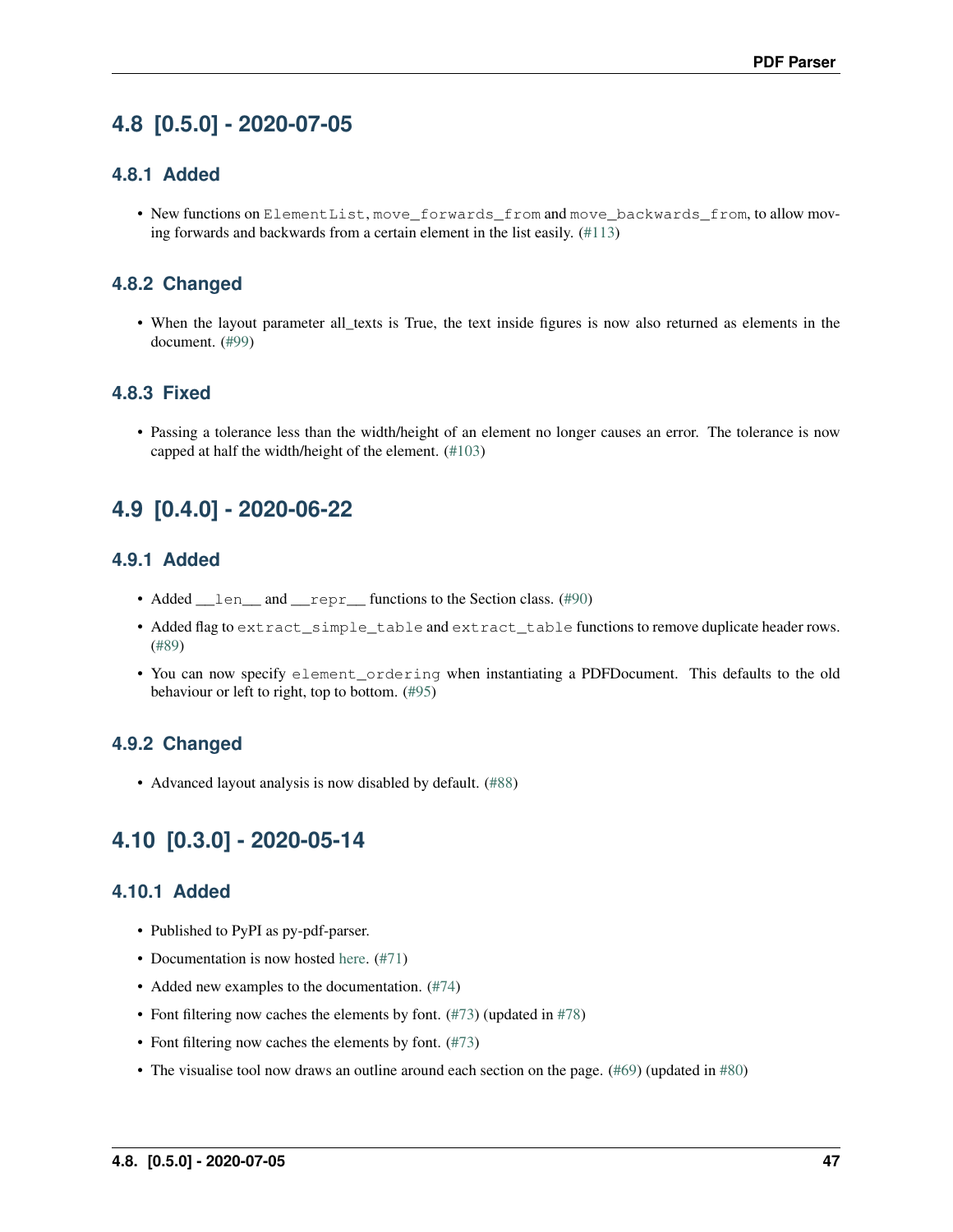## **4.10.2 Changed**

• This product is now complete enough for the needs of Optimor Ltd, however jstockwin is going to continue development as a personal project. The repository has been moved from optimor/py-pdf-parser to jstockwin/py-pdf-parser.

## <span id="page-51-0"></span>**4.11 [0.2.0] - 2020-04-17**

## **4.11.1 Added**

- It is now possible to specify font\_size\_precision when instantiating a PDFDocument. This is the number of decimal places the font size will be rounded to. [\(#60\)](https://github.com/jstockwin/py-pdf-parser/pull/60)
- extract\_simple\_table now allows extracting tables with gaps, provided there is at least one full row and one full column. This is only the case if you pass allow\_gaps=True, otherwise the original logic of raising an exception if there a gap remains. You can optionally pass a reference\_element which must be in both a full row and a full column, this defaults to the first (top-left) element. [\(#57\)](https://github.com/jstockwin/py-pdf-parser/pull/57)

## **4.11.2 Changed**

• Font sizes are now float not int. The font\_size\_precision in the additions defaults to 1, and as such all fonts will change to have a single decimal place. To keep the old behaviour, you can pass font\_size\_precision=0 when instantiating your PDFDocument.

## **4.11.3 Fixed**

• Improved performance of extract\_simple\_table, which is now much faster. [\(#65\)](https://github.com/jstockwin/py-pdf-parser/pull/65)

## <span id="page-51-1"></span>**4.12 [0.1.0] - 2020-04-08**

### **4.12.1 Added**

• Initial version of the product. Note: The version is less than 1, so this product should not yet be considered stable. API changes and other breaking changes are possible, if not likely.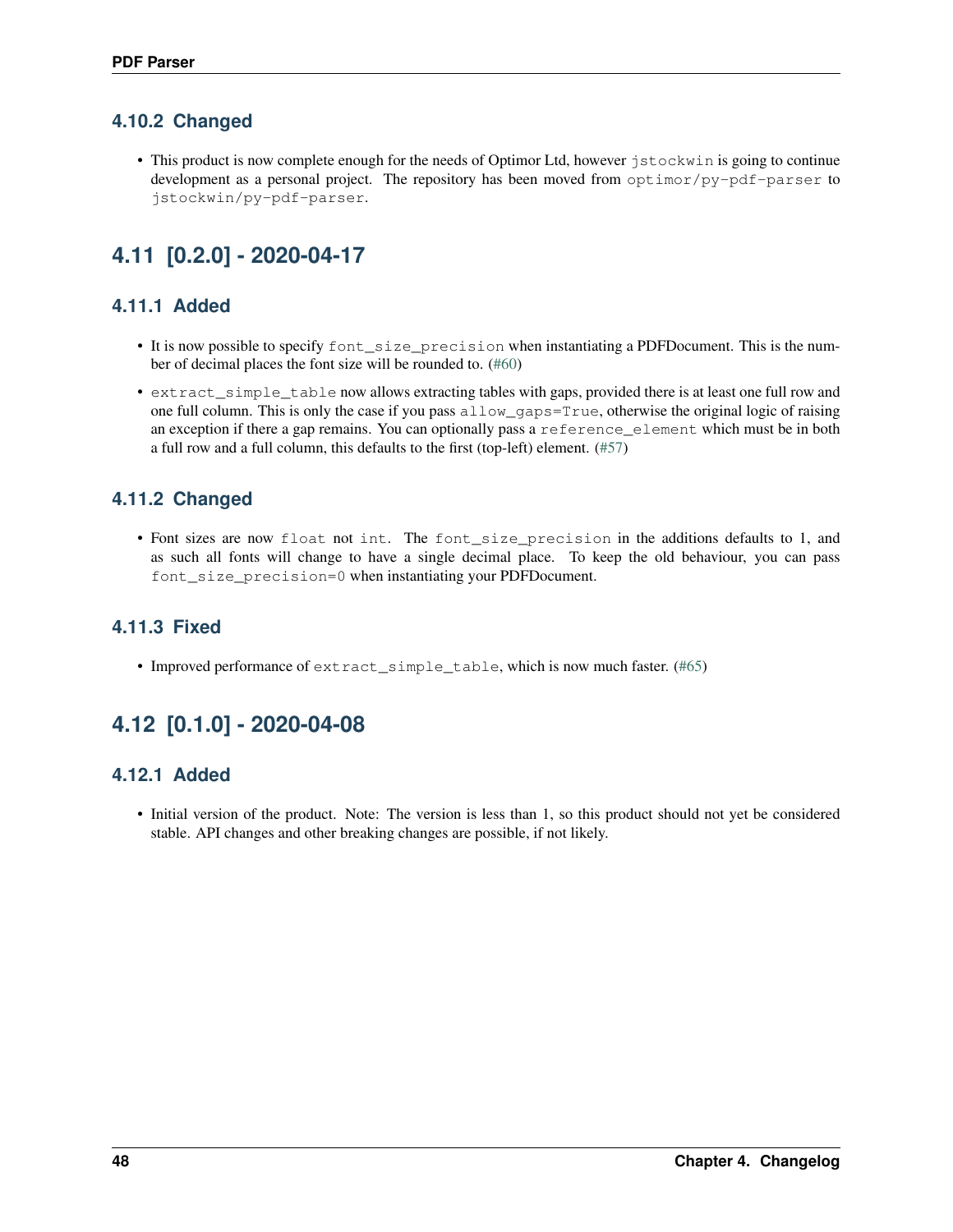Python Module Index

<span id="page-52-0"></span>p

py\_pdf\_parser.common, [25](#page-28-1) py\_pdf\_parser.components, [26](#page-29-0) py\_pdf\_parser.loaders, [39](#page-42-0) py\_pdf\_parser.sectioning, [40](#page-43-0) py\_pdf\_parser.tables, [41](#page-44-0)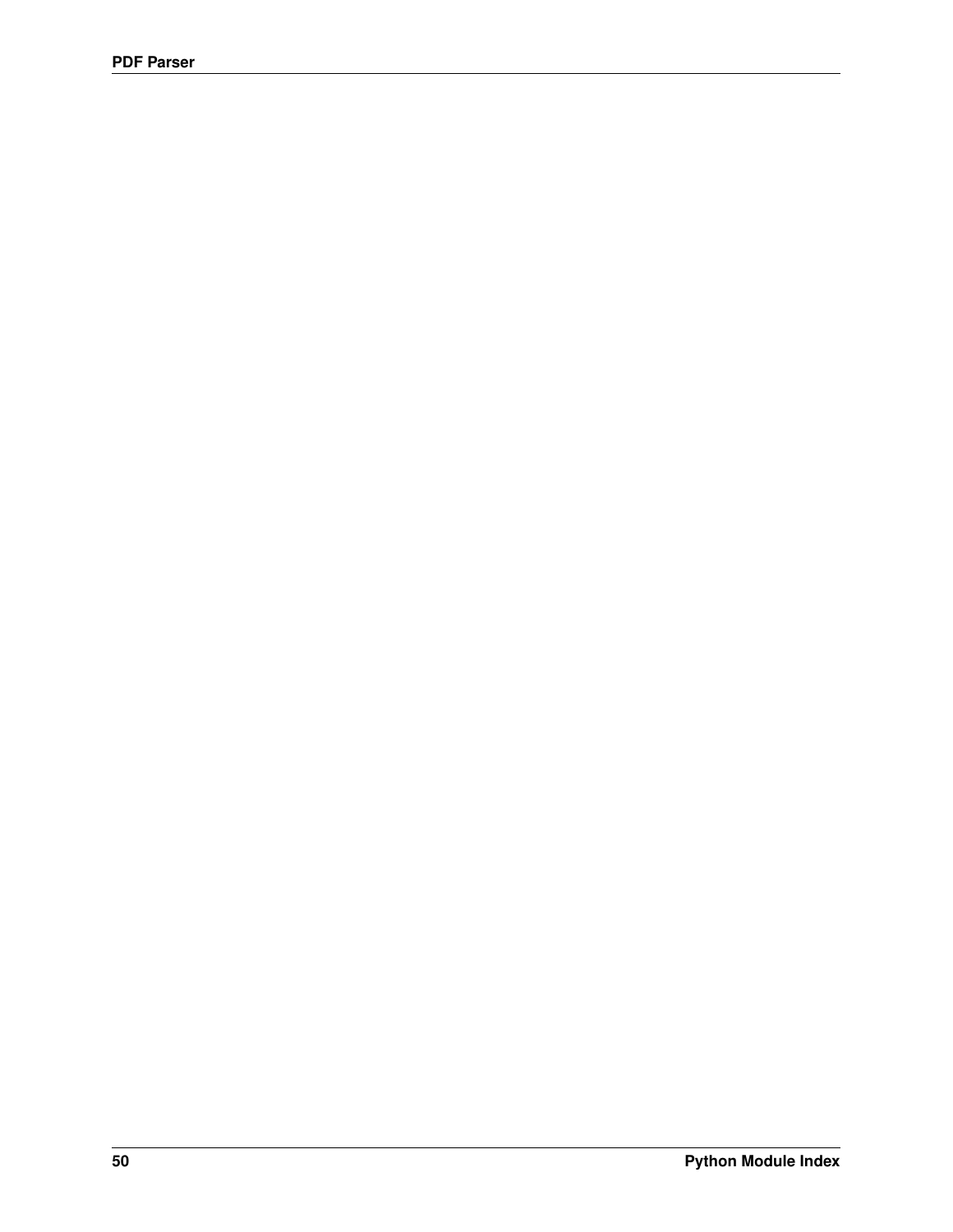## Index

## <span id="page-54-0"></span>Symbols

\_\_and\_\_() (*py\_pdf\_parser.filtering.ElementList method*), [30](#page-33-3) \_\_contains\_\_() (*py\_pdf\_parser.filtering.ElementList method*), [30](#page-33-3) \_\_eq\_\_() (*py\_pdf\_parser.filtering.ElementList method*), [30](#page-33-3) \_\_getitem\_\_() (*py\_pdf\_parser.filtering.ElementList method*), [30](#page-33-3) \_\_hash\_\_() (*py\_pdf\_parser.filtering.ElementList method*), [31](#page-34-3) \_\_init\_\_() (*py\_pdf\_parser.filtering.ElementList method*), [31](#page-34-3) \_\_iter\_\_() (*py\_pdf\_parser.filtering.ElementList method*), [31](#page-34-3) \_\_len\_\_() (*py\_pdf\_parser.filtering.ElementList method*), [31](#page-34-3) \_\_or\_\_() (*py\_pdf\_parser.filtering.ElementList method*), [31](#page-34-3) \_\_repr\_\_() (*py\_pdf\_parser.filtering.ElementList method*), [31](#page-34-3) \_\_sub\_\_() (*py\_pdf\_parser.filtering.ElementList method*), [31](#page-34-3) \_\_weakref\_\_ (*py\_pdf\_parser.filtering.ElementList attribute*), [31](#page-34-3) \_\_xor\_\_() (*py\_pdf\_parser.filtering.ElementList method*), [31](#page-34-3)

## A

- above() (*py\_pdf\_parser.filtering.ElementList method*), [31](#page-34-3)
- add\_element() (*py\_pdf\_parser.filtering.ElementList method*), [32](#page-35-2)
- add\_elements() (*py\_pdf\_parser.filtering.ElementList method*), [32](#page-35-2)
- add\_header\_to\_table() (*in module py\_pdf\_parser.tables*), [41](#page-44-7)
- add\_tag() (*py\_pdf\_parser.components.PDFElement method*), [28](#page-31-2)
- add\_tag\_to\_elements()
	- (*py\_pdf\_parser.filtering.ElementList method*),  $32$
- after() (*py\_pdf\_parser.filtering.ElementList method*), [32](#page-35-2)

## B

- before() (*py\_pdf\_parser.filtering.ElementList method*), [32](#page-35-2)
- below() (*py\_pdf\_parser.filtering.ElementList method*), [33](#page-36-0)
- between() (*py\_pdf\_parser.filtering.ElementList method*), [33](#page-36-0)
- bounding\_box (*py\_pdf\_parser.components.PDFElement attribute*), [28](#page-31-2)
- BoundingBox (*class in py\_pdf\_parser.common*), [25](#page-28-3)

## C

create\_section() (*py\_pdf\_parser.sectioning.Sectioning method*), [41](#page-44-7)

## D

document (*py\_pdf\_parser.filtering.ElementList attribute*), [30](#page-33-3)

## E

ElementList (*class in py\_pdf\_parser.filtering*), [30](#page-33-3) ElementOrdering (*class in py\_pdf\_parser.components*), [26](#page-29-3) elements (*py\_pdf\_parser.components.PDFDocument attribute*), [27](#page-30-3) elements (*py\_pdf\_parser.components.PDFPage attribute*), [29](#page-32-2) elements (*py\_pdf\_parser.loaders.Page attribute*), [39](#page-42-2) elements (*py\_pdf\_parser.sectioning.Section attribute*), [41](#page-44-7) entirely\_within() (*py\_pdf\_parser.components.PDFElement method*), [28](#page-31-2)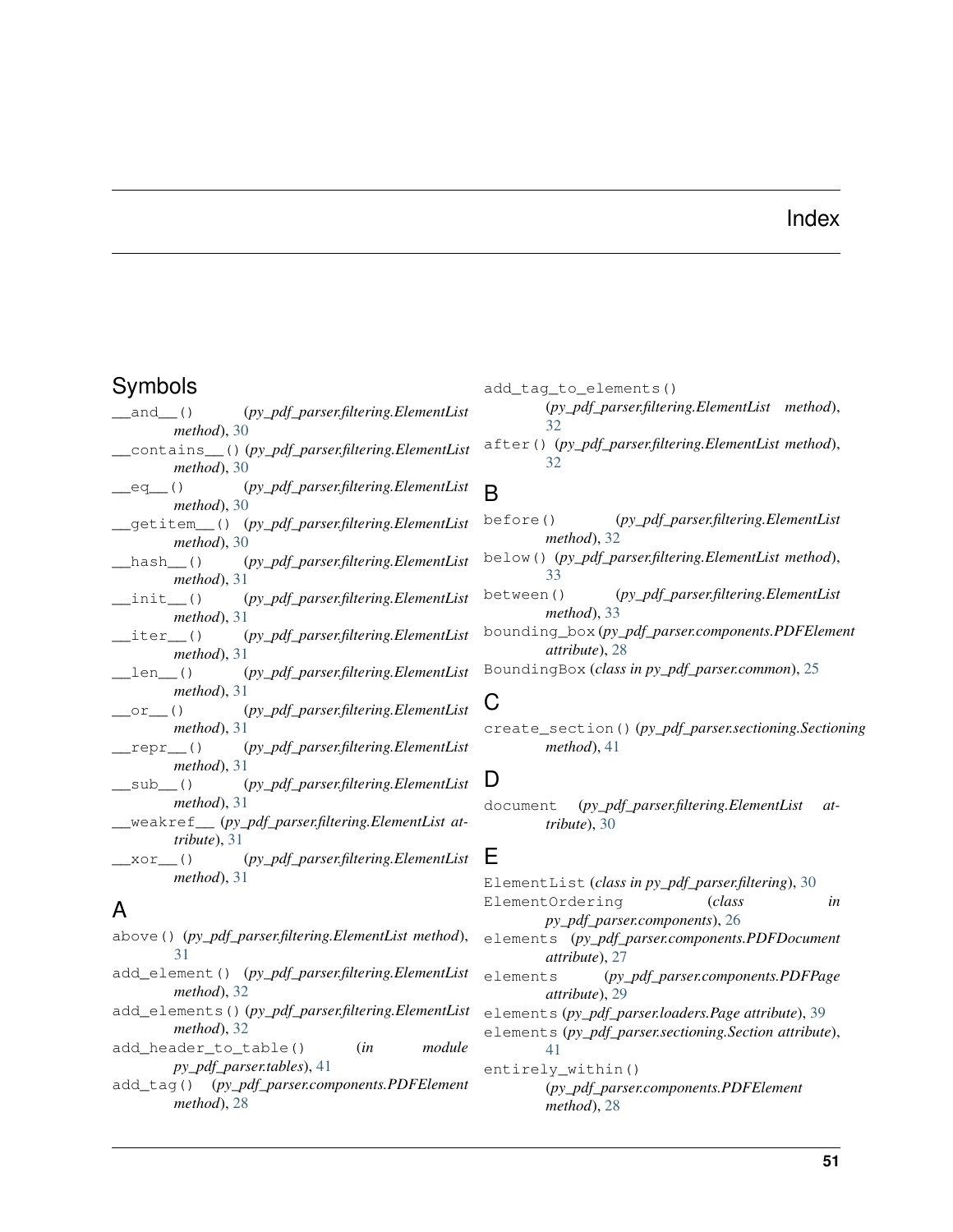extract simple table() (*in py\_pdf\_parser.tables*), [42](#page-45-1) extract\_single\_element() (*py\_pdf\_parser.filtering.ElementList method*), [34](#page-37-2) extract\_table() (*in module py\_pdf\_parser.tables*), [43](#page-46-1)

## F

filter\_by\_font() (*py\_pdf\_parser.filtering.ElementList method*), [34](#page-37-2) filter\_by\_fonts() (*py\_pdf\_parser.filtering.ElementList method*), [34](#page-37-2) filter\_by\_page() (*py\_pdf\_parser.filtering.ElementList* H *method*), [34](#page-37-2) filter\_by\_pages() (*py\_pdf\_parser.filtering.ElementList method*), [34](#page-37-2) filter\_by\_regex() (*py\_pdf\_parser.filtering.ElementList method*), [34](#page-37-2) filter\_by\_section() (*py\_pdf\_parser.filtering.ElementList method*), [35](#page-38-0) filter\_by\_section\_name() (*py\_pdf\_parser.filtering.ElementList method*), [35](#page-38-0) filter\_by\_section\_names() (*py\_pdf\_parser.filtering.ElementList method*), [35](#page-38-0) filter\_by\_sections() (*py\_pdf\_parser.filtering.ElementList method*), [35](#page-38-0) filter\_by\_tag() (*py\_pdf\_parser.filtering.ElementList method*), [35](#page-38-0) filter\_by\_tags() (*py\_pdf\_parser.filtering.ElementList* load\_file() (*in module py\_pdf\_parser.loaders*), [40](#page-43-4) *method*), [35](#page-38-0) filter\_by\_text\_contains() (*py\_pdf\_parser.filtering.ElementList method*), [36](#page-39-1) filter\_by\_text\_equal() (*py\_pdf\_parser.filtering.ElementList method*), [36](#page-39-1) filter\_partially\_within\_bounding\_box() (*py\_pdf\_parser.filtering.ElementList method*), [36](#page-39-1) font (*py\_pdf\_parser.components.PDFElement attribute*), [28](#page-31-2) font\_name (*py\_pdf\_parser.components.PDFElement attribute*), [28](#page-31-2) I L M N  $\bigcap$ 

*attribute*), [28](#page-31-2)

module fonts (py pdf parser.components.PDFDocument at*tribute*), [27](#page-30-3)

## G

get\_page() (*py\_pdf\_parser.components.PDFDocument method*), [27](#page-30-3) get\_section() (*py\_pdf\_parser.sectioning.Sectioning method*), [41](#page-44-7) get\_sections\_with\_name() (*py\_pdf\_parser.sectioning.Sectioning method*), [41](#page-44-7) get\_text\_from\_table() (*in module py\_pdf\_parser.tables*), [44](#page-47-2) height (*py\_pdf\_parser.common.BoundingBox attribute*), [26](#page-29-3) height (*py\_pdf\_parser.loaders.Page attribute*), [40](#page-43-4) horizontally\_in\_line\_with() (*py\_pdf\_parser.filtering.ElementList method*), [36](#page-39-1)

ignore() (*py\_pdf\_parser.components.PDFElement method*), [28](#page-31-2) ignore\_elements() (*py\_pdf\_parser.filtering.ElementList method*), [37](#page-40-1)

ignored (*py\_pdf\_parser.components.PDFElement attribute*), [29](#page-32-2)

indexes (*py\_pdf\_parser.filtering.ElementList attribute*), [30](#page-33-3)

load() (*in module py\_pdf\_parser.loaders*), [40](#page-43-4)

move\_backwards\_from() (*py\_pdf\_parser.filtering.ElementList method*), [37](#page-40-1) move\_forwards\_from() (*py\_pdf\_parser.filtering.ElementList method*), [37](#page-40-1)

number\_of\_pages (*py\_pdf\_parser.components.PDFDocument attribute*), [27](#page-30-3)

font\_size (*py\_pdf\_parser.components.PDFElement* original\_element (*py\_pdf\_parser.components.PDFElement attribute*), [28](#page-31-2)